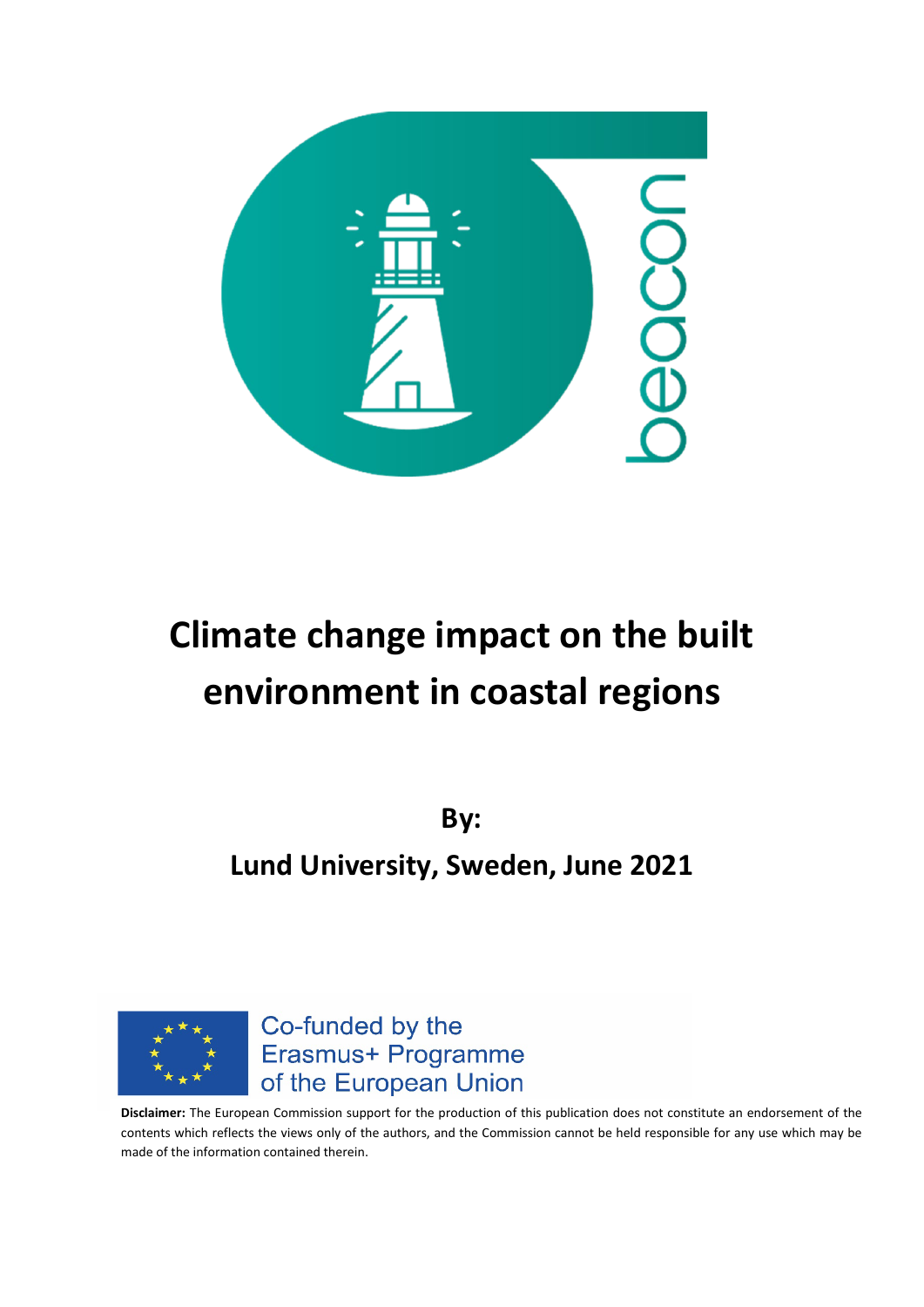# Contents

| $\mathbf{1}$ |     |  |  |  |  |
|--------------|-----|--|--|--|--|
| 2            |     |  |  |  |  |
| 3            |     |  |  |  |  |
|              | 3.1 |  |  |  |  |
|              | 3.2 |  |  |  |  |
|              | 3.3 |  |  |  |  |
|              | 3.4 |  |  |  |  |
| 4            |     |  |  |  |  |
|              | 4.1 |  |  |  |  |
|              | 4.2 |  |  |  |  |
|              | 4.3 |  |  |  |  |
| 5            |     |  |  |  |  |
|              | 5.1 |  |  |  |  |
|              | 5.2 |  |  |  |  |
|              | 5.3 |  |  |  |  |
|              | 5.4 |  |  |  |  |
|              | 5.5 |  |  |  |  |
| 6            |     |  |  |  |  |
|              | 6.1 |  |  |  |  |
|              | 6.2 |  |  |  |  |
|              | 6.3 |  |  |  |  |
| 7            |     |  |  |  |  |
| 8            |     |  |  |  |  |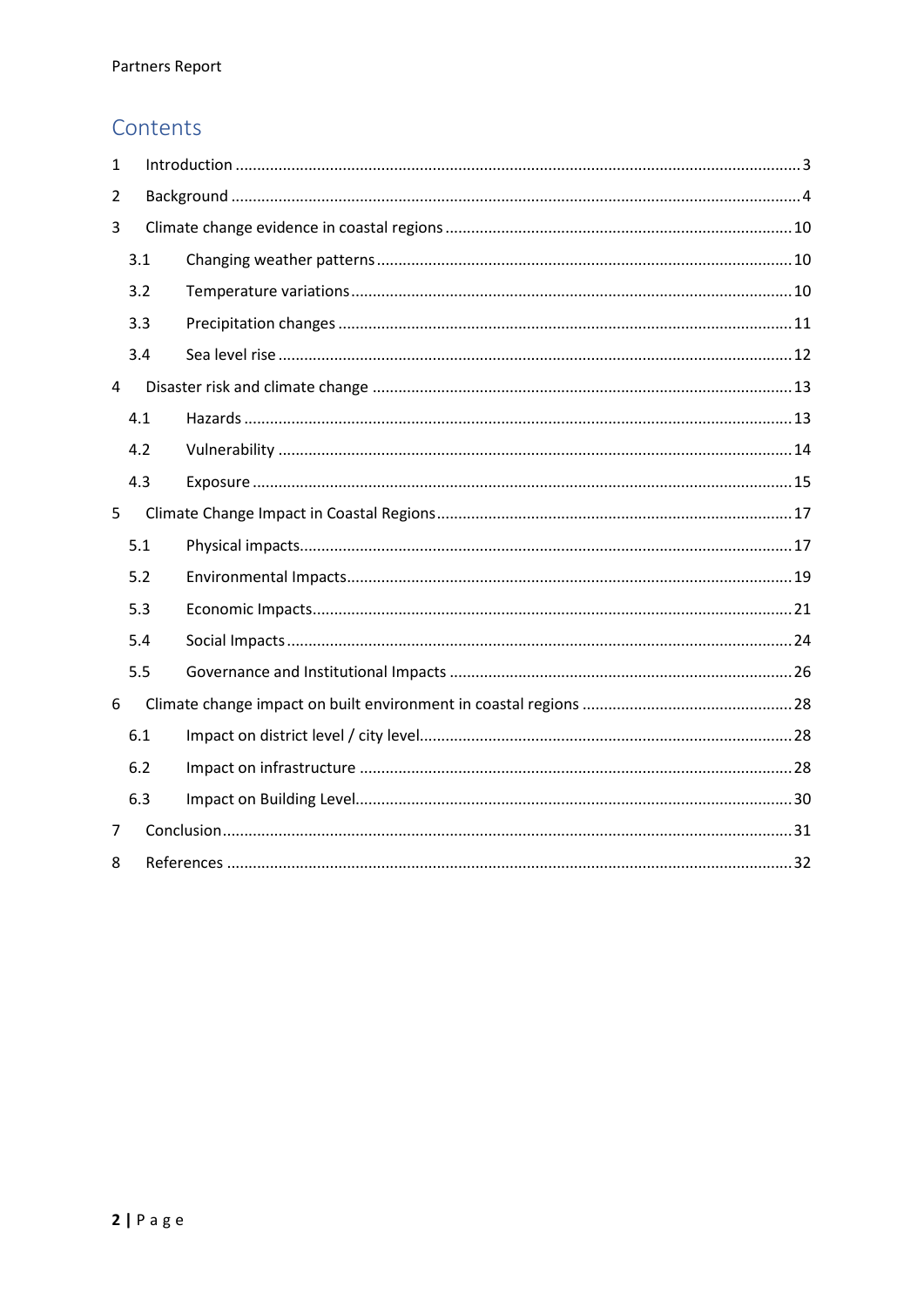# <span id="page-2-0"></span>**1 Introduction**

Out of all EU countries, Sweden boasts the longest coastline (SMHI, 27 May 2020). The Swedish coastline stretches from Haparanda in the north to Strömstad in the west, reaching approximately 7,600 kilometres from end to end<sup>[1](#page-2-1)</sup> (Boverket, January 2006, p 23). Taking into account the many islands, islets, rocks and piers that exist along the Swedish coastline as well as some shorelines along larger rivers that number increases significantly: in a project mapping Swedish shorelines from 2005- 2020, the Swedish Mapping, Cadastral and Land Registration Authority in collaboration with the Swedish Maritime Administration covered an impressive 48,000 kilometres of shoreline (Lantmäteriet, n.y.). This number illustrates how much of Sweden borders waters, and the importance that both the sea and inland rivers play to the country. This both has implications and creates unique opportunities for the Swedish environment, economy, and society.

To a large extent, the Swedish coastline is surrounded by the Baltic Sea, a sea whose unique properties stipulates the living conditions on the coast, both on land and in water. The Swedish Baltic Sea coastline extends all the way from the northernmost parts of the Bothnian Bay on the eastern coast to Skagerrak in the west (Baltic Marine Environment Protection Commission, n.y.). Its water is brackish - i.e., neither truly fresh nor truly salty but something in between –, a quality which contributes to Sweden's unique marine and coastal environment, flora, and fauna.

<span id="page-2-1"></span><sup>&</sup>lt;sup>1</sup> Taking into account larger bays and the coastline of some of the greater islands.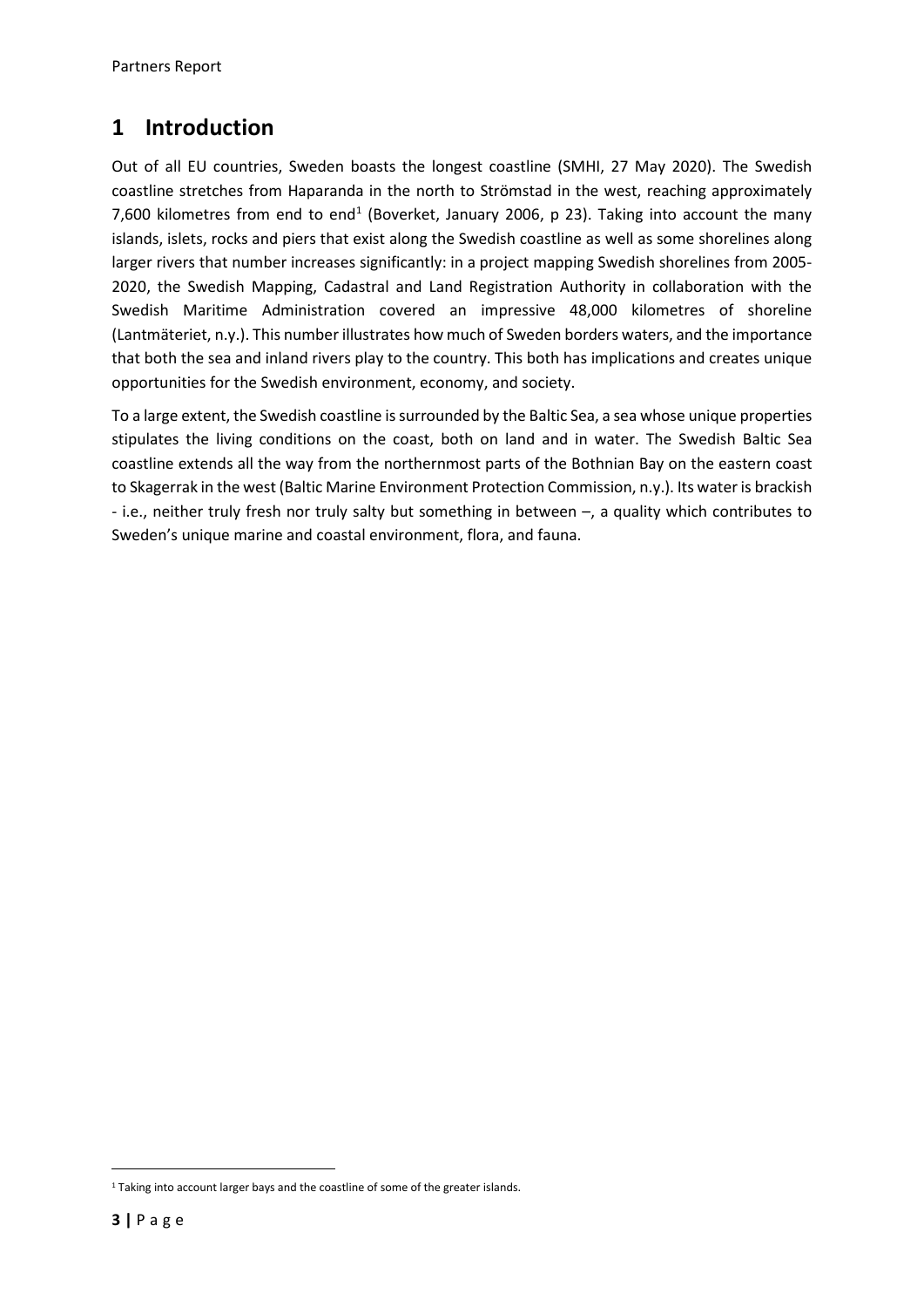# <span id="page-3-0"></span>**2 Background**

#### **Swedish coastal areas**

Sweden is an oblong country, stretching over 1,500 kilometres from its northernmost to its southernmost point. This means that climate and weather naturally vary a lot across the country, and the same is true for the conditions along the coastline.

In popular speech, the Swedish coastline is divided into three parts – the eastern, southern, and western coasts –, with each of these parts in turn being divided into smaller zones or strips. In the north, Norrlandskusten ("the coast of Norrland"; Norrland is the northernmost part of Sweden) stretches from Haparanda in the north to Gävle in the south, covering four counties and 17 municipalities along the way (Höga Kusten, n.y.). This part is the longest of the Swedish coastal areas. Its northernmost parts are characterized by beautiful nature, a stunning archipelago and the many great rivers which enter into the sea here, and which greatly impact the eco-system and biodiversity in this area. A little further down south, Höga Kusten ("the High Coast") is located, a strip of coastline which has been designated a world heritage site by UNESCO because of how much the Earth's crust is rising there (Kramfors Kommun, 7 January 2021), and which is also known to the Swedes for its beauty. This area is known for its many types of rocks and their varying sensitivity to erosion, wind, and climate. These differences have rendered great variations in height along the coastline, resulting in a sensational nature for those seeking beauty, and interesting conditions from a geological standpoint.

As a general rule, the further down south along Norrlandskusten you go, the more populated and industrialized the landscape becomes. A majority of Norrland's population lives along the coast, and many important cities such as Luleå, Piteå, Skellefteå, Umeå, Önsköldsvik and Sundsvall are located there. Important infrastructure such as several railways and European route E4 connect these cities.

South of Norrlandskusten the most abundant archipelago in the Baltic Sea is situated, Stockholm archipelago. Encompassing close to 30,000 islands, islets, and rocks (Stockholm Archipelago, n.y.) this archipelago is located just outside of the Swedish capital, an area which hosts almost three million people (Statistiska Centralbyrån, 12 May 2021). Stretching from Öregrund in the north to Landsort in the south this archipelago rugged nature, wooded islands, rocky cliffs, and sandy beaches are found side by side here. Due to being located right outside the Swedish capital, this area is also rich in infrastructure and commerce, and 200 out of the 30,000 islands are also inhabited (Länsstyrelsen Stockholm, 2017), with around 10 000 Swedes living in the archipelago year-round (Skärgårdsstiftelsen, n.y.). This means that boats, ferries, and ships carrying cargo criss cross their way through the archipelago on a daily basis, and that important built environment elements such as schools, gas stations and grocery stores have popped up around the islands.

Southeast of Stockholm, Sweden's two largest islands, Gotland and Öland, are situated. Gotland is Sweden's largest island, hosting around 60,000 inhabitants on its 3,135 km<sup>2</sup> (Regionfakta, n.y. a). This island is highly interesting both because of its nature and because of its history – around 70% of the island has been deemed worthy of protection by the government because of its cultural, historical, and environmental value, while 27% of its surface is currently protected (Regionfakta, n.y. b). 42,000 ancient monuments make the island interesting from a built environment perspective, and barren limestone has provided the conditions needed for a unique flora and fauna, with some species to be found on this island only (Visby Handelstorg, n.y.). This is true also of Öland, which similarly to Gotland boasts a unique nature and many ancient monuments, and which hosts the world heritage site Södra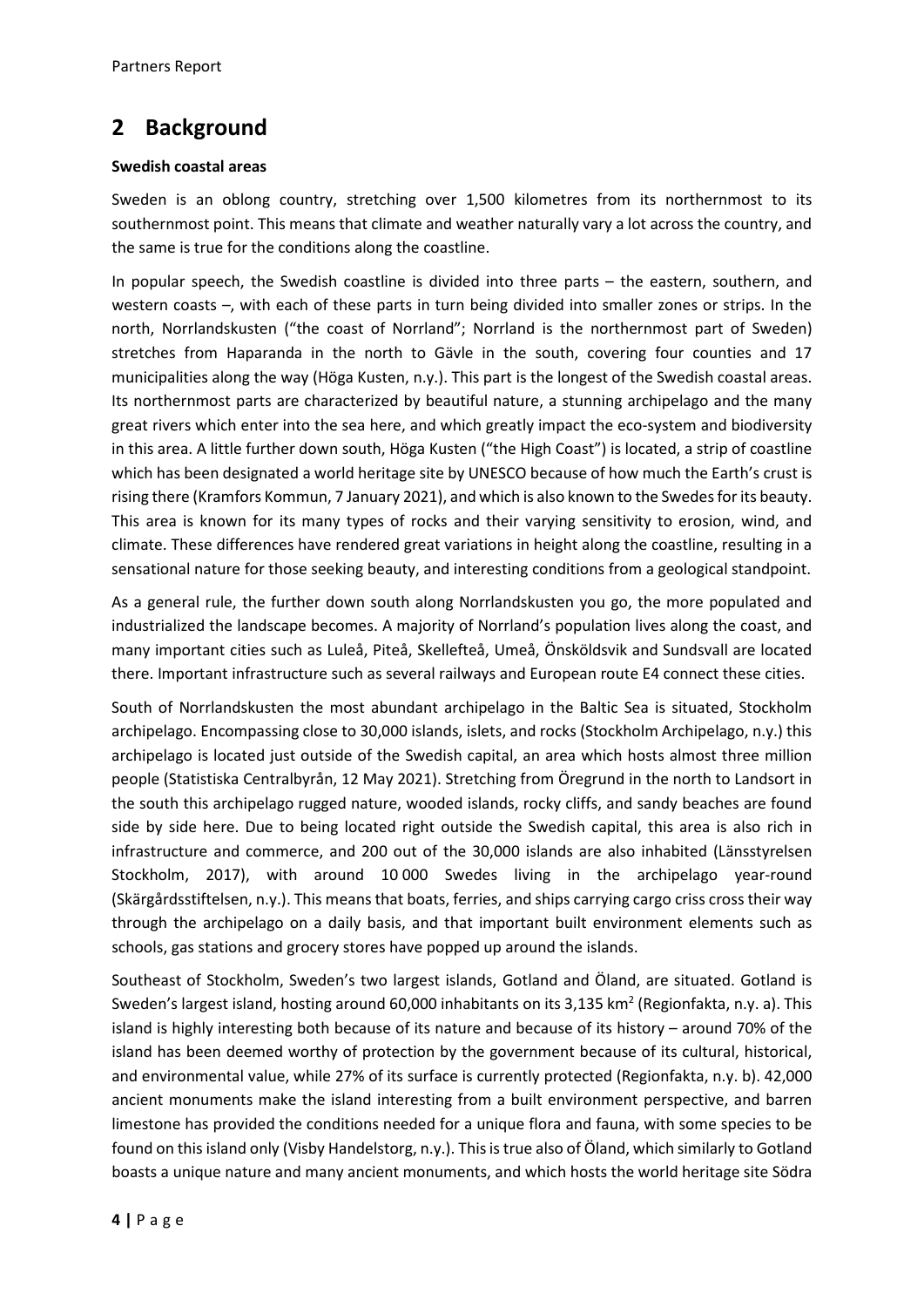Ölands Odlingslandskap. Despite being the smallest county in Sweden with a mere 24,600 inhabitants on its 1,344 km<sup>2</sup>, this island is home to 85 nature reserves, telling of the unique nature and climate that can be found there (Ölands Turistbyrå, n.y.). It is also a highly attractive destination for Swedes during the summer, which means that large parts of the island are covered by summer houses and the temporary built environment elements needed to support a summer population more than ten times its original population (Ölands Turism, n.y.).

Norrlandskusten, Stockholm archipelago, Gotland and Öland are all part of the eastern coast of Sweden. Along its southern part, we find Blekinge archipelago, the coasts of Skåne, and Öresund, the straits that separates Sweden from Denmark. Just as Stockholm archipelago, Blekinge archipelago is ripe with islands, islets, and rocks of various sizes, which, in combination with the brackish water there, has contributed to unique eco-systems and a rich biodiversity. Characteristic for this coastal area is the prevalence of oak, beech, and other types of deciduous trees, in stark contrast with the northern parts of Sweden where pine and fir prevail (Blekinge Arkipelag, n.y.). Much work is therefore done to protect and preserve the nature there. In addition, this area is highly populated with many of Blekinge's bigger cities located right by the sea, and therefore infrastructure in terms of boats and ferries exists in the archipelago.

Also the coasts of Skåne and Öresund are highly populated, with Malmö, the third largest city in Sweden, being located in Öresund, and the Danish capital being located just across the water. Skåne is surrounded by the sea on three sides, which means that the proximity to the sea to a large extent affects life there. Its eastern and southern coastline are sandy beaches, whereas most of the western coast along Öresund consists of cliffs and moraine beaches (Länsstyrelsen Skåne, n.y.). With regards to infrastructure, three of Sweden's biggest industrial ports are situated along the coast of Skåne, in Helsingborg, Malmö and Trelleborg (Länsstyrelsen Skåne, n.y.). Naturally, a lot of infrastructure and communication has popped up both to support these important ports and to support commuting workers and commerce between Sweden and Denmark.

After Öresund, the Baltic Sea opens up into the Atlantic. This means that waters become saltier and the conditions in water and on land change. The western coast of Sweden therefore differs from the eastern and southern parts in terms of climate, weather, flora and fauna. As it borders the Atlantic, its ecosystems are not affected by brackish water and changing salinity levels to the same extent as the coastlines bordering the Baltic Sea.

The western coast because of its nature and weather is a highly popular tourist attraction among the Swedes. To illustrate, Bohuslän county, which is Sweden's westernmost county, boasts 3,000 islands and 4,500 islets in its archipelago, an archipelago which is characterized by a special type of rock to be found only here - bohusgranit (Nationalencyklopedin, n.y.). This rock has via erosion and large ice melting been shaped into smooth, sculptural shapes. Both flora and fauna are rich in species there compared to the rest of Sweden, both in the sea where the salty Atlantic water supports a greater variety of species than in the Baltic Sea, and on land. Along the western coast, Sweden's second largest city, Gothenburg, is situated. The city itself is home to close to 600,000 Swedes, with many more living in the areas around it (SCB, 31 December 2020).

# **The Baltic Sea**

The Baltic Sea surrounds most of the Swedish coastline, except for the western coast which borders the Atlantic. Much of the conditions along the Swedish coastline are therefore dependent on what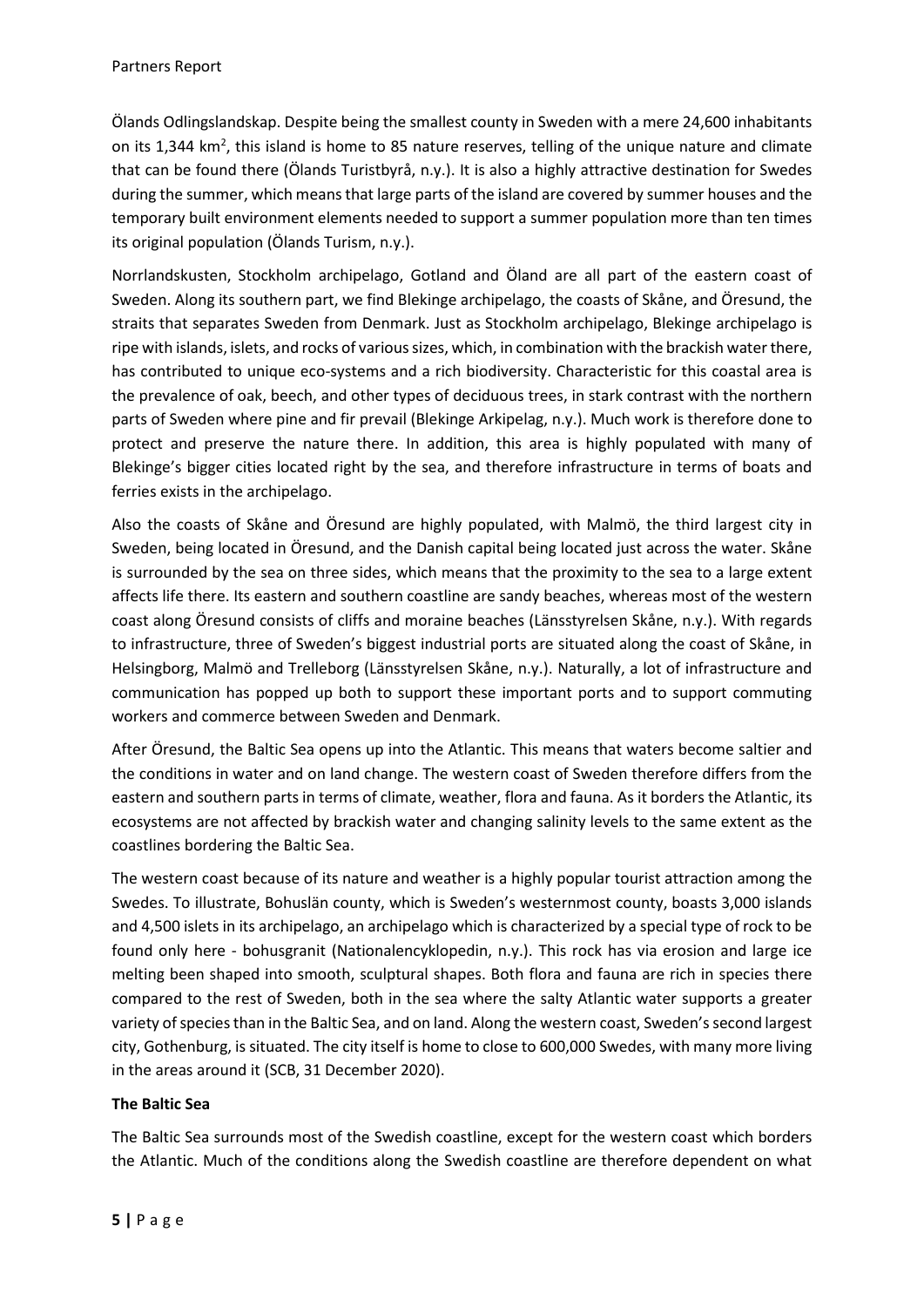happens in the Baltic Sea, and vice versa. Coastal and marine ecosystems are largely intertwined, and activities on land may affect conditions in the water just as much as activities in the sea may affect life along the coast. While water levels and flows in great rivers as well as eutrophication of Swedish farmlands are among factors on land affecting water, blooming of algae, and changing natural habitats of certain fish are among factors in the sea affecting life on land.

The Baltic Sea is divided into several regions, stretching from north to south: The Gulf of Bothnia, the Gulf of Finland, and the Baltic Proper. These regions are in turn divided into several sub-regions: The Gulf of Bothnia comprises the Bothnian Bay, the Bothnian Sea, the northern Sea of Åland and the northern Archipelago Sea; and the Baltic Proper consists of the Northern Baltic, the Central Baltic, the Southern Baltic, and the Gulf of Gdansk (Skansen, n.y.). The Swedish coastline borders the Bothnian Bay, the Bothnian Sea, the Northern Baltic Proper, and the Southern Baltic Proper within the Baltic Sea itself, as well as Skagerrak and Kattegatt in the west (Sveriges Vattenmiljö, n.y.a). Each of these regions has its unique conditions, conditions which are decided by ever-varying salinity levels in the water (Sveriges Vattenmiljö, n.y. b):

- **The Bothnian Bay and the Bothnian Sea:** The coastal area around the Bothnian Bay and the Bothnian Sea is characterized by its many large rivers which have their outflow into the sea. This means that up to 80% of the water in the sea there is fresh and that salinity is very low (Havet.nu, 8 April 2021). Its eco-system therefore contains a mixture of freshwater and saltwater species (both flora and fauna), as well as a rarity of species specialized for brackish water. Among the freshwater species we find roach, perch, pike, and grayling, and among saltwater species are herring, sprat and sandeel. These waters are also characterized by the fact that they are covered by ice four to six months a year, an ice which is of great importance to life and biodiversity there and which for instance supports various types of seal.
- **The Northern and Southern Baltic Proper:** These waters are truly brackish, i.e., with conditions that are neither salty nor fresh but a mixture (havet.nu, 11 May 2021). Very few species therefore enjoy living there, and for many species these waters present the northern frontier of their natural habitats. The water there is also permanently stratified assurface and deep waters differ in salinity and do not mix, which means that some of the deeper waters are oxygen deprived and provide harsh conditions for life. Despite these dire open water conditions, the Baltic Proper actually provides varied and rich conditions for life around the coastline – waters there are shallow and sunlit, which means that many species thrive there. The coastline around these waters provides many different types of environments, such as archipelagos, long beaches, shallow coves as well as clean rocks, providing both protective environment and a variety to support many different species.
- **Skagerrak and Kattegat:** Situated along the western coast, these are Sweden's saltiest waters, and also the richest in species (havet.nu, 19 April 2021). Many types of fish, crabs, mussels, starfish, anemones, seals, and whales are found there. The salt level in Skagerrak is higher than in Kattegatt which functions as an entrance to the brackish Baltic Sea, and is therefore also richer in species. Around 130 species of fish along several hundred different algae and several thousand animal species have been found along the coast of Bohuslän county, and it also hosts the only coral reef in Sweden (Sveriges Vattenmiljö, n.y. c).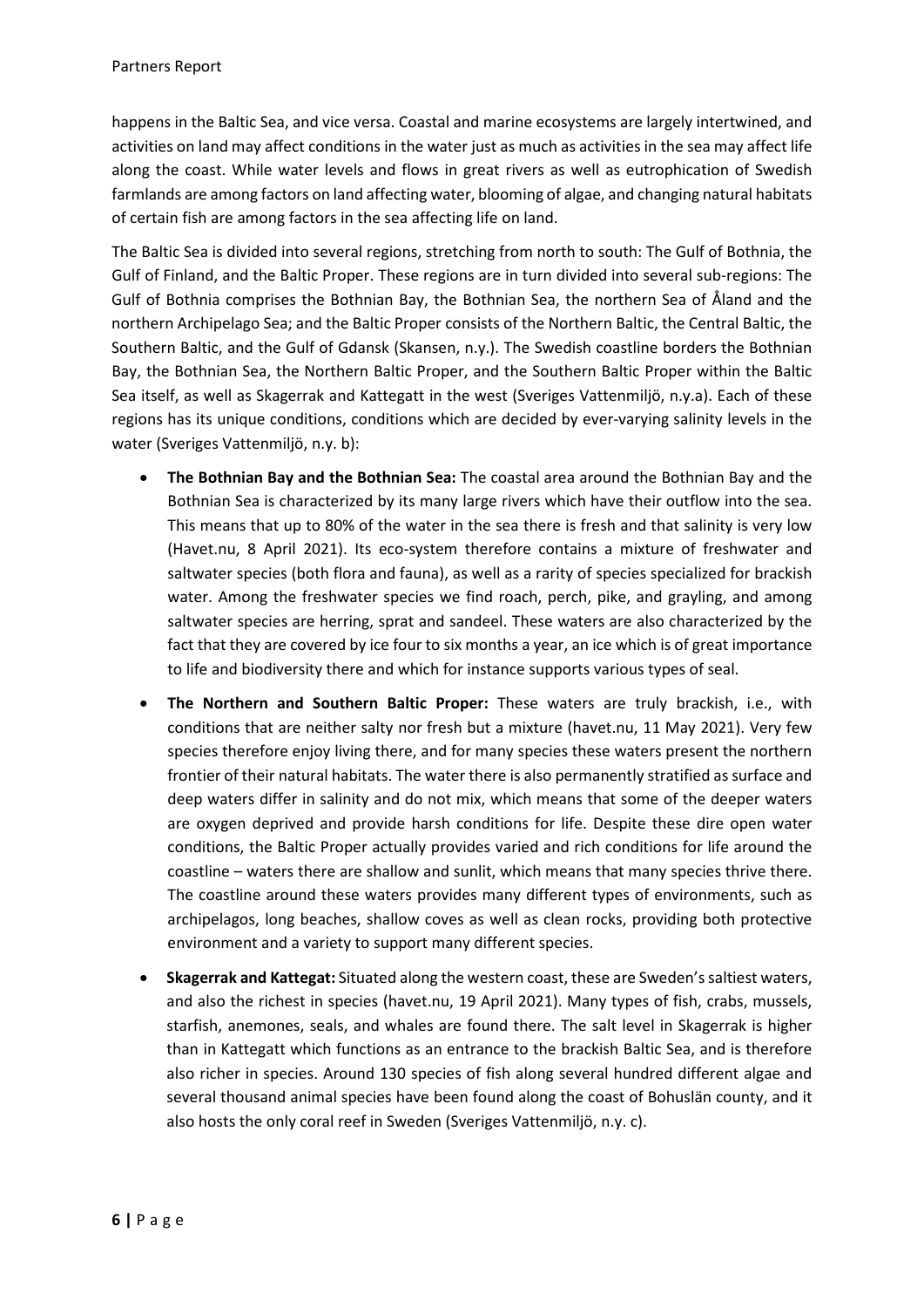#### **Built environment along the Swedish coast**

In addition to supporting a variety of ecosystems and species, the Swedish coastline is highly built up, and is also highly populated in proportion to the rest of the country. Sweden's three largest cities (Stockholm, Gothenburg and Malmö) are all located right by the sea, representing close to two million people alone (Statistiska Centralbyrån, 31 December 2021).

Statistics Sweden summarizes the extent to which the built environment affects Swedish coast- and shorelines in this way (Statistiska Centralbyrån, 19 October 2011, p 1):

- 40% of the Swedish coast, including some of the larger islands, accommodates buildings within 100 meters from the shoreline
- 74% of the Swedish coast, including some of the larger islands, accommodates buildings within 300 meters from the shoreline
- $\bullet$  Out of around 7,[2](#page-6-0) million buildings in Sweden as of 2010<sup>2</sup>, 14% are located within 100 meters from the coast- or shoreline. The proportion of buildings located within 100 meters from the coastline varies around the country, from 27% in Norrbotten county in the north, to 6% in Gotland county in the southeast
- The average building density along the coast is 1.4 buildings per hectare. Also this number varies within the country, from 2.6 buildings per hectare in Skåne county to 0.6 buildings per hectare in Gotland county
- The greatest proportion of coastline affected by buildings is found in Stockholm, whereas the greatest density of buildings is found in Skåne county.

As shown by the above numbers, not much of the Swedish coastline remains unaffected by humans or the built environment. Table 1 below further details how much of the Swedish coastline accommodates buildings, covering the counties along the mainland coast as well as Gotland (Statistiska Centralbyrån, 19 October 2011, p 7):

| <b>County code</b> | County                  | Share of coastline accommodating buildings |                   |  |
|--------------------|-------------------------|--------------------------------------------|-------------------|--|
|                    |                         | Within 100 meters                          | Within 300 meters |  |
| 01                 | Stockholm county        | 53 %                                       | 84 %              |  |
| 03                 | Uppsala county          | 28%                                        | 58%               |  |
| 04                 | Södermanlands county    | 40 %                                       | 74 %              |  |
| 05                 | Östergötlands county    | 29 %                                       | 61%               |  |
| 08                 | Kalmar county           | 31%                                        | 66 %              |  |
| 09                 | Gotland                 | 22 %                                       | 61%               |  |
| 10                 | <b>Blekinge county</b>  | 41%                                        | 78%               |  |
| 12                 | Skåne county            | 40%                                        | 75 %              |  |
| 13                 | Hallands county         | 28%                                        | 75 %              |  |
| 14                 | Västra Götalands county | 44 %                                       | 84 %              |  |
| 21                 | Gävleborgs county       | 46 %                                       | 74 %              |  |
| 22                 | Västernorrlands county  | 44 %                                       | 73%               |  |
| 24                 | Västerbottens county    | 48%                                        | 80%               |  |
| 25                 | Norrbottens county      | 43 %                                       | 77%               |  |
| 00                 | Total                   | 40 %                                       | 74 %              |  |

Table 1. Percentage of the Swedish coastline accommodating built environment.

<span id="page-6-0"></span><sup>&</sup>lt;sup>2</sup> This includes all buildings registered by the Swedish Mapping, Cadastral and Land Registration Authority.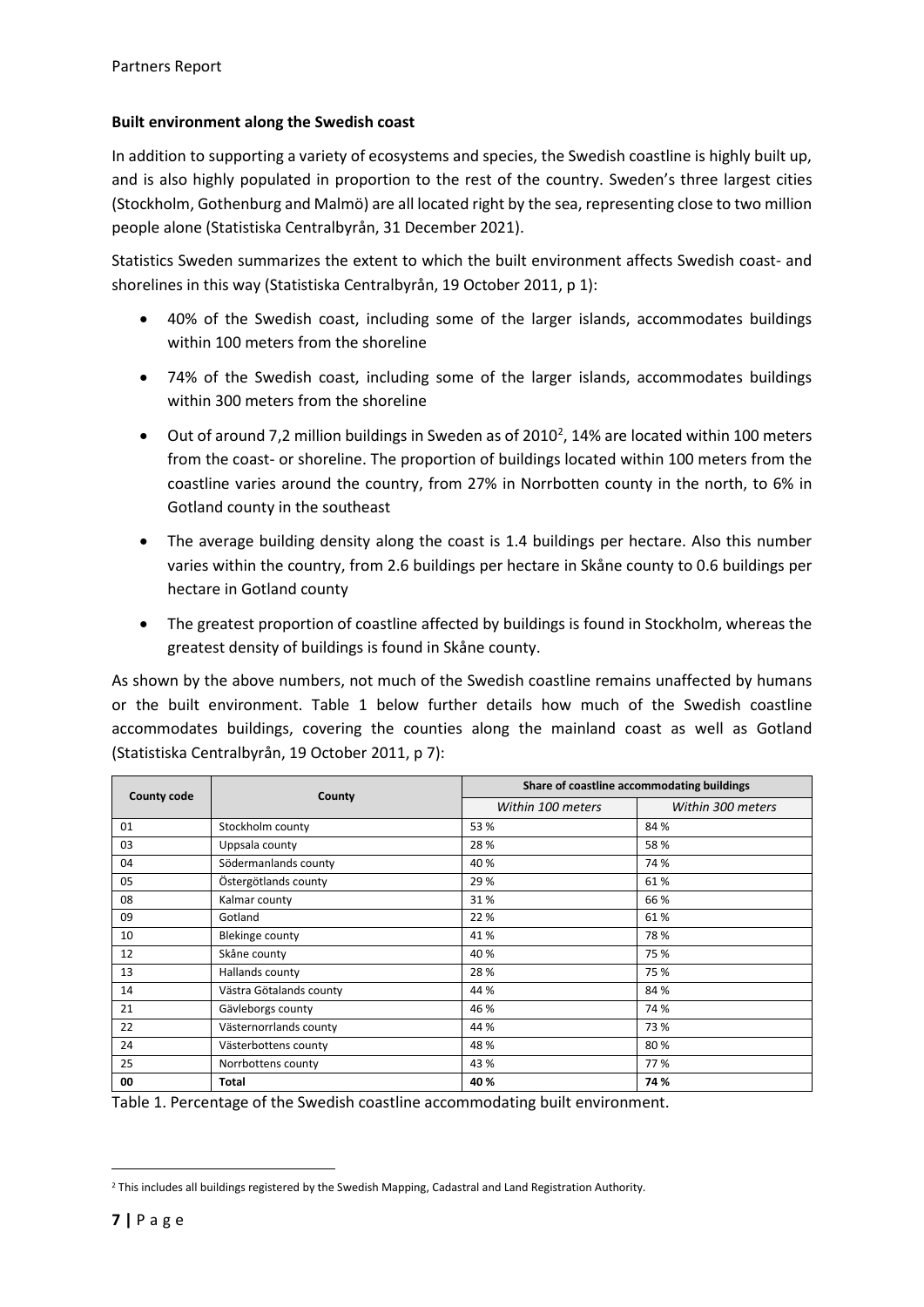Although there are great variations across the country, it remains clear that much of the coastline is affected. Stockholm county is the most built, which is due to the fact that the Swedish capital city is located there, and that the capital to a large extent is situated on a series of islands.

Figure 1 to the right further illustrates the distribution of the built environment along the Swedish coast, showing the percentage of coastline affected by buildings for Swedish municipalities situated along the coast (Statistiska Centralbyrån, 19 October 2011, p 26). Here we can see that the municipalities the most affected are situated along Norrlandskusten in the north, around Stockholm and Malmö, as well as along Blekinge coast in the south. This distribution well reflects how the Swedish population is distributed. In general, counties with a long coastline also tend to have a high proportion of their buildings along these coastlines (Statistiska Centralbyrån, 19 October 2011, p 4).

In addition to buildings located on the coast of the mainland, many Swedish islands also accommodates built environment. Sweden has around 270,000 islands in total, whereof 8,000 hosted some type of building as of

year-round, representing only 0.4% of the total amount of islands. However, 1.6 million Swedes, or 17% percent of the Swedish





Figure 1. Percentage of coastline affected by buildings, per municipality.

population, lives on islands, many of them in Stockholm and Gothenburg (Statistiska Centralbyrån, 8 December 2014). While 17% of the Swedish population lives on islands, the National Board of Housing, Building and Planning confirms that 40% of the Swedish population lived within five kilometres of the coastline as of 2013 (Boverket, 2013, p 18). This proportion is also increasing, as 97% of the total increase in population from 1995-2005 took place in this coastal zone (Boverket, 2006, p 27).

While the Swedish coastline is long and the Swedish population is relatively small from an international perspective, pressure on the Swedish coastline in terms of housing, recreation, tourism, and industries such as fishing, transport and energy is thus high (Boverket, 2006, p 23). Life along the coastline is also changing at a high pace, which means that the landscape may be altered and the ecological, social, cultural, and economic conditions in the future may be different (Boverket, 2006, p 24). For instance, the western coast, the coasts of Skåne and Blekinge as well as Stockholm archipelago are experiencing high pressure in terms of people moving there and new buildings being built, with half of all new buildings in the south of Sweden being built within the coastal zone (Boverket, 2006, p 25 and 30). As pointed out by the County Administrative Board of Blekinge county, many cities expand at the expense of areas of environmental value, in the case of Blekinge old forests with deciduous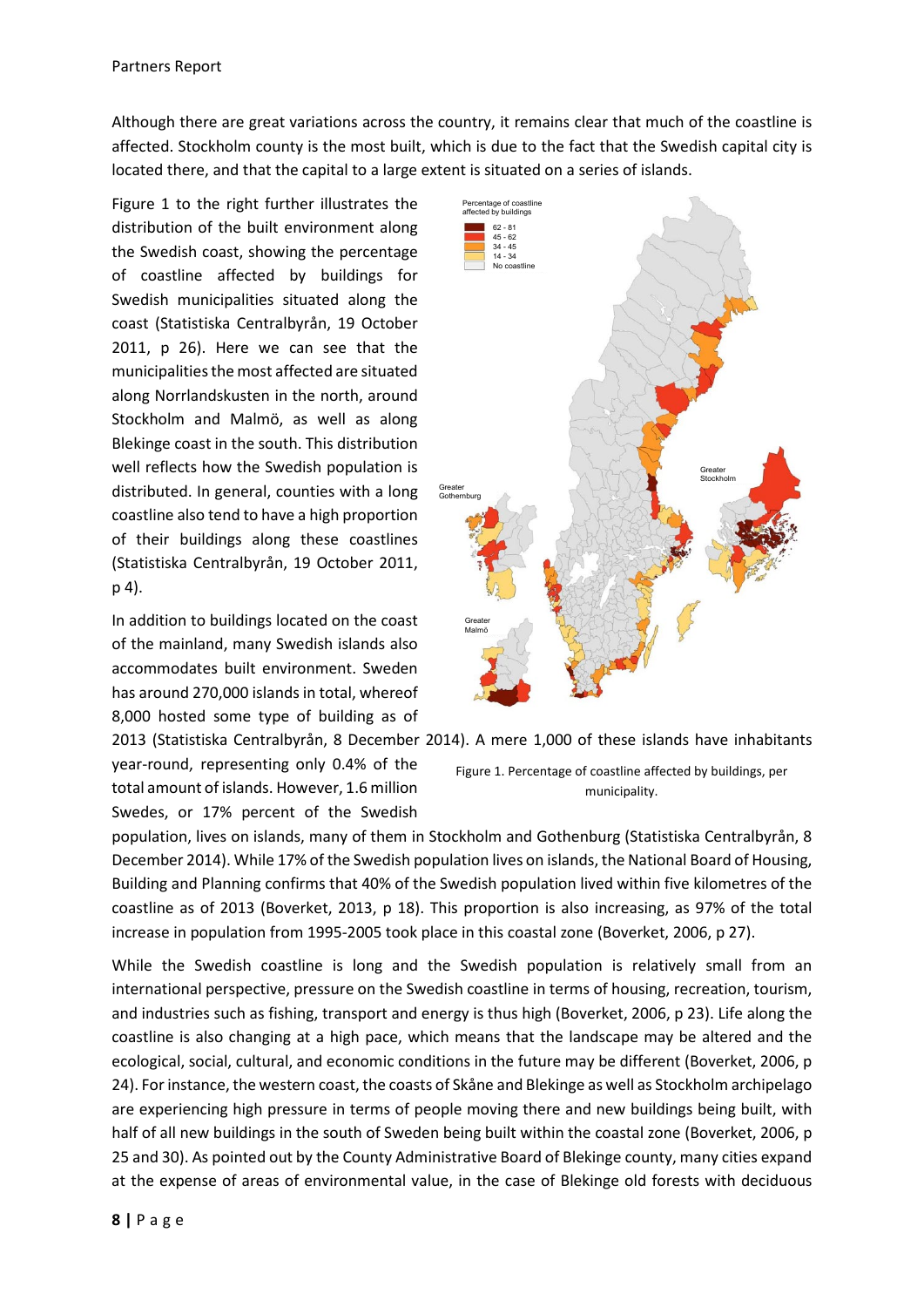trees. Another trend is that previously temporary houses along the coast are turned into permanent housing (Boverket, 2006, p 26). This means that the built environment changes as buildings become bigger and the cultural environment is altered, and naturally a greater need for infrastructure and communication follows.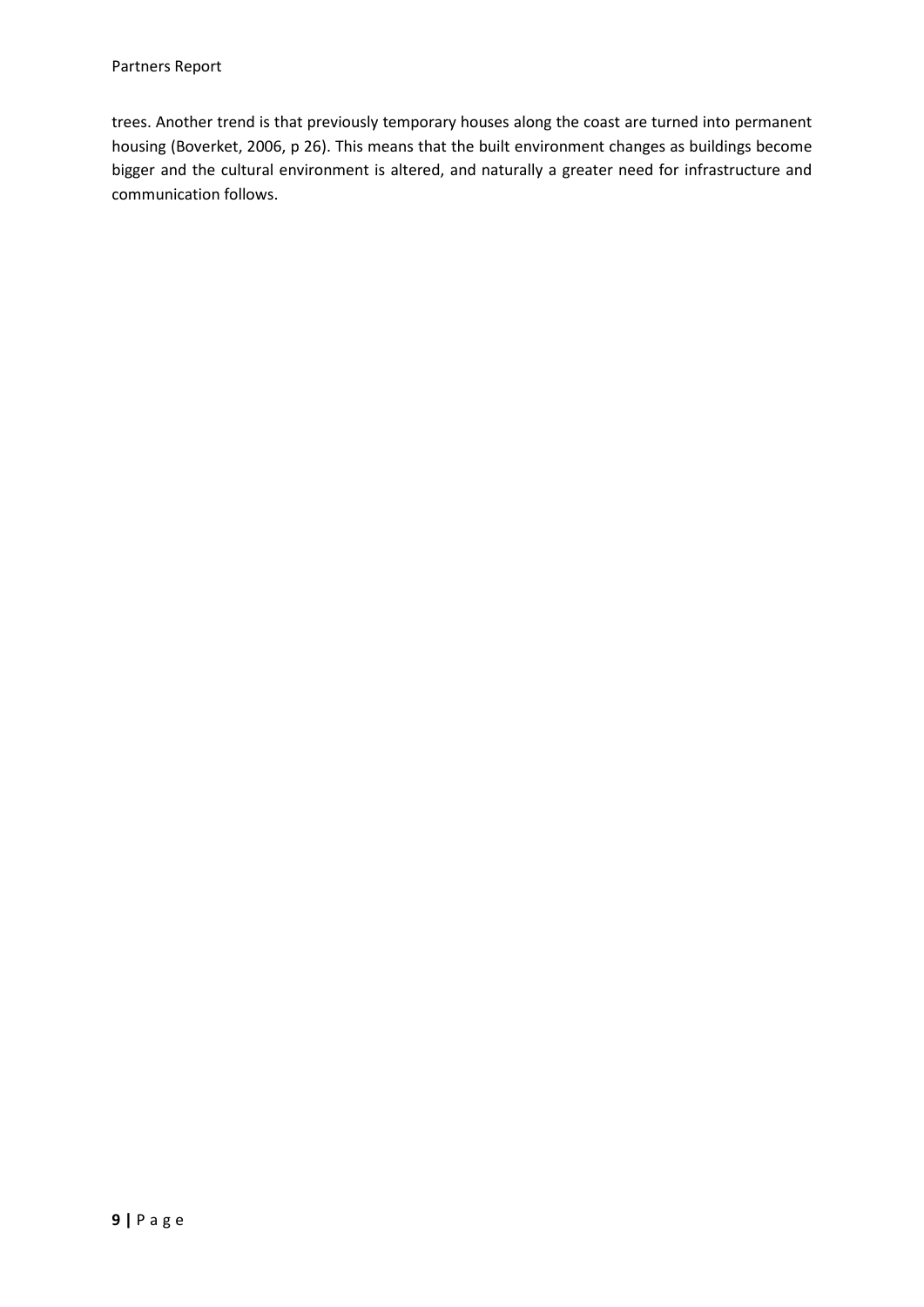# <span id="page-9-0"></span>**3 Climate change evidence in coastal regions**

# <span id="page-9-1"></span>**3.1 Changing weather patterns**

Changes in the Swedish climate are similar to climate changes that have been observed in other places in the world (Naturvårdsverket, 19 February 2021). Given vast differences in geography, however, there are already great variations with regards to climate and weather between various places in Sweden, and the Swedish climate also normally varies greatly from one year to another. These variations entail difficulties in discerning long-term changes in the Swedish climate as such long-term changes are blurred by the normal annual and geographical variations (Naturvårdsverket, 19 February 2021).

Certain evidence of a changed climate has however been observed across the country, including in coastal regions, and are to be expected also in the future. Changing weather patterns caused by climate changes relate mostly to changes in precipitation and temperature (Naturvårdsverket, 22 June 2020):

- **A change in temperature across the country:** Temperatures have increased and are expected to continue to increase across the country, and especially in the northern parts during the winter season (Boverket, 1 April 2020a). Likewise, an increase in heat waves is to be expected in the future, a hazard which will affect southern regions in particular. Increased temperatures will also result in a change in climate zones across the country - climate zones will "move" northwards, i.e., northern parts of Sweden are to expect a climate similar to today's climate in the south (Naturvårdsverket, 22 June 2020).
- **A general increase in precipitation across the country and across seasons:** A certain increase in precipitation has already been observed, and precipitation is expected to increase in the future across seasons, except during summers. Summers are instead expected to become hotter with less precipitation, in particular in the southern areas of Sweden. With increased precipitation levels in general also comes an increased frequency of periods with heavy rainfall.

Changing precipitation and temperature patterns bring with them negative effects on the weather in general. As will be elaborated upon in sections further below, these changes in turn bear with them consequences for the built environment, vulnerable coastal eco-systems, industries and biodiversity.

## <span id="page-9-2"></span>**3.2 Temperature variations**

Temperature variations in Sweden during the past century largely mirror global variations (e.g. that temperatures at the end of the  $19<sup>th</sup>$  century were colder than during the 20<sup>th</sup> century), but overall, the warm-up has been more severe in Sweden than globally (Naturvårdsverket, 19 February 2021). From the end of the 19th century up until the 1930's temperatures rose across Sweden (in particular in the north were temperatures increased by 2.5 degrees Celsius), whereafter a slight decline in temperatures could be observed until the 1980's(SOU 2007:60, p 115). Thereafter, temperatures have once again risen – winter temperatures have increased by one degree on average compared to temperatures 100 years ago, and 2020 was recorded by SMHI (the Swedish Meteorological and Hydrological Institute) as the hottest year since the 1860's (SOU 2007:60, p 115; Naturvårdsverket, 19 February 2021). Changes have been even greater seen from a shorter perspective: on average, winter temperatures increased by two degrees in 1991-2005 as compared with 1961-1990 (SOU 2007:60, p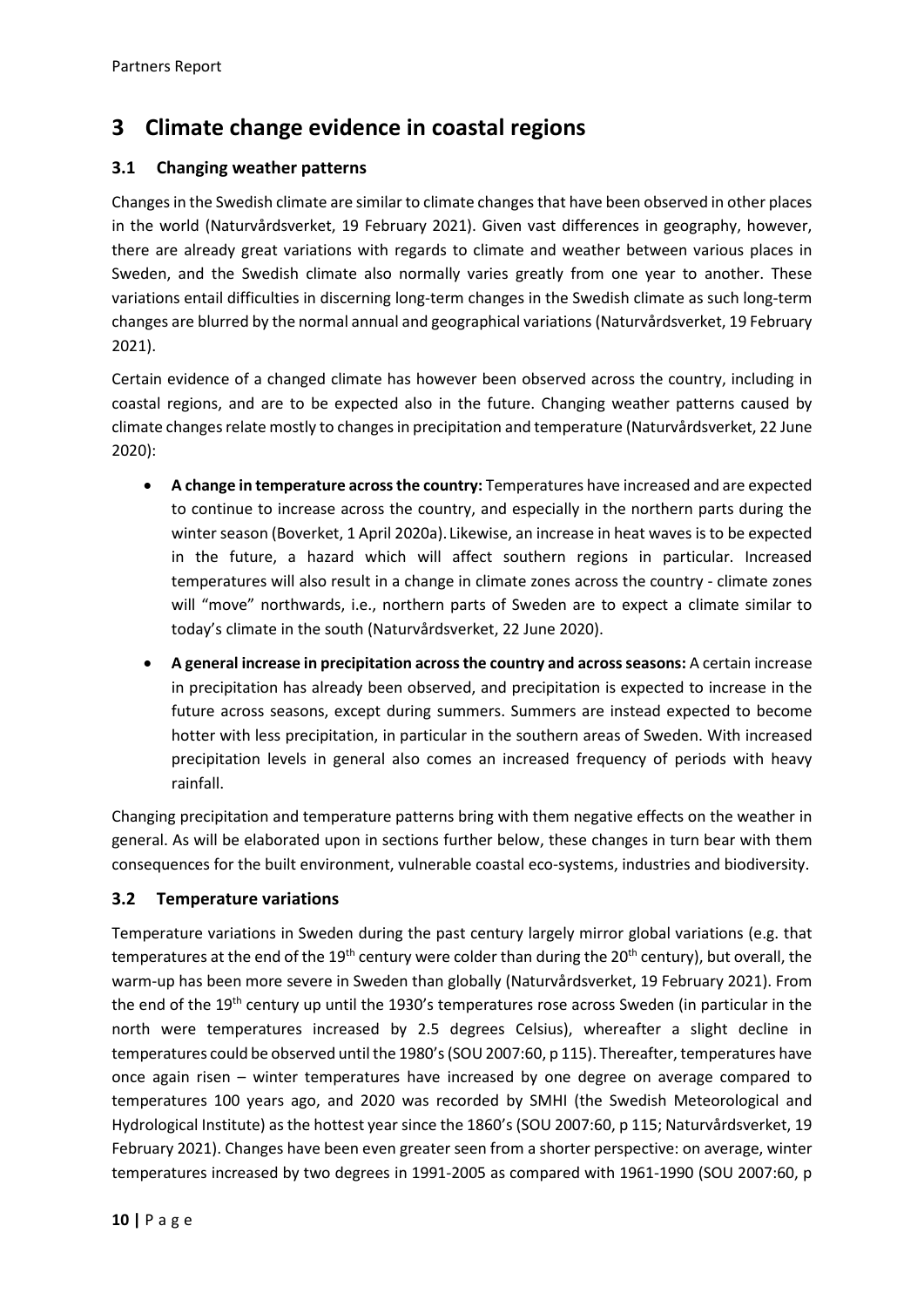115). Variations in summer temperatures are not as great, although the overall increase in temperature is still evident.

As mentioned in the previous section, the above-described temperature increases have resulted in a change in climate zones in Sweden, where northern areas have started experiencing average temperatures similar to those in the south. To exemplify, these increases have resulted in that Mälardalen, a county located around Stockholm, will experience average temperatures to those of Skåne county in the very south, and the coast in the midst of Norrland (Mellersta Norrlandskusten) may expect temperatures similar to the coast in Småland county in the southeast (SOU 2007:60, p 160). Other effects of the increased temperatures include greater evaporation, shorter periods of snow and frost as well as shorter periods were lakes and watercourses are covered by ice, and elevated water temperatures (Livsmedelsverket, 21 January 2021). Combined, these factors contribute to inter alia an increased risk of overfertilization and increased humus levels in waters, which ultimately complicates the quality of the water and affects aquatic life.

Predictions for the future forecast an even greater increase in winter temperatures, to a large degree caused by the fact that the duration and thickness of the snow cover decreases (SOU 2007:60, p 160). These changes will be the greatest along the northern coast (Norrlandskusten), where they are contributed to by shrinking ices in the northern part of the Baltic Sea. Summers are also expected to become warmer, with climate changes resulting in an increase in hot days with a maximum temperature above 20 degrees Celsius (SOU 2007:60, p 164). Increasing summer temperatures are followed by an increase in heat waves, with heat waves both becoming more frequent and longer.

## <span id="page-10-0"></span>**3.3 Precipitation changes**

An increase in precipitation has been observed over the course of the past 100 years, although variations across the country have been great (Naturvårdsverket, 19 February). Precipitation is expected to continue to increase during the upcoming century, by as much as 10-20% (Länsstyrelserna, 2012 p 18).Increases have been observed across seasons but are the greatest during winter (Världsnaturfonden, n.y.).During summers, precipitation is expected to increase in the north but decrease in the south – in both cases, an increase in heavy or extreme rainfall is to be expected (Länsstyrelserna, 2012 p 18).

In a cold country like Sweden, changes in precipitation do not only entail changes in rainfall, but also changes in snow fall and ice coverage. While warmer winters have already brought less snow falling, predictions for the future are that the season when snow covers the ground will become shorter, and also that the snow coverage will become less thick (Länsstyrelserna, 2012 p 18). This is particularly true for the Svealand region and coastal areas in the north, which may expect a shortening of two to four months of the snow season. Such changes in turn affects water levels and flow in many watercourses, which are dependent on when the snow and ice is melting, and how much of the ice and snow is melting. Particularly in the north where many great rivers are located, this affects the flow of fresh water into the sea.

Precipitation changes together with the above-described changes in snow fall, ice coverage and evaporation also entail consequences with regard to the access to water, both in watercourses and at ground level (Livsmedelsverket, 21 January 2021). In the future, access to water is expected to increase in large parts of the country, except for in the southeast, where access is expected to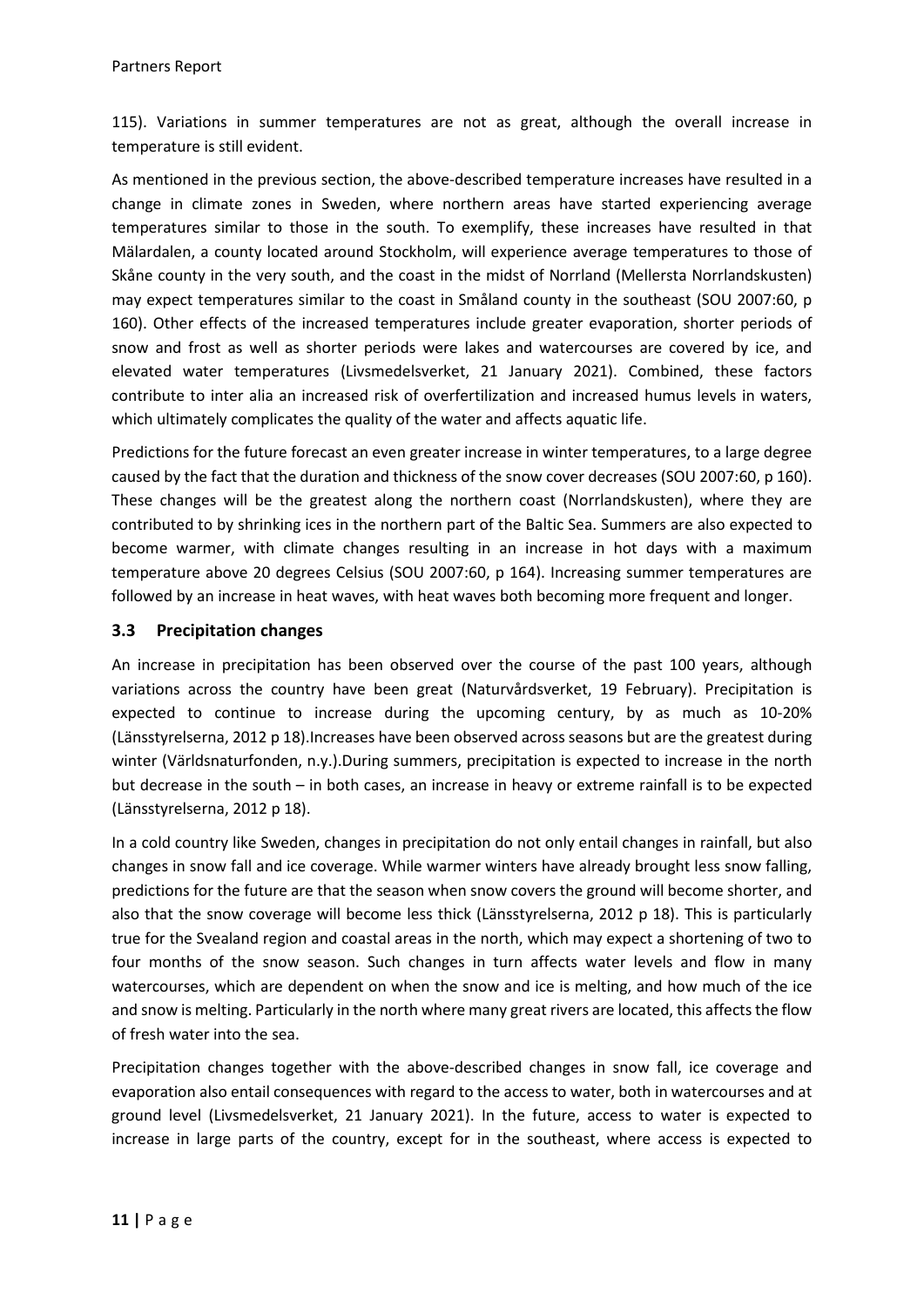decrease because of increased evaporation. Effects on ground level water has implications on the access to drinkable water, which may be complicated in the future.

## <span id="page-11-0"></span>**3.4 Sea level rise**

Globally, sea levels have risen at an average of 1.9 centimetres per decade, a trend which is reflected in Swedish coastal areas (Sveriges Vattenmiljö, n.y. a). Again, local differences are to be observed, which is due to tectonic uplift - as a result of being covered with thick layers of ice during recent ice ages, the Swedish crust is rising upwards. This uplift is mitigating the rise in sea levels, and its pace differs greatly depending on what area of Sweden is observed. To illustrate, northern coasts in Sweden around the Bothnian Bay may expect a 22-33 centimetre sea level rise by 2100, whereas the corresponding number for coasts in Skåne in the very south may be as large as 77 centimetres by that same year (Sveriges Vattenmiljö, n.y. a). This is because the crust in the north of Sweden is still rising with relative speed, whereas the tectonic uplift in the south has come to a standstill. These differences also entail that consequences of climate change and rise in sea levels, such as coastal erosion and flooding, differ depending on what part of Sweden is observed.

Increasing sea levels are coupled with an increase in surface water temperature in Swedish coastal waters. Here, Swedish increases do not reflect increases globally, but rather surpass them. Whereas a future global average increase of 0.09-0.13 degrees Celsius per decade is to be expected, temperatures in Swedish waters will increase by 0.2-0.5 degrees Celsius per decade (Sveriges Vattenmiljö, n.y. a). As will be further discussed below, these changes have implications for flora and fauna in and around Swedish water, given the unique and delicate nature of the Baltic Sea which to a large part surrounds the Swedish coastline.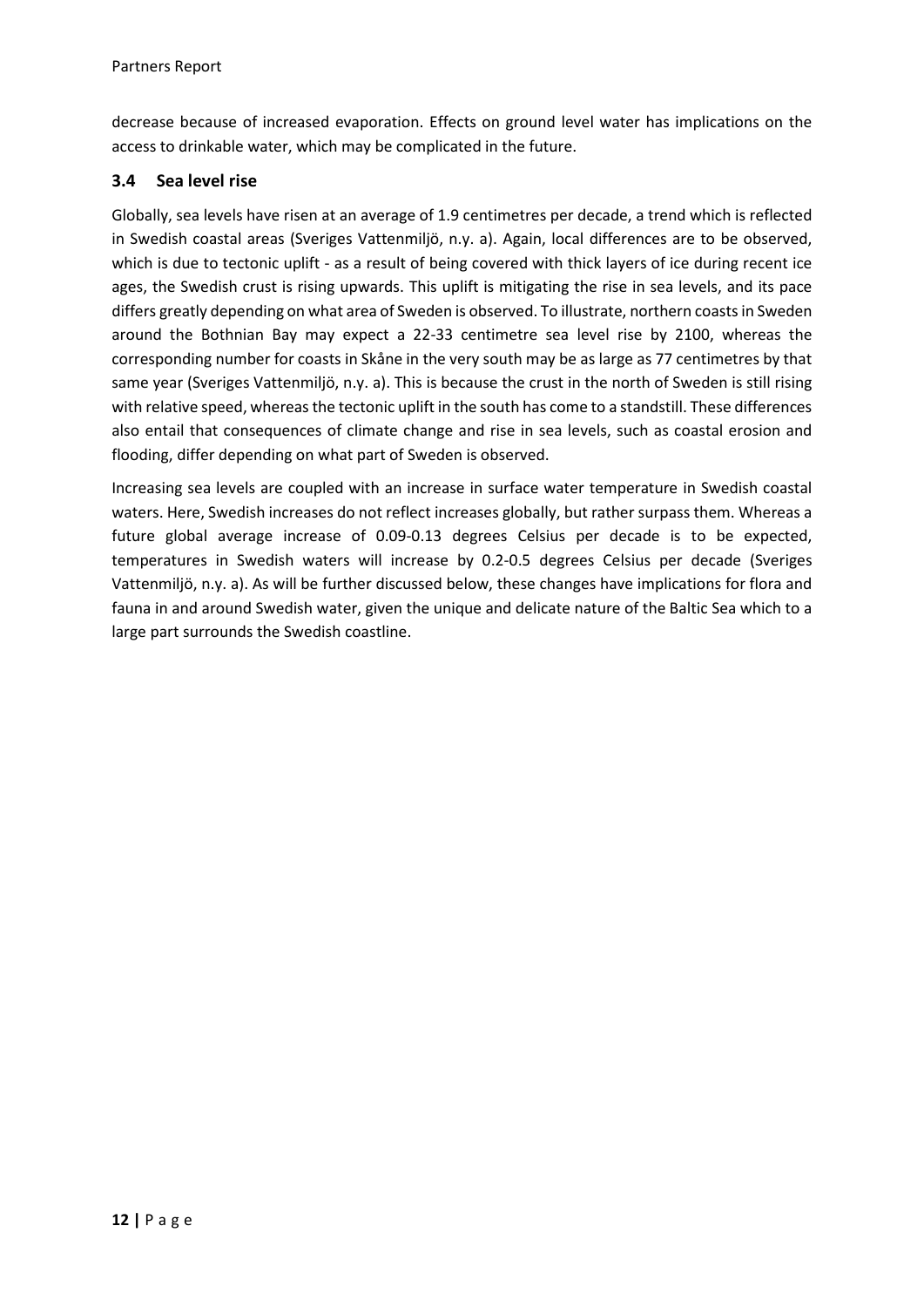# <span id="page-12-0"></span>**4 Disaster risk and climate change**

A report titled *Swedish crisis management and the indirect effects from climate change*, the Swedish Defence Research Agency discusses the challenges that Swedish disaster risk management faces with regards to the indirect consequences that follow from climate change, as well as how Swedish society may handle these challenges. The report identifies six groups of general challenges related to Swedish disaster risk management and climate change, where the main challenges lie in handling previously unknown situations and risks, as well as in how to prepare the Swedish people mentally in facing such situations and risks (Mobjörk, 2011 p 32-33):

- Firstly, warmer temperatures and a changed climate bring with them previously unknown situations and consequences, which indirectly affect Sweden by for instance impacting conditions for production of food and goods or on relations and cooperation between municipalities, regions, agencies and other nations.
- Secondly, rising sea levels and changes in watercourses (such as elevated water levels, increased risk of inundation and flooding) entail fundamental and encompassing changes the final consequences of which are still unknown, and which require society to react and act in due time in order to mitigate their potential negative effects.
- Thirdly, vast regional, geographical and social differences have to be taken into consideration in disaster risk analyses, as well as how climate change consequences affect different groups in society.
- Fourthly, a social challenge will be the mental capacity of the Swedish people to confront large-scale and swift changes, such as crises or serious disturbances both within and outside the country.
- Fifthly, risks related to long-term, large-scale climate changes are brought to attention, as they may entail that drastic economic and social measures have to be taken in order to mitigate them. Risks and insecurities related to geoengineering are brought to attention in relation to this, as although this type of engineering may be relevant with regards to mitigating acute risks associated with great uncertainties.
- The final challenge focuses on the impact of climate change on the extent of disasters as a consequence of an increase in frequency and intensity of extreme weather. Natural hazards such as inundation and landslides are deemed a great risk, with potentially devastating impacts on infrastructure and on the built environment.

These are challenges which all sectors will face with regards to disaster risk management, as they relate to climate change consequences at large. In mitigating or preparing for the hazards or vulnerabilities accounted for below, these challenges thus have to be taken into account.

# <span id="page-12-1"></span>**4.1 Hazards**

Due to the country's abundant coastline, many hazards identified for Sweden as a whole also affect Swedish coastal areas. Climate change induced hazards much follow as a consequence of the changes in weather, temperature, precipitation and sea levels that were discussed in section 3.

• **An increased risk of inundation:** The increase in precipitation, which is also coupled with an increase in intense rainfall, will increase the risk of inundation and flooding (Naturvårdsverket,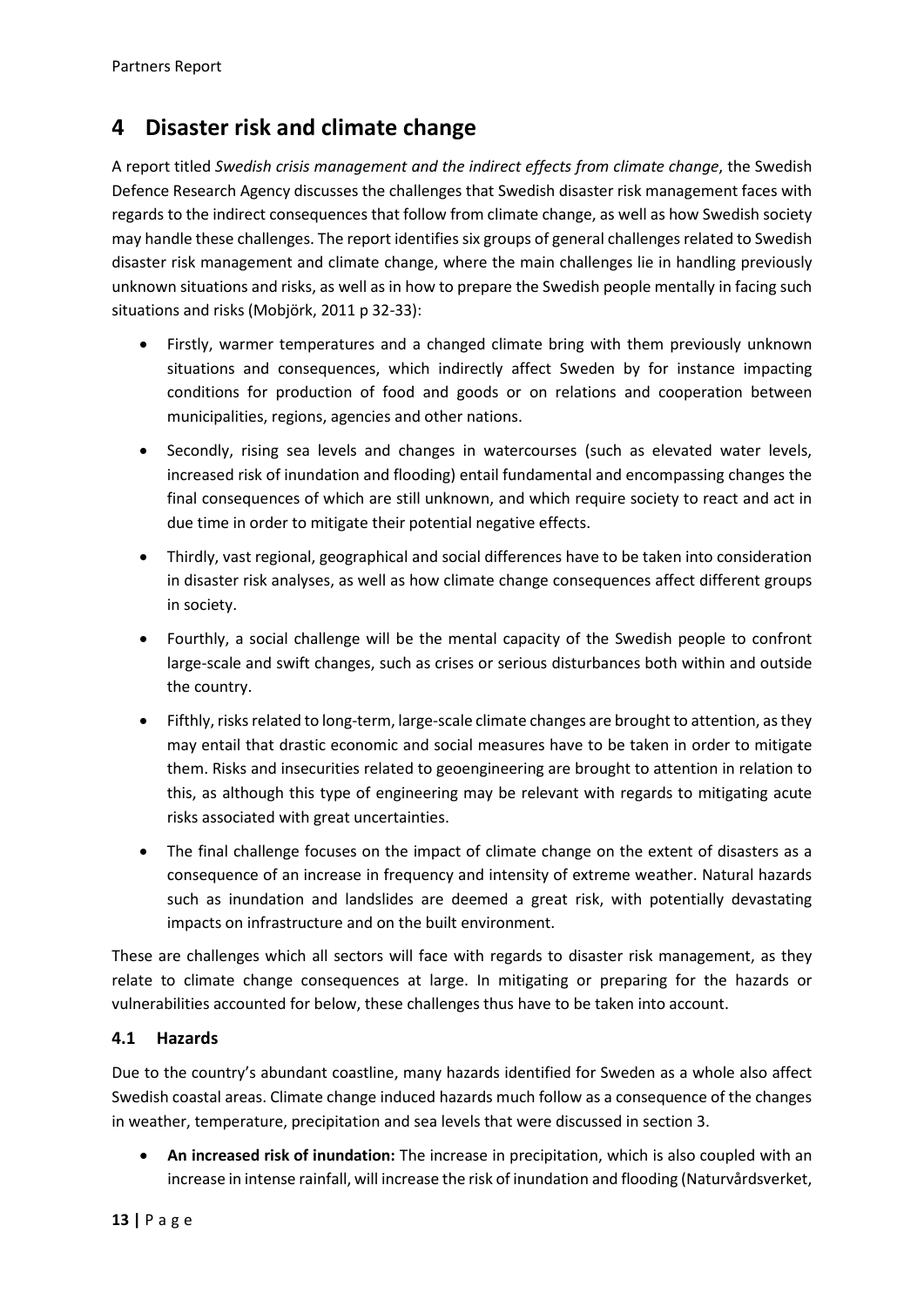22 June 2020). Because of warmer winters and increased precipitation, Sweden has during the past 30 years already experienced a remarkable amount of flooding, coupled with elevated inflow levels to lakes and watercourses since the mid-80s (Naturvårdsverket, 19 February 2021). This trend is expected to continue in the future, and it puts at risk both the built environment and people living close to watercourses and the sea. Currently, around 1 percent of all buildings, or 11.1 km<sup>2</sup> of land with buildings, not accounting for industrial areas, lies in areas which risk inundation (Boverket, 2013, p 18).

- **An increased risk of erosion and landslides:** Increasing sea levels will in the future cause the coastline to advance inland (Boverket, 22 December 2020). This means that beaches which today experience only moderate erosion in the future may experience more extensive erosion. This poses a severe risk to buildings and humans alike situated close to the current coastline. The risk for landslides likewise increases as erosion destabilizes the soil, a risk which moreover is exacerbated by increasing precipitation and heavy rainfall.
- **An increased risk of heat waves:** As mentioned above, heat waves are expected to increase in the future, as a direct consequence of the general increasing temperatures. These changes will be the most prominent in the south. This presents a danger to vulnerable ecosystems as well as human health, with heat waves potentially causing an increase in fatalities.
- **A shortage of water and droughts in southern Sweden:** Although precipitation is expected to increase in general, summers are expected to become hotter, and especially in the south. This may entail an increased risk of droughts and a shortage of water in the south (Naturvårdsverket, 22 June 2020). Droughts as well as a shortage of water mainly affects agricultural production, but also access to drinkable water and its quality.
- **Shrinking Swedish glaciers and changes in ice melting patterns:** As a direct consequence of the changes in temperatures, Swedish glaciers seem to be shrinking, and changes have been observed with regards to when the ice is melting in big lakes and rivers (Naturvårdsverket, 19 February 2021). During the past 40 years it has been observed that the ice is melting on average 20 days earlier in the south, and nine days earlier in the north. Importantly, the sea ice which normally covers large parts of the Baltic Sea stays for shorter periods of time – over the course of the  $20<sup>th</sup>$  century, the duration of the sea ice has shortened by between 14 and 44 days (SMHI 27 May 2020). This mainly has implications for life in the Baltic Sea, as many species directly and indirectly depend on these ices for living and reproduction.
- **Increased spread of pollution:** The spreading of pollutants and contamination comes as a risk from inundation, heavy rainfall and elevated water levels in watercourses (SOU 2007:60, p 340). Pollution may come in the shape of metals, chemicals, or organic substances, or even diseases. Fluctuating ground water levels affect chemical conditions in the ground and cause soil-bound pollutants to become more mobile, and chemical substances or diseases may be freed by erosion and landslides. The spreading of pollutants poses a hazard to inter alia sensitive ecosystems, the quality of drinking water, the fishing industry and farmlands.

# <span id="page-13-0"></span>**4.2 Vulnerability**

Certain factors increase the susceptibility or vulnerability of the Swedish community with regards to the above-described hazards: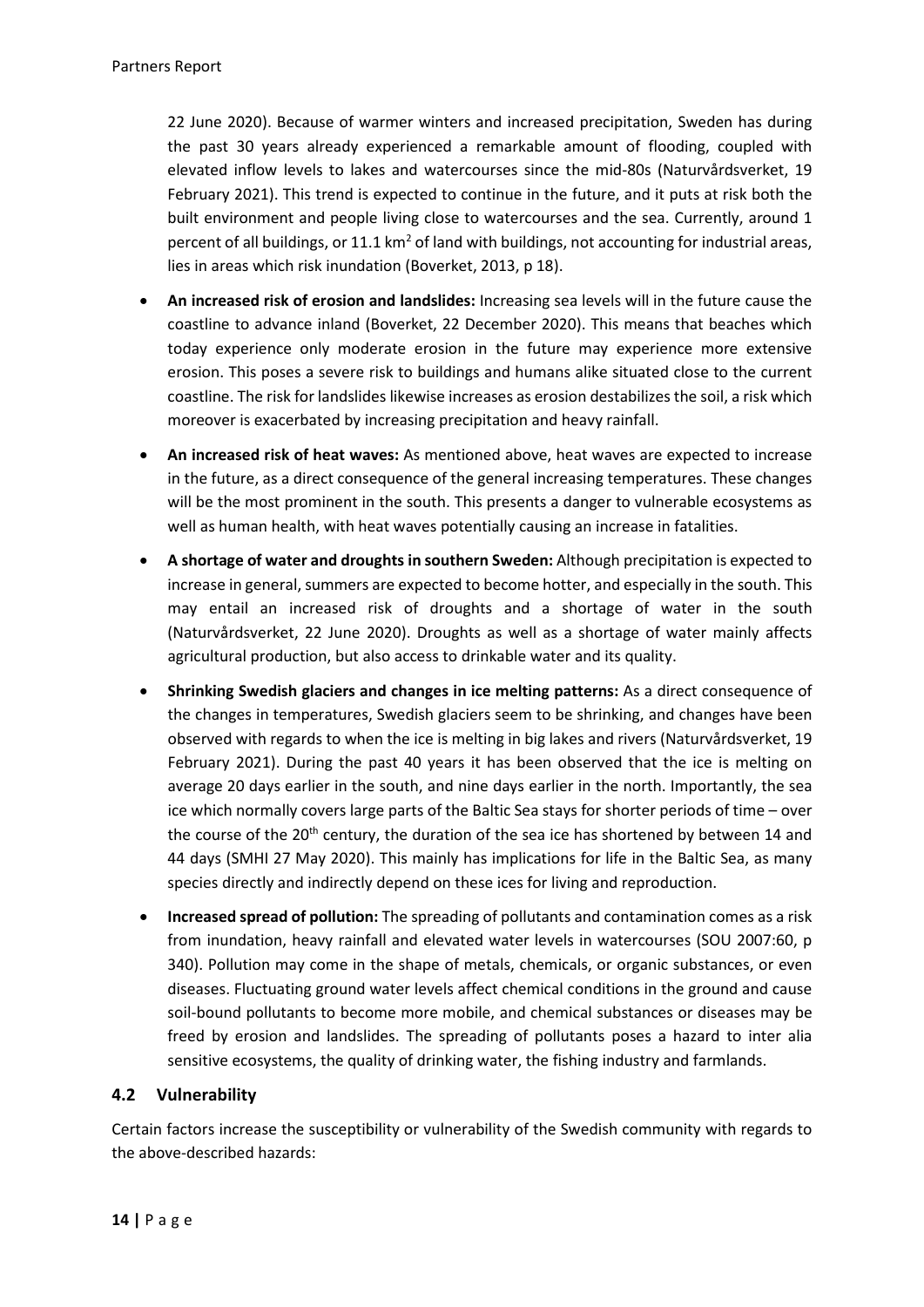• **Particularly vulnerable ecosystems:** As mentioned above, Sweden is surrounded by the Baltic Sea, whose flora and fauna are vulnerable to changed weather conditions and climate changes due to the Baltic Sea's unique conditions. Only a few species can survive in these brackish conditions which moreover are characterised by large differences in salinity from one region to another. To illustrate, the number of species around the Swedish coast falls from almost 1,000 in the Kattegat on the west coast, to just 50 in the Gulf of Bothnia (Skansen, n.y.). The Baltic Sea is therefore a very species-poor ecosystem where many species are close to their distribution limit, factors which contribute to the highly sensitive nature of the eco-systems here.

The only inflow of salt water to the Baltic Sea happens when water from the Atlantic manages to cross the high thresholds of the Danish straits. In this way, it would take around 30 years to replace the water in the Baltic Sea with oxygen-rich salt water (Skansen, n.y.). This means that pollutants released into the Baltic Sea remain there for a very long time - a factor which, in combination with the fact that coastlines around the Baltic Sea in general are highly industrialized, further contributes to the vulnerability of the eco-system in the Baltic Sea.

- **Inadequate infrastructure:** Old roads and other infrastructure are vulnerable to precipitation and climate changes as changes in pressure caused by altered water levels were not taken into consideration when constructing this infrastructure (SOU 2007:60, p 199). Older bridges are vulnerable as they may not be built sufficiently high above watercourses, and likewise bridges that are not sufficiently anchored in the ground (SOUR 2007:60, p 201). Security marginals are thus too low for such infrastructure. The vulnerability aspect here lies in the fact that it to a large extent is unknown what parts of the current infrastructure has too low security marginals.
- **Infrastructure located below future sea levels:** Certain infrastructure is located near or below predicted sea levels in the future. This puts them at risk for inundation. For instance, rising sea levels are a threat to low lying roads and tunnels in the south of Sweden (SOU 2007:60, p 201).
- **Inadequate water infrastructure:** Current infrastructure for purification of drinking water use simple treatment techniques, which are adapted to water which is already of good quality (SOU 2007:60, p 278). A deterioration of the water quality, for instance caused by increased humus levels or microorganisms, or chemical pollution caused by extreme precipitation, rainfall or inundation, complicates this purification process. Distribution infrastructure is also vulnerable to rainfall and inundation/landslides. In addition, increased temperatures increase the risk for diseases, viruses and parasites carried by the drinking water (SOU 2007:60, 280). Current purification methods are close to non-effective when it comes to combatting these hazards, which further increases vulnerability with regards to provision of drinking water. Thus, current purification methods will in many cases not be sufficient in a scenario with continued climate changes.

# <span id="page-14-0"></span>**4.3 Exposure**

Certain areas of Sweden are more exposed to issues such as rising sea levels, inundation, erosion, and landslides than others. Around 40% of the Swedish coast accommodates buildings less than 100 meters from the shoreline, corresponding to around 120,000 buildings situated within such coastal areas (Länsstyrelserna, 2012 p 21), and around 3.2 million buildings are situated within five kilometres from the coastline (SOU 2007:60, p 333). Along the western, southern, and south-eastern coasts of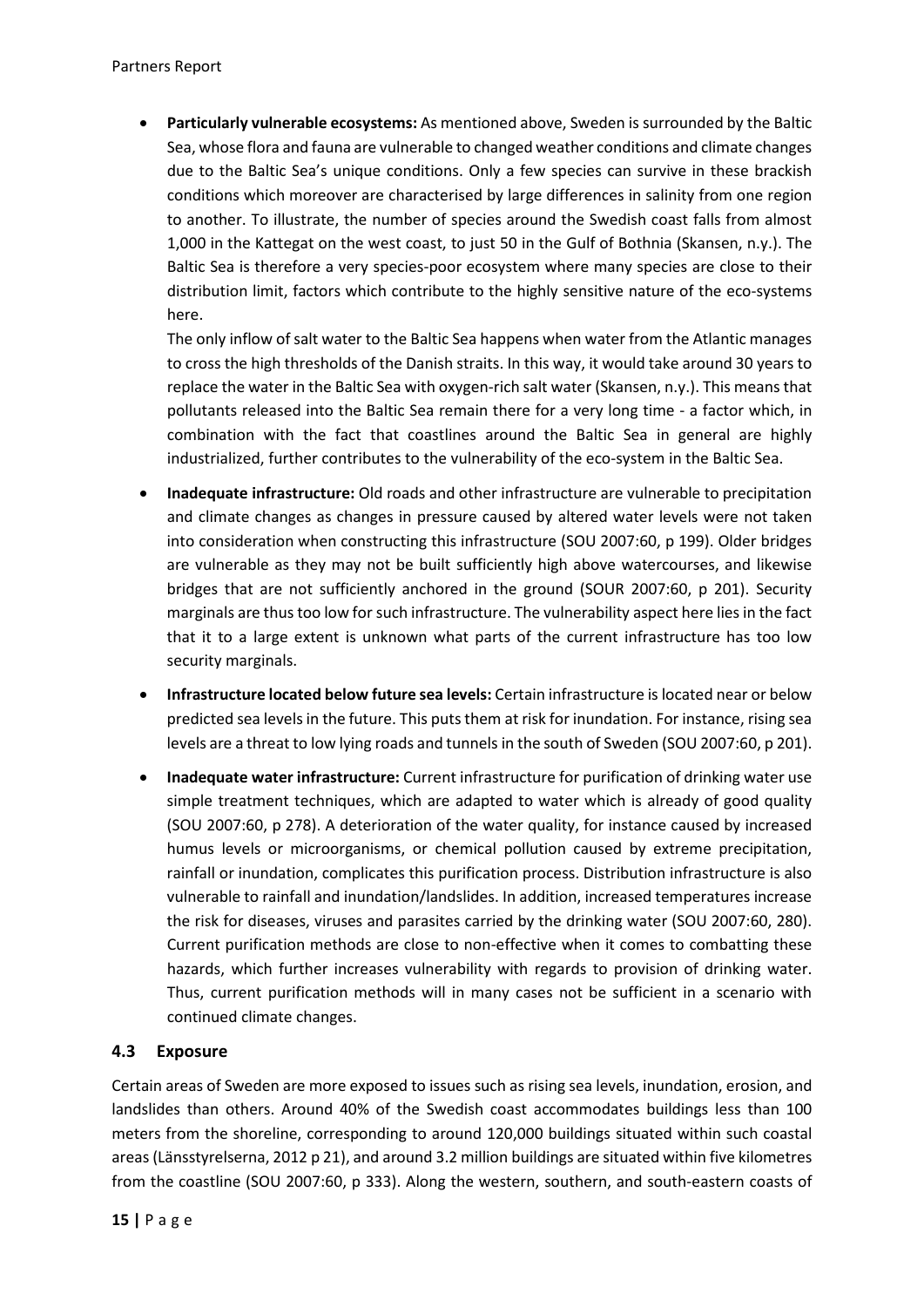Sweden as well as in Stockholm archipelago, a great part of buildings is situated less than five meters above current sea levels (SOUR 2007:60, p 297). In Skåne, this amounts to around 30% of the total surface accommodating buildings. Although current forecasts predict sea levels to rise only with 0.8- 2.0 meters (SOU 2007:60, p 297), it is easy to imagine the potentially devastating risk that rising sea levels and following climate change induced disasters such as inundations, erosion and landslides poses to the Swedish building stock.

Skåne is in general one of those areas which will be the most exposed and vulnerable to climate change related consequences in the future (Länsstyrelsen I Skåne Län, 2011 p 17). Large parts of its coastal areas are already built, and they are moreover highly exploited. It is also one of the areas most exposed to coastal erosion and rising sea levels, with close to one meter sea level rise expected by 2100 (Länsstyrelsen I Skåne Län, 2011 p 17). Almost all of Skåne county's 33 municipalities are currently experiencing problems with increased precipitation and the pressure that follow on water infrastructure (Länsstyrelsen I Skåne Län, 2011 p 21). Evidence of erosion can moreover already be found along the southern coast of Skåne, where in some places the shoreline has shifted over 200 meters inland over the course of the past 40 years (Malmberg Persson, Nyberg, Ising and Rodhe, 2016). These shifts bring with them issues such as flooding of low-lying areas, erosion of beaches as well as saltwater intrusion in ground water reserves close to coastal zones, and has implications for planning of the built environment. Under current conditions, 12% of beaches in Skåne are experiencing net erosion, i.e. losing sediment at a greater pace than they are accumulating, although a majority of beaches are experiencing erosion and accumulation of sediment alternately (Sveriges Geologiska Undersökning, 7 April 2020):

| Current erosion conditions along the coast of Skåne |                       |                            |  |  |  |
|-----------------------------------------------------|-----------------------|----------------------------|--|--|--|
| Accumulation/Erosion                                | Percentage of beaches | Total length in kilometres |  |  |  |
| Accumulation                                        | 7 %                   | 37 kms                     |  |  |  |
| No erosion                                          | 5 %                   | 25 kms                     |  |  |  |
| Insignificant erosion                               | 24 %                  | 134 kms                    |  |  |  |
| Balance between erosion and accumulation            | 31 %                  | 175 kms                    |  |  |  |
| Slow erosion                                        | 5 %                   | 28 kms                     |  |  |  |
| Significant erosion                                 | 7 %                   | 39 kms                     |  |  |  |
| No data (ports, urban settlements, etc.)            | 21 %                  | 117 kms                    |  |  |  |

*Table 1. Current erosion conditions along the coast of Skåne, as measured by the Geological Survey of Sweden.*

As an example, certain calculations predict that if all watercourses mapped according to their risk for inundation were flooded, damages inflicted on existing buildings would amount to 18 billion Swedish kronor (Länsstyrelserna, 2012 p 19). Other calculations looking at the costs induced by rising sea levels around the country predict that damages on buildings in Ystad municipality would amount to at least 172 million kronor if sea levels were to rise two meters, and in Gothenburg a 0.9-meter rise would inflict damages of 7.5 million kronor (SOU 2007:60, p 298). As rough as these estimates may be, they still give a general idea of how serious the risk of rising sea levels is, and how great the damages to the built environment may become.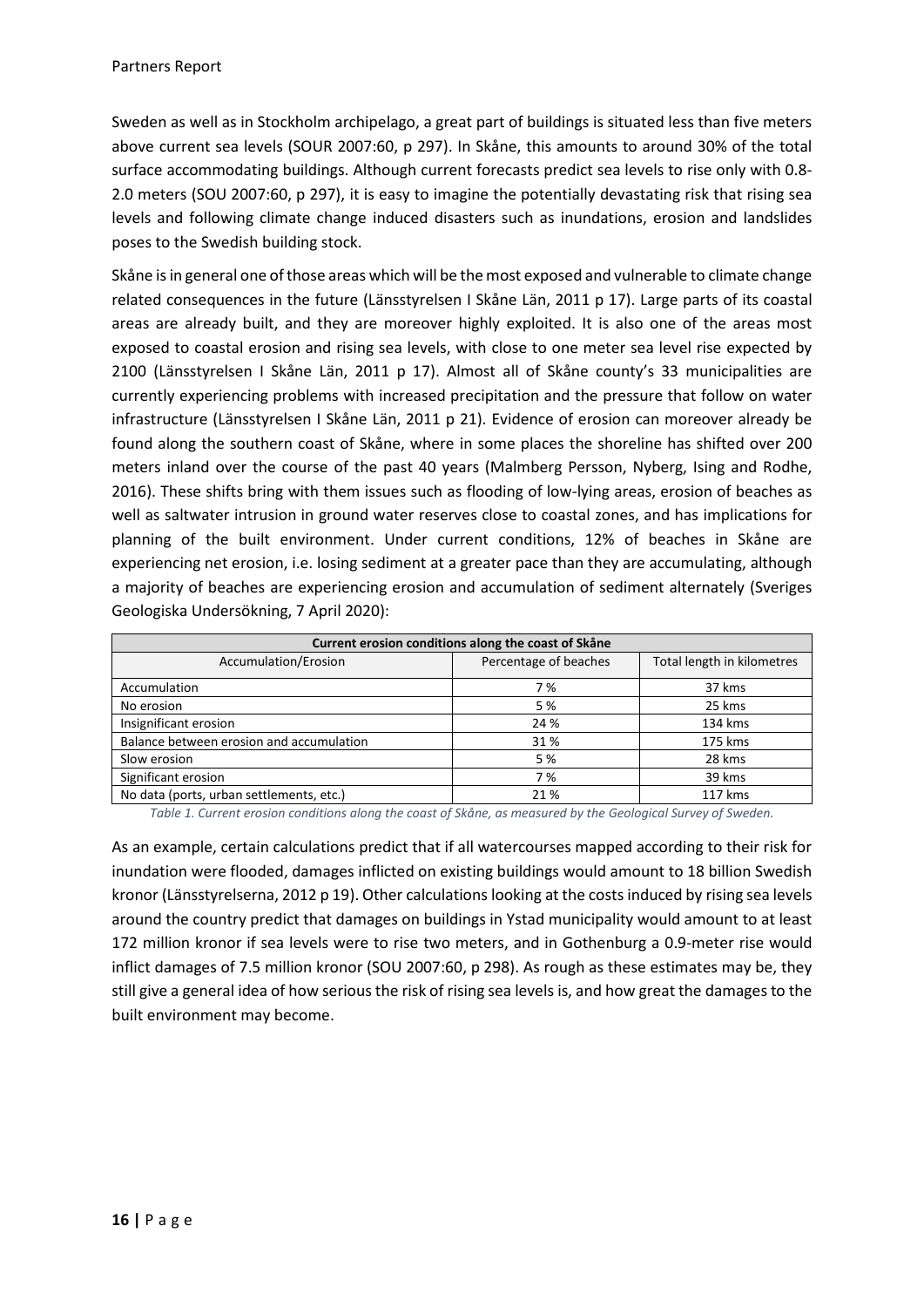# <span id="page-16-0"></span>**5 Climate Change Impact in Coastal Regions**

Areas along the Swedish coast are mainly affected by rising sea levels, increased erosion of coastal areas, warmer waters, increased sea acidification, changing salinity levels in the sea, longer dry periods, and inundation as caused by an increase in precipitation and heavy rainfall (Boverket, 1 April 2020a). The consequences of these factors are many: the built environment is affected in exposed coastal areas experiencing rising sea levels and which are prone to erosion; and rising water temperatures, increased sea acidification and changes in salinity affect vulnerable ecosystems in the marine environment, which in turn has an impact on industries based on marine ecosystem services (Boverket, 1 April 2020a). Overall, the negative consequences of the changes in the climate are considerable, both within the foreseeable future and in the long term. In addition, these issues are further exacerbated by the fact that much of the Swedish coastline is surrounded by the Baltic Sea, which because of its semi-inland sea characteristics hosts many particularly vulnerable ecosystems and species (Boverket, 1 April 2020a).

## <span id="page-16-1"></span>**5.1 Physical impacts**

#### **Inundation and increasing sea levels**

Increases in precipitation (as mentioned in section 3.3) is followed by an increased risk of inundation and flooding (Naturvårdsverket, 22 June 2020; Livsmedelsverket, 21 January 2021). Lakes and other watercourses are experiencing huge inflows of water (e.g. from melting snow or from heavy rainfall) which in turn increases the probability of inundation. Along the coast, increasing sea levels contribute further to this problem, along with preventive measures such as embankments and removal of certain sections along watercourses which have a dampening effect on the flow of water (Livsmedelsverket, 21 January 2021).

The possible consequences following from an increased risk of inundation are evident. Apart from direct implications on the built environment in terms of effects on buildings, roads, railways and sewage systems, sources of drinking water also risk becoming affected (Naturvårdsverket, 22 June 2020). Water sources risk becoming polluted by flooding, and pipelines risk destruction. Developments of the built environment therefore need to take these factors into consideration. Sweden has since the year 2000 experienced many cases of inundation caused by increased periods with precipitation and instances of heavy rainfall (SOU 2007:60, p 132). These occurred across the country and showed inter alia that there are certain security risks following from inundation in Stockholm. They also caused extensive damages to important infrastructure in several areas. Roads were hit hard by inundation and elevated water levels, and damages in the shape of demolished railway banks, track movements, reduced bearing capacity and flooding of tracks were inflicted upon the railway infrastructure. To exemplify, the then existing Swedish Rail Administration's examination of damages between 2000 and 2001 showed a total of 200 damages of various kinds (SOU 2007:60, p 133).

## **Erosion of coastal areas and landslides**

Erosion is expected to increase in coastal areas as a consequence of rising sea levels in combination with harsher weather, and in particular in southern parts of Sweden where the soil is particularly prone to erosion, such as Skåne, Halland, Öland and Gotland (Malmberg Persson, Nyberg, Ising and Rodhe, 2016; SOU 2007:60, p 136). For Sweden as a whole, around 15% or 1,800 kilometres of Swedish coastlines are prone to erosion of beaches (SOU 2007:60, p 313).The areas around Stockholm and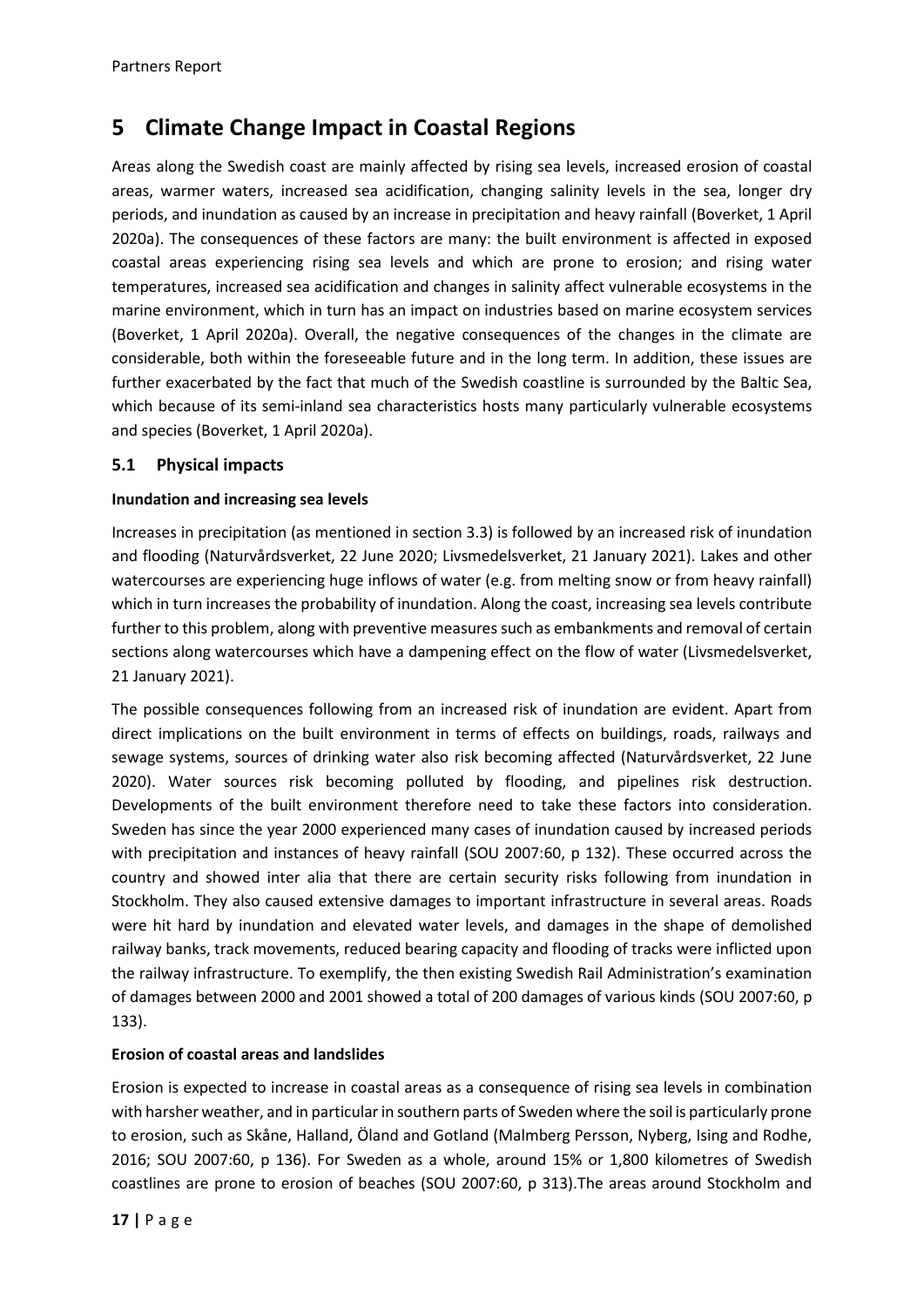Norrlandskusten are moreover prone to landslides, as the soil to a large extent consists of mud (SOU 2007:60, p 135). More than 55 landslides of above one hectare in size has happened in Sweden over the course of the past 100 years, whereof at least three took human lives (SOU 2007:60, p 135). In 2006, there was a big landslide in Munkedal on the Swedish west coast, inflicting damages on people and important infrastructure. Damages to roads, railroads and telecommunication cables took close to two months to address.

Erosion along the coast poses a potentially devastating problems to many areas accommodating houses of varying types. Calculations made predict that a total of 1,135 km<sup>2</sup> of land lies within the risk zone for erosion from 2071-2100, corresponding to 222 km<sup>2</sup> of low buildings, 84 km<sup>2</sup> of holiday homes, 62 km2 of industries and 0.5 km2 of high buildings (the rest being cultivated land, etc.) (SOU 2007:60, p [3](#page-17-0)17). 60% of this surface is located in Skåne county. In the below table both the number of current<sup>3</sup> buildings that are expected to be threatened by erosion of beaches in 2071-2100, and their corresponding value (SOU 2007:60, p 317-318). In addition to damages on actual buildings, there will also be damages to local infrastructure such as streets, water, sanitation, electricity, and communication.

| Type of building | <b>Number of buildings</b> | Value of buildings/land (million SEK) |
|------------------|----------------------------|---------------------------------------|
| Low buildings    | 116 900                    | 168 400                               |
| Holiday homes    | 32 400                     | 33 900                                |
| High buildings   | 100                        | 1 200                                 |
| Industries       | 3 500                      | 16 900                                |
| Farmland         |                            | 4 0 0 0                               |
| <b>Total</b>     | 152 900                    | 224 400                               |

Table 2. Number of current buildings threatened by an increased risk of erosion along beaches from 2071-2100, and their corresponding value in million Swedish kronor.

## **Saltwater intrusion and changes in groundwater levels**

As mentioned above, Sweden has experienced an increase in precipitation over the course of the past century, a trend which is expected to continue in the future. In large parts of Sweden, this has led to an increase in both the lowest and the highest groundwater levels from 1975-2014, where the largest increases have been observed in coastal areas (Sveriges Geologiska Undersökning, 17 January 2018). In the future, the formation of groundwater is expected to increase by 15% in the north and decrease with 5-15% in the southeast of Sweden (Sveriges Geologiska Undersökning, 17 January 2018).

Decreased groundwater levels, contributed to by a drier climate during summers because of increased temperatures, may in the south have negative consequences in terms of saltwater intrusion and access to fresh water. Decreased groundwater levels bring with them the risk of saltwater intrusion both in watercourses and water reservoirs, which inter alia complicates access to water suitable for drinking and irrigation. This further worsens the increased need for water for irrigation which follows from a drier climate and increased temperatures during summers.

Decreased groundwater levels have already been observed in coastal regions in the south – such as Blekinge, Öland and Gotland – with saltwater intrusion from the Baltic sea as a result (Världsnaturfonden, n.y.). As a result, freshwater reserves are in danger.

<span id="page-17-0"></span><sup>&</sup>lt;sup>3</sup> As of 2007.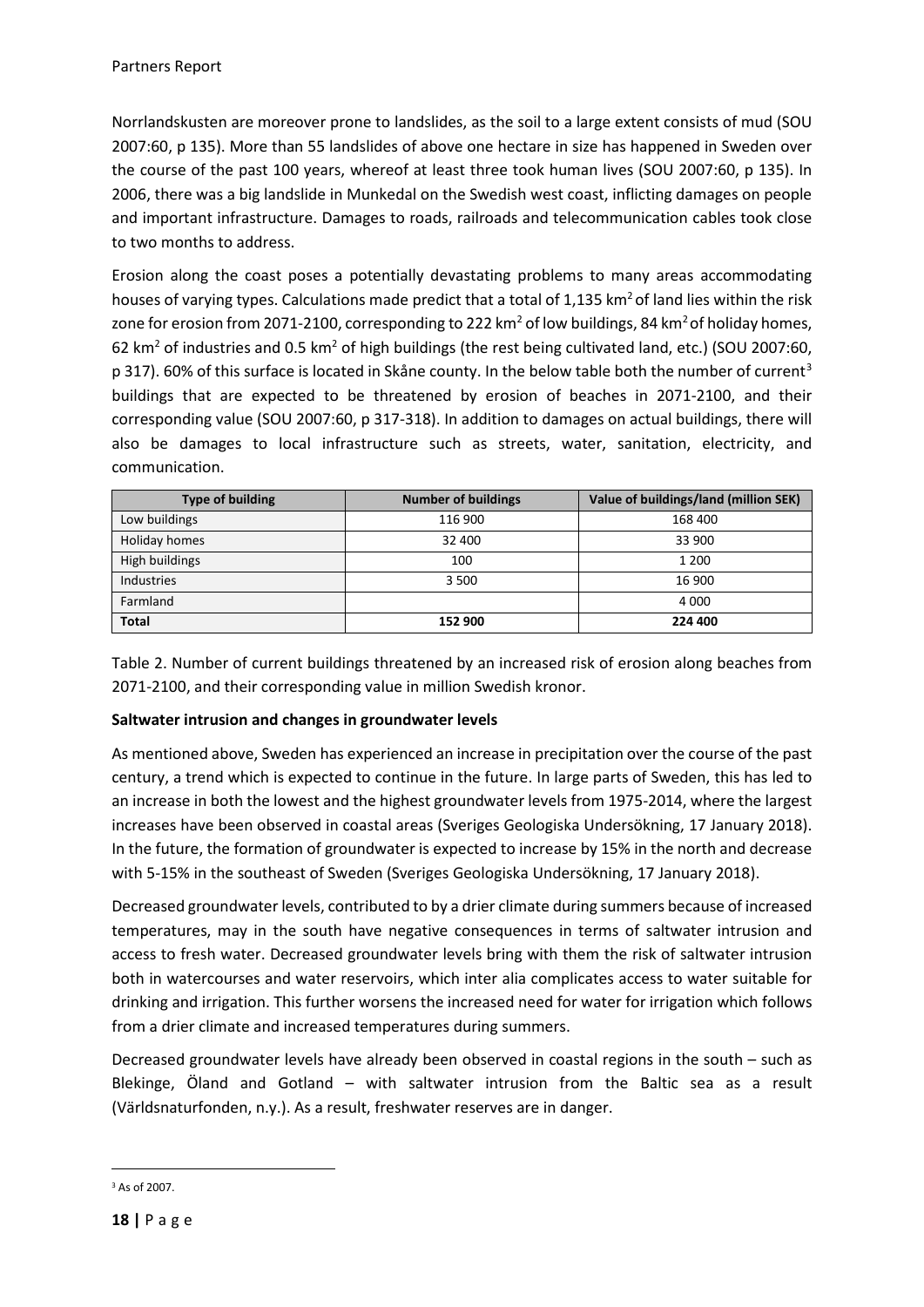#### **Changes in salinity and sea acidification**

If hotter summers create issues of saltwater intrusion in groundwater in the south, increased precipitation levels in general bring with them another saltwater related problem. An increased outflow of freshwater from land contributes to decreased salt levels in the sea, an issue which is particularly problematic for the Baltic Sea which to a large extent is confined by land borders, and which only receives an inflow of saltwater from the Atlantic via Kattegat (Boverket, 1 April 2020a).

Ecosystems within the Baltic Sea are highly vulnerable and many species, for instance cod, are highly dependent on specific salt levels for reproduction and living. The potential negative effects of decreased salt levels on life both in the sea and along the coast in the Baltic Sea are thus worthy of consideration. Luckily, no clear trend of decreasing saltwater levels in the Baltic Sea has been observed so far (Sveriges Vattenmiljö, n.y. a). A potential explanation for this may again be that long-term impacts of a changed climate are blurred by local and seasonal variations – approximations estimate that climate changes are responsible for a 0.3 PSU (Practical Salinity Unit) decrease per decade, whereas local and seasonal variations may be as large as 18 PSU (Sveriges Vattenmiljö, n.y. a).

Life in the Baltic Sea is not only threatened by changes in salt levels. Recent measurements have demonstrated acidification of Swedish waters, caused by increasing levels of carbon dioxide in the atmosphere dissolving into the seawater. This further stresses the already delicate ecosystems existing in the Baltic Sea, as sea acidification increases the solubility of lime (a type of stone which is abundant in Swedish coastal areas such as Skåne, Gotland and Öland [Svenska Kalkföreningen, 2020]) and moreover poses difficulties for marine organisms in terms of building up shells and skeletons (Boverket, 1 April 2020a).

## <span id="page-18-0"></span>**5.2 Environmental Impacts**

#### **Impacts on ecosystems and natural habitats**

Species and ecosystems respond to the physical and chemical changes in their environment that are caused by climate change. For instance, the UN Panel on Climate Change states that many species living on land, on fresh water and in the sea have shifted their geographical habitats, seasonal activities, migration patterns and interactions with other species as a response to these changes(Havsoch Vattenmyndigheten, 3 March 2017). Sweden poses no exception to these observations. It is surrounded by the Baltic Sea, whose environment is unique because of its brackish water. This unique environment also means that many of the ecosystems and species in the Baltic Sea are unique, and therefore are highly susceptible to any changes in the climate. Current predictions expect the Baltic Sea to be even more affected by climate changes during the course of the next decades, and therefore, effects on marine ecosystems and on biological diversity in Swedish waters and around Swedish coasts are highly probable (Sveriges Vattenmiljö, n.y. a).

The above-described changes in precipitation and temperature levels have had impacts on vulnerable ecosystems along the coastline and in the Baltic Sea, as well as has caused changes in natural habitats for certain species. Increased temperatures and heat waves have caused a change in habitat of several species of fish, which have migrated northwards (Sveriges Vattenmiljö, n.y. a). Cold-water species have been particularly vulnerable to the warm-ups, and this has had spill-over effects on the fishing industry which to a large degree is dependent on these species (Boverket, 1 April 2021). Immovable species, such as corals, are also among the most affected, as they experience increased stress levels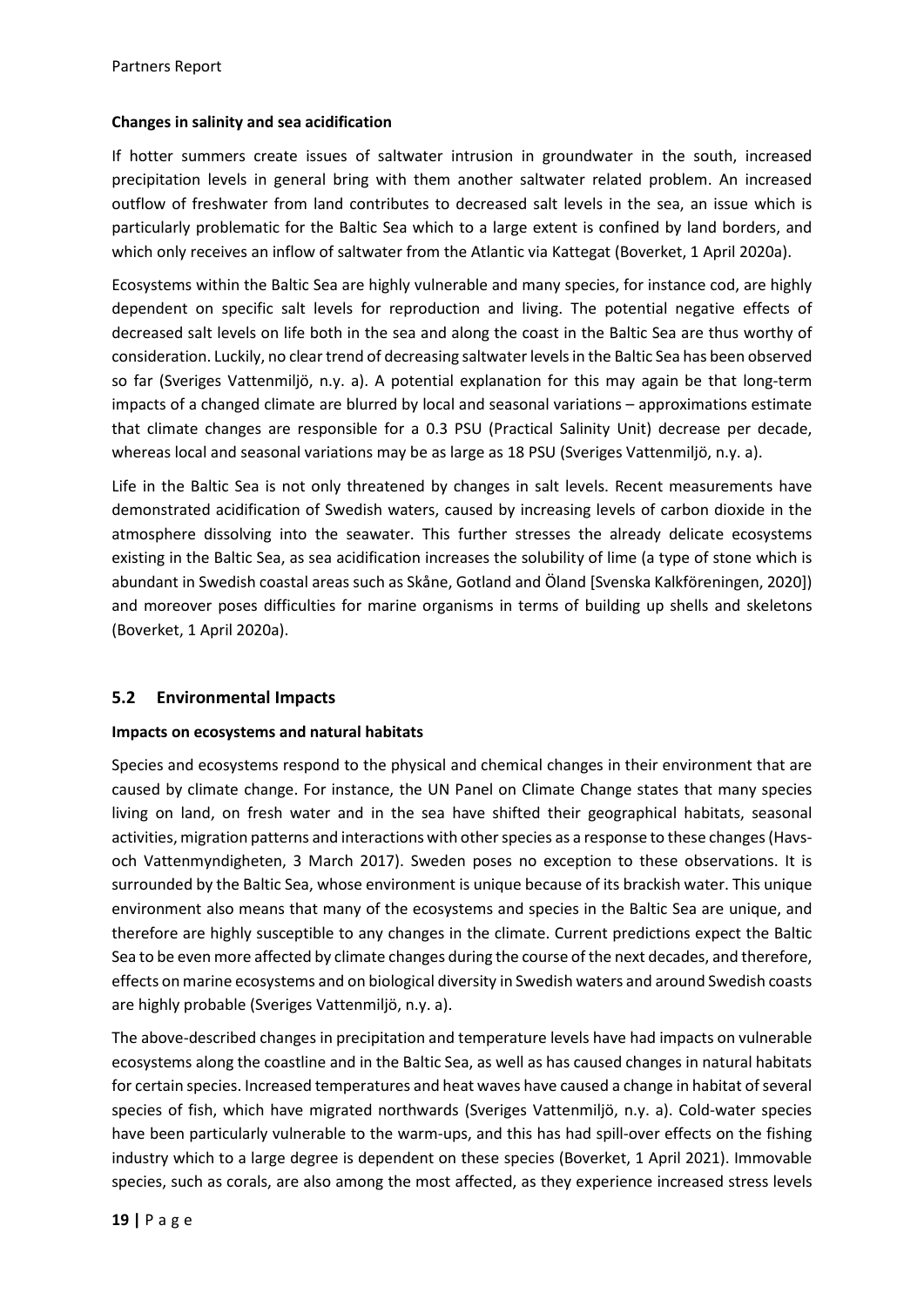because of the increasing temperatures (Boverket, 1 April 2021). Moreover, changes in the level of salinity affects important species such as eelgrass, sea mussel, cod and certain crustaceans, the habitats of which are determined by levels of salinity (Sveriges Vattenmiljö, n.y. a).

#### **Impacts on biodiversity**

As habitats and ecosystems are affected by climate change, effects on biodiversity follow. Increased temperatures both in water and on land shift natural habitats northwards, which means that southern species are migrating northwards while northern species being pushed aside (Naturvårdsverket, 22 June 2020). Biodiversity is thus affected as new species may establish themselves in areas where they previously have not been present, or as rare species may disappear along with their natural habitats or because new species take over.

In the sea, biodiversity is affected by increasing temperatures, eutrophication, and changes in salinity and because of the fact that the ice in the Baltic Sea is shrinking. Among species affected by these changes are cod, as its reproduction areas, which are dependent on salinity and oxygen levels, are shrinking (SOU 2007:60, p 386). This species may be completely eliminated from the Baltic Sea, which also will impact the Swedish fishing industry heavily. Other species such as turbot, flounder, plaice, sandpiper, herring and sprat may likewise be negatively affected (SOU 2007:60, p 386).Furthermore, it is expected that the ice will shrink substantially, to the extent that at the end of this century it will only exist up in the far north. This has implications for the ringed seal, which is expected to decrease in population (Sveriges Vattenmiljö, n.y. a). In addition to being affected by the climate changes themselves, biodiversity may also be affected by society's attempt at mitigating the climate changes (SOU 2007:60, p 414). This may for instance entail a shift in the use of resources, adjustments of lakes and watercourses, or a change in emissions to waters and land. Biodiversity in Swedish coastal areas is for instance impacted by changes in land use for cultivation, as facilitated by warmer temperatures and increases in precipitation (Naturvårdsverket, 17 February 2021). More land may be used for cultivation of crops or abandoned meadows and pastures may be overgrown, which threatens biodiversity in the agricultural landscape.

#### **Impacts on algae and seabeds**

The section above mentions how coral are particularly susceptible to increasing water temperatures, as they normally are stuck and cannot move to colder waters. Many water-bound creatures are dependent on water temperatures for their living, and also on how seasonal variations in temperature affect the movements of the water (Livsmedelsverket, 21 January 2021). This is why increasing temperatures in combination with shrinking ices may bear great consequences for ecosystems and species in the sea and along the coast, mitigating the seasonal variations. Along the Swedish coast algae are affected, both in terms of blooming, but also in terms of composition of algae species (Livsmedelsverket, 21 January 2021). In spring, blooming is expected to start earlier, although the total amount of algae blooming is expected to decline slightly. In contrast, blooming during autumn is expected to increase in magnitude.

Temperature changes thus have an impact on algae species, their blooming and on their spreading. Increased blooming moreover causes an increase in organic compounds, which inter alia complicates the purification of drinking water. The increase in organic compounds also entails an increased need for oxygen for decomposition of the compounds, which further complicates the quality of the water. Importantly, it also contributes to the problem of oxygen-deprived seabeds in the Baltic Sea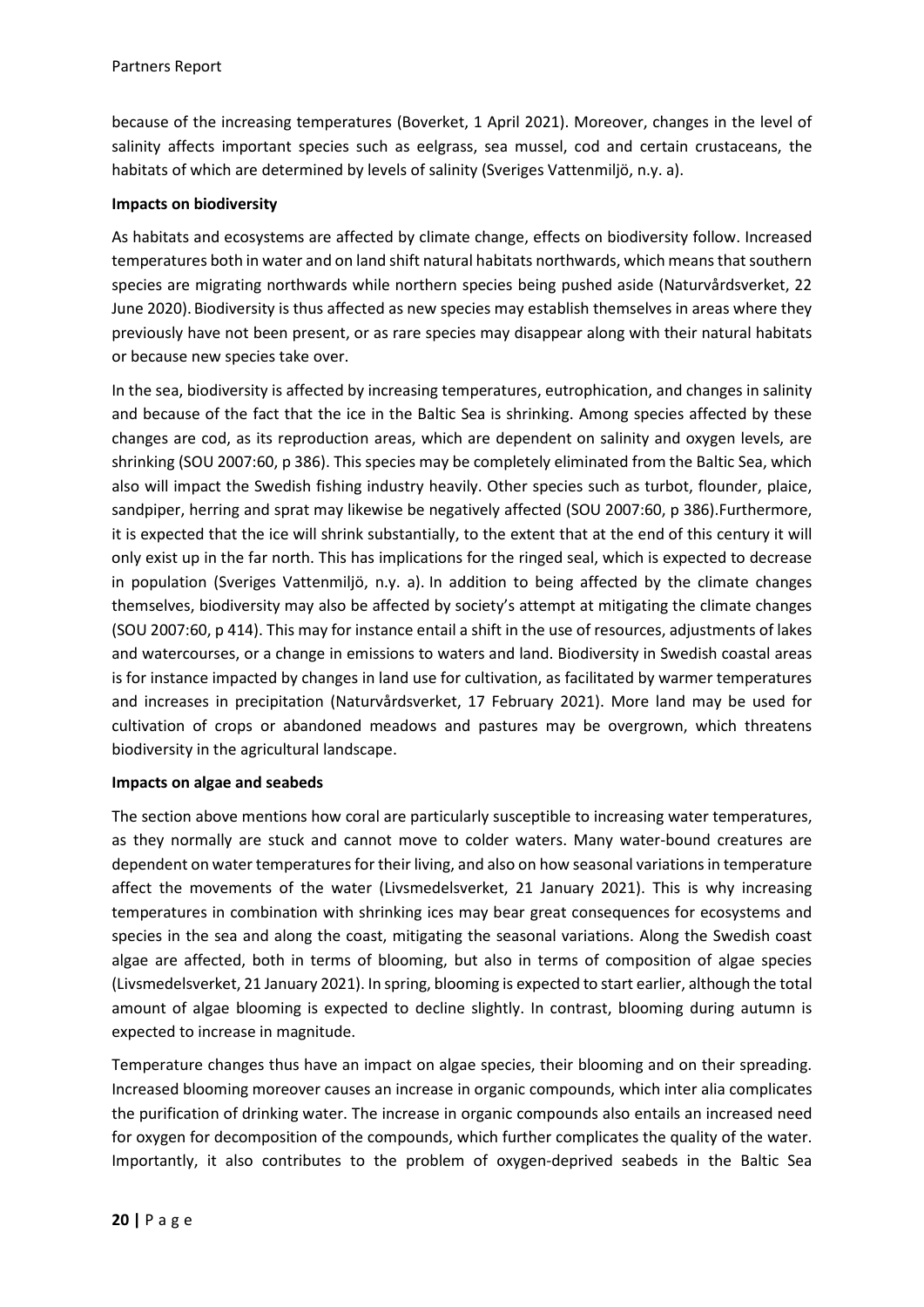(Klimatanpassning.se, 12 November 2019a). Oxygen-deprived seabeds lack the ability to support a rich animal life, where animals flee the oxygen-deprived environment and immobile species die. Moreover, the lack of oxygen leads to the release of phosphates from sediment at the bottom, which is brought up to the surface where it contributes further to algae blooming (Klimatanpassning.se, 12 November 2019a). This is thus a circular system which consistently reinforces itself, with detrimental feedback loops both in the sea, where habitats of marine species are shrunk, and on land.

On land, blooming algae have negative spill over effects on human and animal health. As algae bloom, toxins which are detrimental to human and animal health are created (Livsmedelsverket, 21 January 2021). Common symptoms are nausea, vomiting, diarrhoea, fever, skin irritation and eye problems. Animals that drink from the water may become seriously ill or even die. This is thus an example of how marine and land ecosystems are highly connected, and issues at sea cause problems on land.

## **Impacts on agricultural productivity**

Skåne and Gotland are the Swedish counties which boast the largest proportion of agricultural land (45% of the total area for Skåne and 36% for Gotland) (Statistiska Centralbyrån, 15 October 2020). These counties are also located in the south and have long coastlines (in particular Gotland which is an island). Climate changes affecting coastal areas in particular therefore have the potential to impact greatly on agricultural productivity in these counties, and consequently also on agricultural productivity in Sweden in general. To exemplify, half of the food produced in Sweden comes from Skåne, and half of the Swedish food industry also stems from there (Region Skåne, 18 December 2020). It is therefore easy to imagine the impact that climate change consequences such as increased temperatures, worsened access to water for irrigation and coastal erosion, all of which are in particular affecting Skåne, could have on access to food and the agricultural sector in Sweden.

Climate changes have in Sweden affected agriculture both negatively and positively. On the positive side, increasing temperature and a hotter climate improve cultivation conditions, with possibilities for increased yields and for being able to farm crops for longer periods (Naturvårdsverket, 22 June 2020). On the other hand, warmer winters increase the risk for pests and carriers of diseases which normally would be mitigated by the cold, and as explained in the section on impacts on ecosystems, changed climate zones and shifting natural habitats also increase the risk for invasive species and weed (Mobjörk, 2011 p 20-22).

## <span id="page-20-0"></span>**5.3 Economic Impacts**

#### **Impacts on maritime industries**

Claims on and the use of Swedish coastal areas are increasing, for instance in terms of maritime industries such as fishing, shipping, offshore energy, electricity distribution, housing, and tourism (Boverket, 1 April 2020b). These industries are in many cases a prerequisite for thriving coastal communities. This puts pressure on the planning of marine and coastal areas as a variety of business interests have to be balanced with the long-term protection and sustainable use of the sea. At the same time, climate changes and their impacts on and consequences for these industries as well as the built environment supporting these industries have to be taken into account.

**The Swedish fishing industry:** The Swedish fishing industry is to a large extent dependent on the conditions in the Baltic Sea. This means that when the Baltic Sea in negatively impacted by climate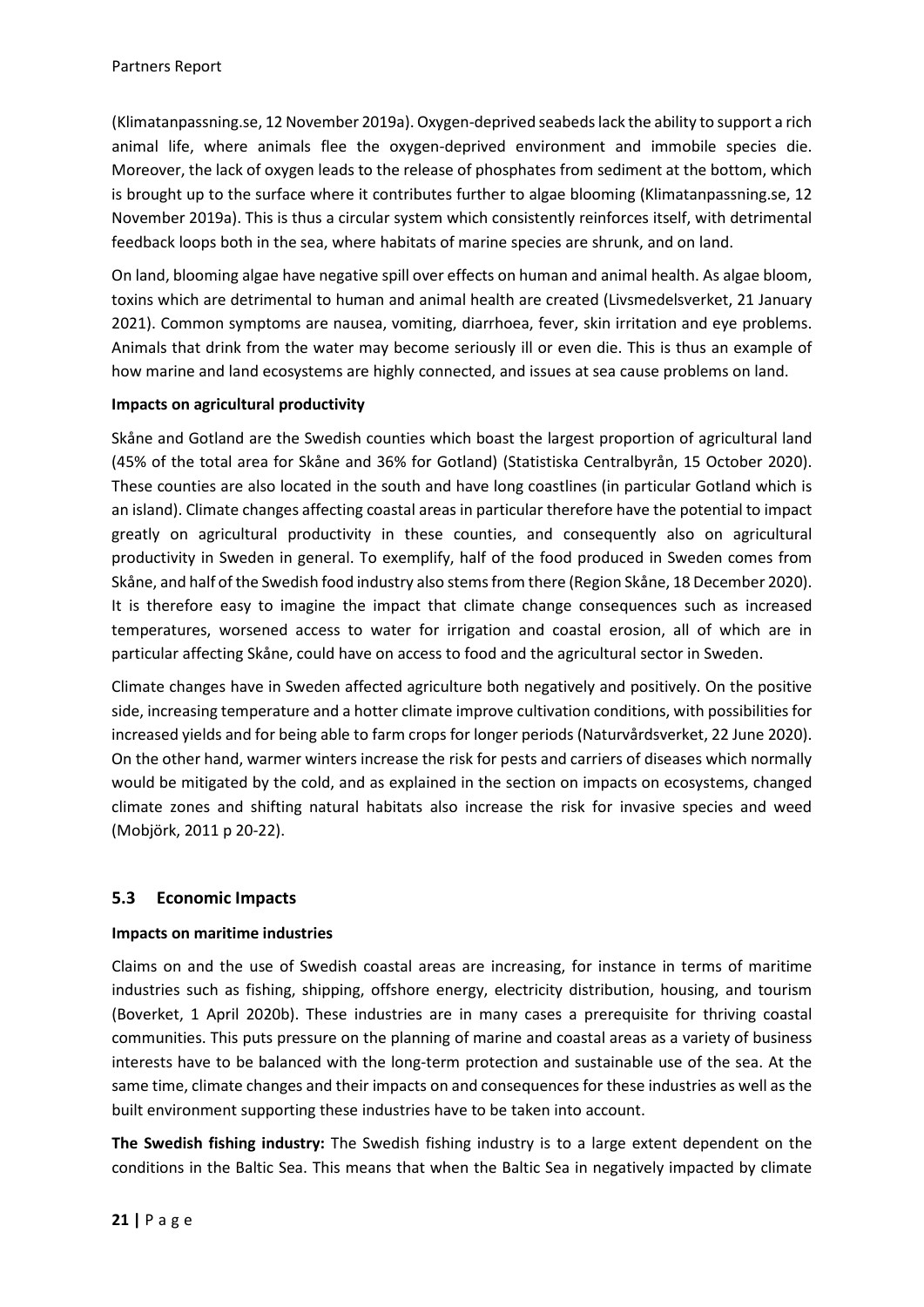changes or by human behaviour, this also has the potential to impact the Swedish fishing industry in a negative way. As we have seen, many eco-systems and species in the Baltic Sea are fragile, and their natural habitats, population and reproduction are impacted by climate changes. The climate changes have so far entailed increased temperatures in the sea as well as certain changes in salinity because of increased outflows of water from the sea, which has had an impact on the geographical distribution of certain species, as well as their reproduction and access to food (Boverket, 1 April 2020b). As such, populations of fish are moving away from certain areas or diminishing in size, affecting how the fishing industry works. Already, there are evidence of how decreasing fishing populations have affected the Swedish fishing industry: from 1995-2002 the number of Swedish fishermen decreased from 2,900 to 1,900 and the number of fishing ships from 2,540 to 1,597 (SOU 2007:60, p 382). An increasingly hotter Baltic Sea in combination with desalination could in the future entail that important species such as herring, cod and salmon are completely eliminated, which would be devastating to the Swedish fishing industry (Naturvårdsverket, 15 April 2021). If cod were eliminated from the Baltic Sea, this may entail losses of around 200 million kronor per year for the Swedish fishing industry, or around 15 billion kronor until the year 2100 (SOU 2007:60, p 491-2).

Other issues, such as polluted water from cities caused by inundation or saltwater intrusion, may further complicate life for many species in the Baltic Sea as toxic substances end up in the water. As we have seen above, a growing algae population caused by climate changes also pose a problem to life in the sea, as seabeds are deprived of oxygen. In addition, changed water levels in many great rivers that flow into the sea may change the conditions for certain species of fish which move along the rivers for reproduction (SOU 2007:60, p 385). These are all consequences of climate change, and consequences which in turn will have an impact on the fishing industry.

Not only open water fishing is affected by these changes, but also the farming of fish and other species. In Scandinavia, fishermen farm mainly cold-water species such as salmon (Boverket, 1 April 2020d). Warmer seas may thus have a negative impact on the farming of these species. In addition, the pressure from parasites and diseases may increase as an effect of the warmer temperatures. Farming of other species, such as mussels and oysters are furthermore impacted by increased pollution and increased acidification of the sea (Boverket, 1 April 2020d).

## **Impacts on the Swedish tourism industry**

While the Swedish tourism industry may actually benefit from climate change and warmer temperatures, coastal areas will experience increased pressure both from foreign and Swedish tourists, who are escaping hotter temperatures along the Mediterranean and inland Sweden (Boverket, 1 April 2020c). Increased temperatures mean a prolonged summer season and increasing water temperatures, which draw tourists to beaches and the sea. Increased tourism may also entail increased pressure on areas of environmental value and on vulnerable ecosystems along the coast, for instance in terms of emissions from boats, littering, noise, and general wear and tear of these areas. Moreover, we have seen that access to drinking water may become an issue because of hotter summers especially in the south, and this problem will only be exacerbated by an increased tourist population (Boverket, 1 April 2020c). So whereas the Swedish tourism industry will benefit from a larger clientele and a prolonged tourist season, the spill over effects of these changes on the environment are exacerbating an already unsounds situation.

In addition, the built environment along the Swedish coast is threatened by increasing sea levels, erosion, inundation and landslides, which means that the built environment supporting the increased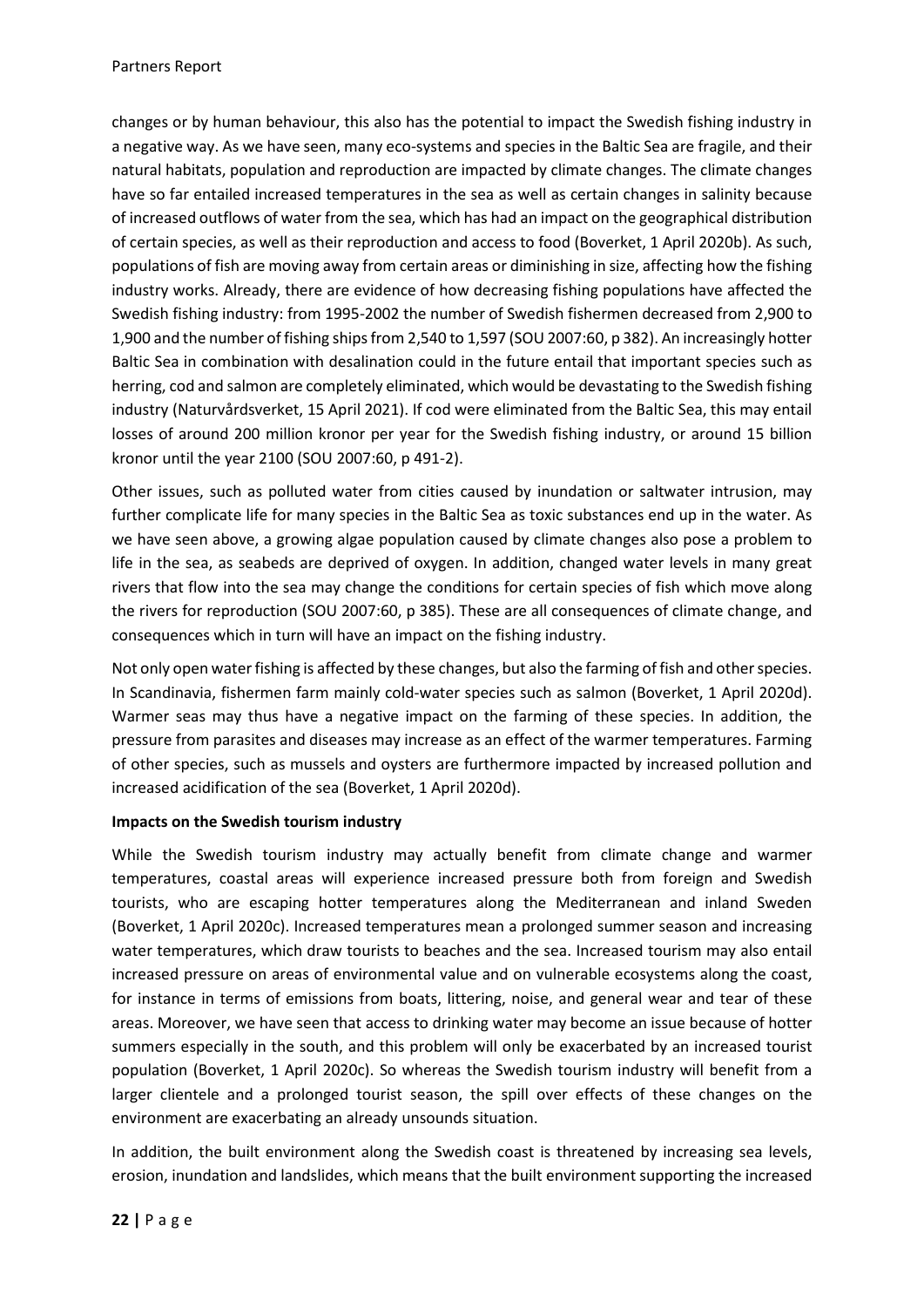tourism is threatened. Erosion is moreover increasing the most along sandy beaches, which some places may disappear entirely. This could have a devastating impact on the Swedish tourism industry.

## **Economic impacts**

Climate change and the many devastating events that potentially follow with it will put pressure on local and national governments alike in terms of preventive, mitigating, adaptive and reparation measures. An encompassing investigation issued by the Swedish Ministry of the Environment has estimated the costs associated with damages and remedies caused by climate changes or adaption to climate changes in various sectors (SOU 2007:60, pp 478). Costs for damages include those costs that would be inflicted to cover damages if no measures were taken to mitigate the consequences of various weather events (e.g., reparation or restoration of what has been damaged, or the value of what has been damaged in case reparation is not possible). Evidently, precise calculations are hard to perform, but the below numbers still give an idea of the magnitude of the costs associated with climate change mitigation and adaption:

- Costs for reparation damages to roads and bridges<sup>[4](#page-22-0)</sup> caused by landslides, washed away roads or inundation is estimated at 80-200 million Swedish kronor per year, and may amount to as much as 9-13 billion kronor by 2100 if risks increase successively. This does not include costs for great landslides such as the one in Munkedal described in section 5.1, which ended up costing 120 million Swedish kronor. Costs aimed at preventing 50% of future predicted damages, on the other hand, are estimated at 2-3.5 billion Swedish kronor, suggesting great benefit with regards to preventive measures (SOU 2007:60, p 480-481)
- Adaptive measures taken to decrease the risks with regards to climate change impacts on railroads include inter alia education of workers, mapping of risk areas, increased maintenance, change of drainage systems and protection against erosion, an examination of current requirements for dimensioning, as well as maintenance of forests to prevent power failures. Costs related to such adaptive measures are estimated at 100 million kronor, with another 20 million kronor per year aimed at increased maintenance (SOU 2007:60, p 481).
- Decreasing ices along the northern coasts may affect the costs associated with icebreaking to facilitate shipping and seafaring. Currently, such costs amount to 150-250 million kronor per year. Here, climate changes may thus impact costs positively, in that decreasing ices yield decreasing costs for icebreaking (SOU 2007:60, p 482).
- As described in further detail in section 6.2, increased precipitation may put increased pressure on dams and waterpower reservoirs. Provided that current waterpower stations are rebuilt in order to handle the increased water flows, a 15-20 water flow increase could yield 190-260 billion Swedish kronor in increased earnings (SOU 2007:60, p 482). Of course, this has to be put against the potentially increased costs that come with mitigating and repairing damages inflicted by inundation and landslides.
- Costs related to pure maintenance of buildings as caused by climate change (increased temperatures and humidity) amount to around 100 billion Swedish kronor up until 2080 (SOU 2007:60, p 485). Costs to prevent damages from erosion and inundation on the built environment will in the short-term amount to 150-500 million Swedish kronor (SOU 2007:60,

<span id="page-22-0"></span><sup>&</sup>lt;sup>4</sup> This is based on state-owned roads only – roads managed by municipalities or private roads have not been included in these calculations.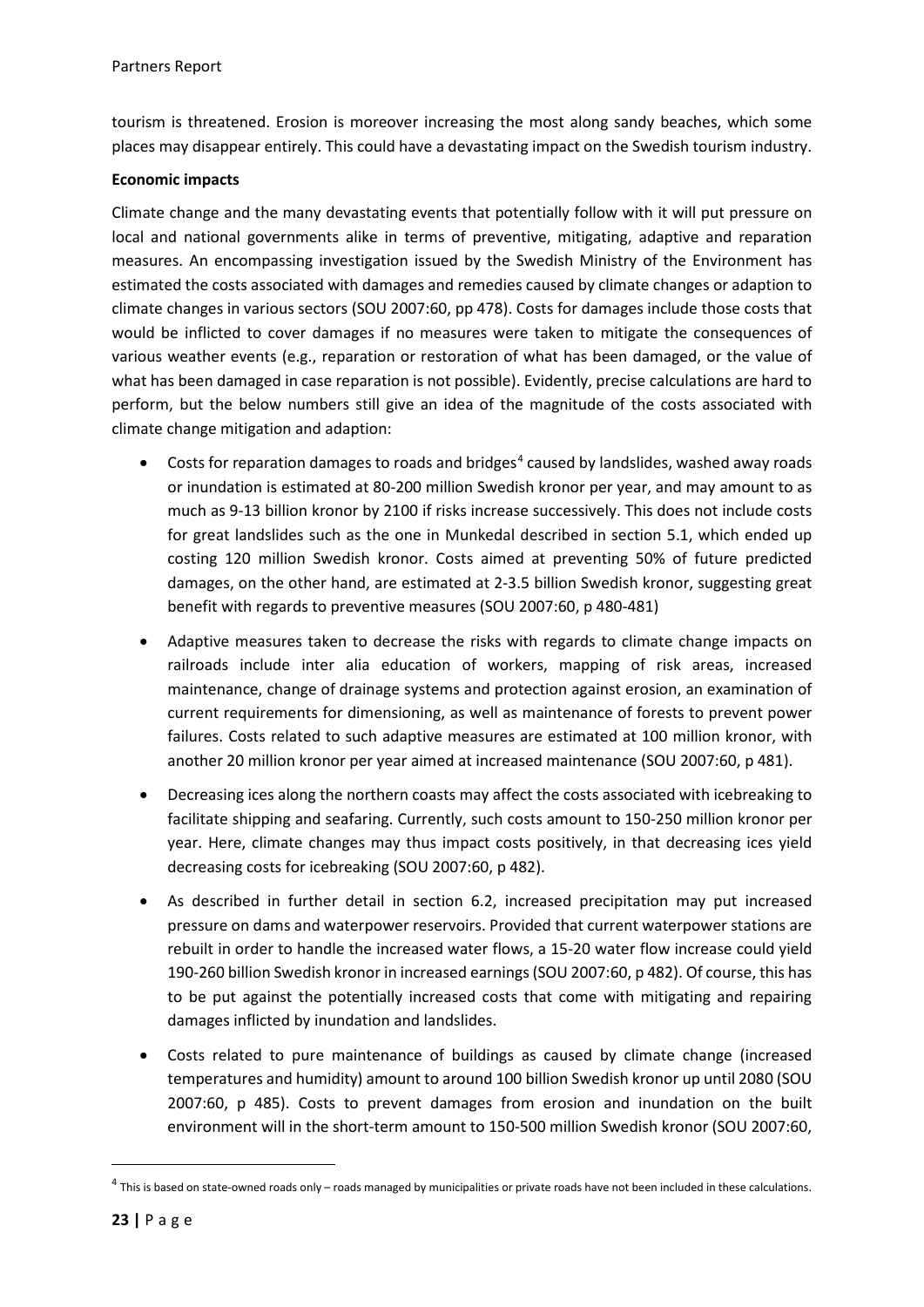p 205). Likewise, costs to prevent landslides will amount to at least 200 million Swedish kronor. These costs do only take into account preventive measures, and costs on actual damages are not included. The investigation estimates that if all built environment located along watercourses and the sea and for whom the risk of inundation is high would be inundated, costs may amount to over 18 billion kronor just to restore this environment (SOU 2007:60, p 486). This does not include damages inflicted upon e.g., infrastructure, but only upon the buildings themselves.

By the end of the  $21<sup>st</sup>$  century, the number of buildings located within areas prone to landslides is estimated at 22, 000, at a value of 320 billion Swedish kronor (SOU 2007:60 p 489). To this can be added another 15 billion kronor for electricity and water infrastructure, as well as over 15 billion kronors worth of agricultural land or forests. Costs of landslides were to happen could therefore potentially be great. Likewise, around 150,000 buildings at a value of 220 billion kronor are located in coastal areas which are prone to erosion (SOU 2007:60, p 489).

The above represents but a mere fraction of the costs that could or would be caused by climate change induced consequences. Costs inflicted on various industries, on countering negative effects on human health, for covering rescue services and more have to be added to this.

## <span id="page-23-0"></span>**5.4 Social Impacts**

## **Physical health conditions, injuries and fatalities**

Human health is affected by increased frequency of periods with extreme temperatures. Periods with extreme temperatures are increasing in Sweden, which has the potential to cause increased fatalities, especially amongst already vulnerable groups such as the elderly (SOU 2007:60, p 439). Days with extreme temperatures are increasing proportionally as compared with the rise of average temperatures, especially in the south and mid Sweden and along Norrlandskusten (SOU 2007:60, p 441). The below table illustrates what a future increase in fatalities as caused by increased summer temperatures could look like in Stockholm and its surrounding areas, compared with 1998-2003 and calculated according to two different scenarios<sup>[5](#page-23-1)</sup> (SOU 2007 60, p 443):

| Increase in temperature | <b>Increase in fatalities</b> |            | <b>By year</b> |             |
|-------------------------|-------------------------------|------------|----------------|-------------|
| Degrees Celsius         | <b>Number</b>                 | Percentage | Scenario A2    | Scenario B2 |
|                         | 29                            | 1.2%       | 2025-2040      | 2025-2040   |
|                         | 60                            | 2.4 %      | 2060-2070      | 2080-2090   |
|                         | 94                            | 3.8%       | 2090           | 2100        |
| 4                       | 131                           | 5.3%       | 2100           | -           |

*Table 3. Increased fatalities in Greater Stockholm for increased summer temperatures, as compared with 1998-2003*

While increased temperatures in extreme cases cause fatalities, they also bring with them many other inconveniences. Increased temperatures entail increased body temperatures, blood circulation and sweating, which stresses the heart and increases the risk for dehydration (Centrum för Arbets- och Miljömedicin, 20202 p 4).The risk for heat strokes and heart failure similarly increases.

<span id="page-23-1"></span><sup>5</sup> Scenario A2 is calculated on an expected increase in temperature by 3-4 degrees by year 2100, and scenario B2 is calculated on an expected increase in temperature by 2-3 degrees by year 2100.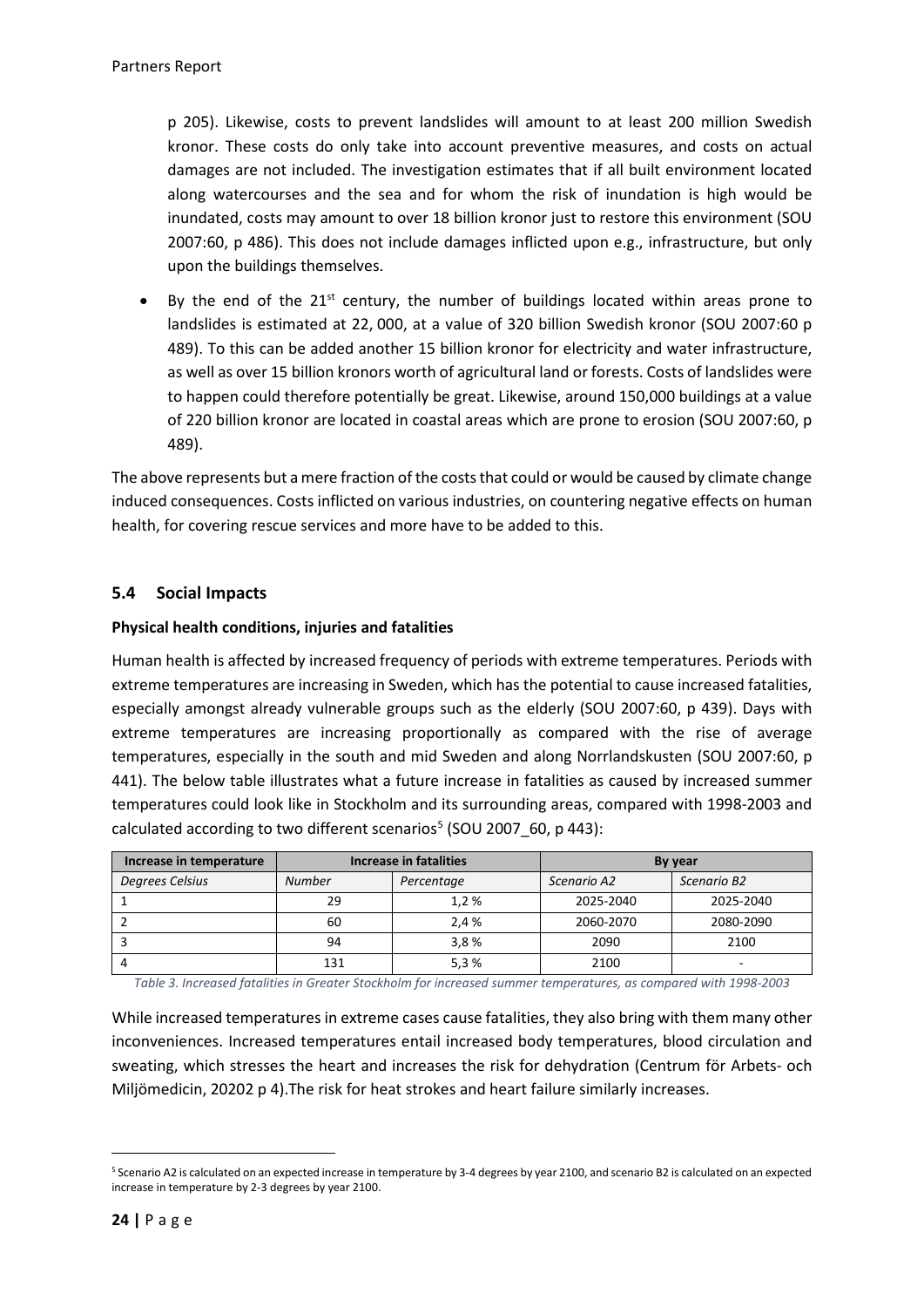While hotter summers may bring with them an increase in fatalities and other inconveniences, warmer winters may actually bring with them positive effects on human health (SOU 2007:60, p 444). Cold related fatalities and frostbites decrease, and warmer winters may also help reduce the periods where health conditions such as chronic heart and lung diseases or rheumatic disorders are worsened.

In addition to temperature changes, changes in natural habitats of certain species may bring with them potential issues for human health (Naturvårdsverket, 27 October 2020). To exemplify, pollen allergies may be exacerbated as the length and intensity of the pollen season changes with warmer temperatures, and the habitats of pollen-producing species may change. Ticks and their diseases are another problem aggravated by changing temperatures. The spread of diseases is also affected by the increased risk of inundation and landslides, which moreover may increase the risk of pollution of drinking water (SOU 20067:60, p 452). Evidently, extreme incidents such as inundation and landslides also increase the risk for accidents where people may get injured.

#### **Impact on mental health**

Effects of climate changes on mental health covers two aspects: firstly, one has to consider the increase in mental health issues that comes with experiencing natural disasters such as inundation or landslides; and secondly, many also experience a sense of hopelessness and anxiety with regards to facing climate change, a struggle which for many individuals many seem desperate and hopeless (Centrum för Arbets- och Miljömedicin, 20202 p 5).

## **Displacement / Loss of neighbourhood**

The built environment in Sweden is highly planned and regulated, with Swedish municipalities being responsible for investigating how planned neighbourhoods or other built environment are affecting the environment and in turn are affected by climate change (Klimatanpassning.se. 12 November 2019b). In addition, climate change and its impact are constantly monitored, for instance in coastal areas via the Environmental Surveillance Programme for coastal areas and the sea, which is carried out in collaboration between the Swedish Agency for Marine and Water Management and the Swedish Environmental Protection Agency (Naturvårdsverket, 27 November 2020). Moreover, the Swedish Meteorological and Hydrological Institute stores and develops information on weather, water and climate for various societal functions, industries, and society at large (SOU 2007 60, p 288). Its prognosis department is constantly prepared to issue warnings which would limit damages on humans, property, and environment, with regards to high water levels or heavy rainfall. These factors make it unlikely that climate change would impact neighbourhoods in such a manner that it would ultimately lead to the displacement of those living there.

#### **Loss of employment**

As we have seen in the section above, the fishing industry is heavily impacted by changing conditions in the Baltic Sea, and the Swedish fishing fleet has already decreased significantly as decreasing fish populations means decreasing livelihood resources for many fishermen.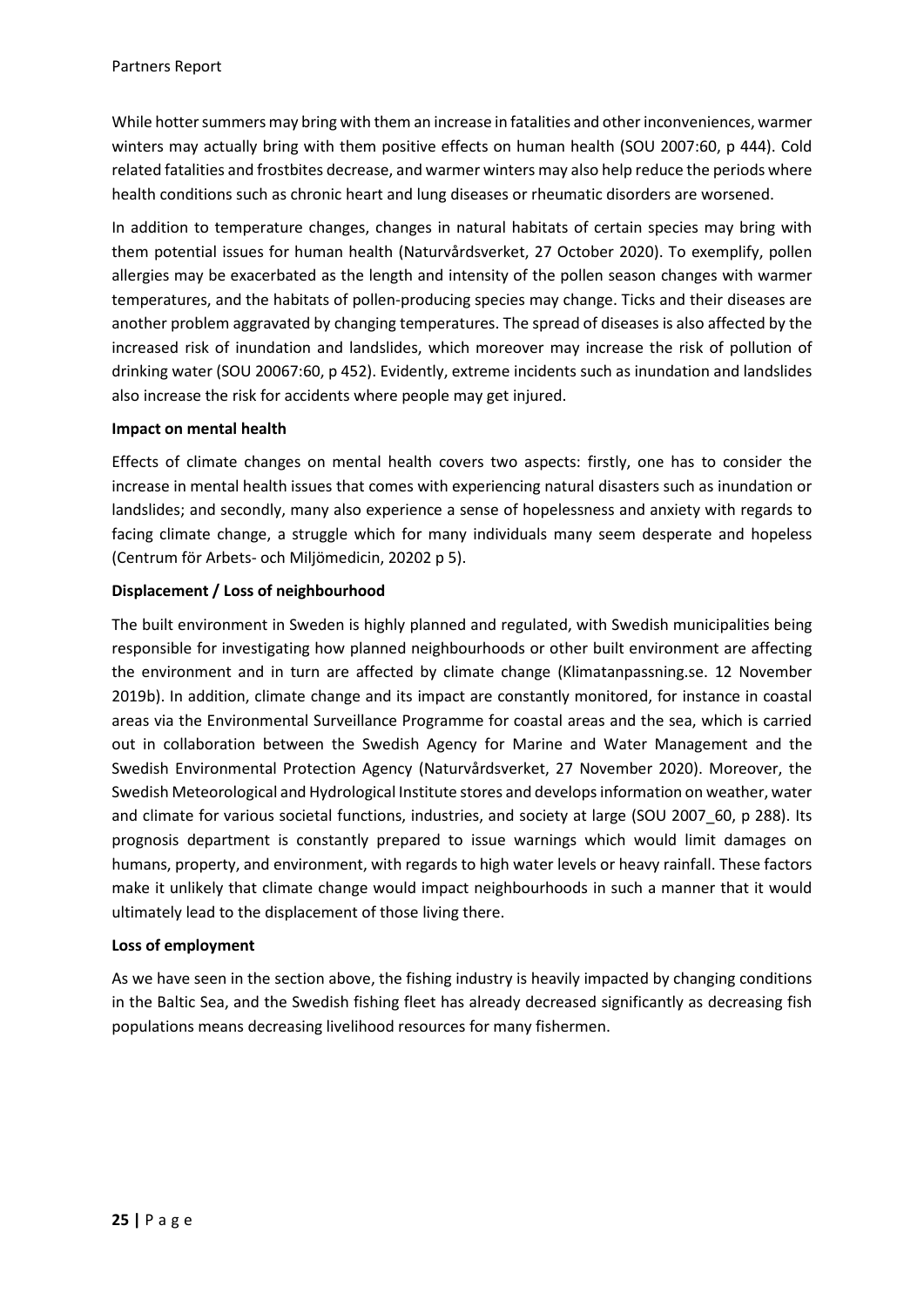## <span id="page-25-0"></span>**5.5 Governance and Institutional Impacts**

#### **An increased need for climate change related risk analysis**

According to the Swedish Planning and Building Act, municipalities are required by law to take climate change into consideration with regards to planning of the built environment (Klimatanpassning.se. 12 November 2019b). Municipalities are also required to evaluate climate related risks for the built environment, such as inundation, landslides and erosion, and how they plan to reduce or eliminate such risks.

In coastal areas, erosion may bring with it serious implications for the built environment (Boverket, 22 December 2020). The loss of land undermines existing buildings and may cause damages to the buildings themselves. This has implications for location of new buildings, investments, and risk analysis. In Sweden, responsibility lies with the municipality to investigate the appropriateness of the land and to show that the land is suitable for construction (Boverket, 22 December 2020). If protective measures against erosion are planned, several laws and regulations may have to be taken into consideration, such as the Swedish Planning and Building Act or the Environmental Code (SFS 1998:808) where the latter has to be consulted in case of considerable impact on the environment. Likewise, municipalities have to take rising sea levels into consideration in their planning of the built environment, for instance by identifying risk areas and identifying the need for protective measures such as protective walls or filling out beaches with sediment (Klimatanpassning.se, 12 November 2019b).

Via the Tort Liability Act (1972:207) the municipality holds general liability for damages caused by error or negligence in their exercise of authority, for instance with regards to matters of planning and building permits (SOU 2007:60, p 563). Thorough risk analysis with regards to climate change and their effects on the built environment is thus very much in the interest of municipalities, as this responsibility lies with the municipality for ten years from the date when the incorrect decision was taken.

#### **An increased need for planning and cooperation**

Sweden is divided into 21 regions or counties (an institutional unit larger than the municipalities and responsible for cooperation between municipalities). The law stipulates that these regions are supposed to work with spatial planning as a consequence of climate change – while some regions have to work with regional spatial planning ("regional fysisk planering") as stipulated in the Swedish Planning and Building Act (SFS 2010:900), others work with more general development planning on a regional level (Boverket, 29 December 2020).

The Planning and Building Act stipulates that Stockholm and Skåne county, which are both counties with substantial coastal areas (especially Stockholm county which to a large degree is situated in the archipelago), are to work with regional spatial planning in order to deal with questions regarding the use of land and water (Boverket, 29 December 2020). This may for instance encompass questions touching upon infrastructure, adaption to climate change, preventative measures against inundation, and planning of housing or the built environment.

Moreover, the law suggests that both regional spatial planning and regional planning in general could take coastal planning (LIS-områden, loosely translated as "areas close to beaches") in particular into consideration (Boverket, 29 December 2020). This as these areas may be of importance for the development of the countryside, and because developments in such areas in one municipality may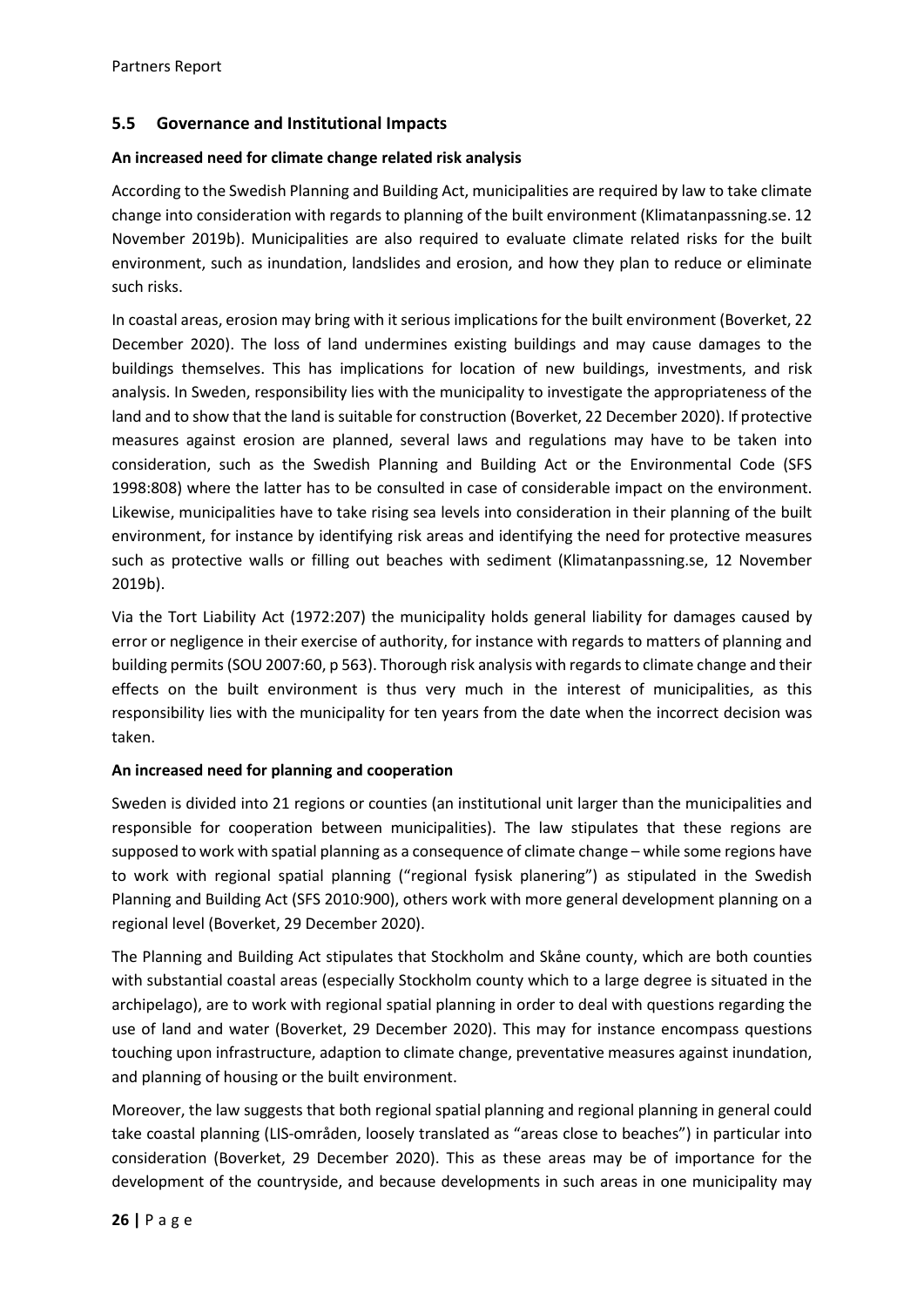affect similar areas in other municipalities. Both with regards to coastal areas and with regards to regional planning in general, climate changes have entailed an increased need for planning and cooperation, both between municipalities and regionally (Boverket, 29 December 2020).

Despite the increased need for risk analysis described above and the increased need for planning, investigations show that climate changes make it increasingly difficult to analyse, plan and cooperate (SOU 2007:60, p 564). Difficulties relate to knowing what future scenarios should be taken into account. Difficulties also moreover lie in weighing the potential risks associated with inundation and erosion against the fact that buildings close to waters and the coast are highly sought after. A city along the southern coast of Sweden, Ystad, functions as an illustrating example of how climate change impact on local government planning and investment (Klimatanpassning.se, 20 August 2018). Ystad has for a long time been troubled by increasing erosion along the coast, which is predicted to increase because of rising sea levels. Because of its location right by the sea and because of the role that the coastal areas play in recreation and the economy of the city, it was decided that the city would artificially restore parts of the coastline by adding sediment and sand. This was done for the first time in 2011, and restoration is now planned every third year. The financial implications of the restoration itself are not tremendous – 10,000 Swedish kronor have been allocated in the city budget for each round of restoration. However, investigations and research which form the basis for the permits needed to perform this kind of restoration have costed the city 3 million Swedish kronor. This is thus an example of how the negative implications of climate change may impact local level financing and economies.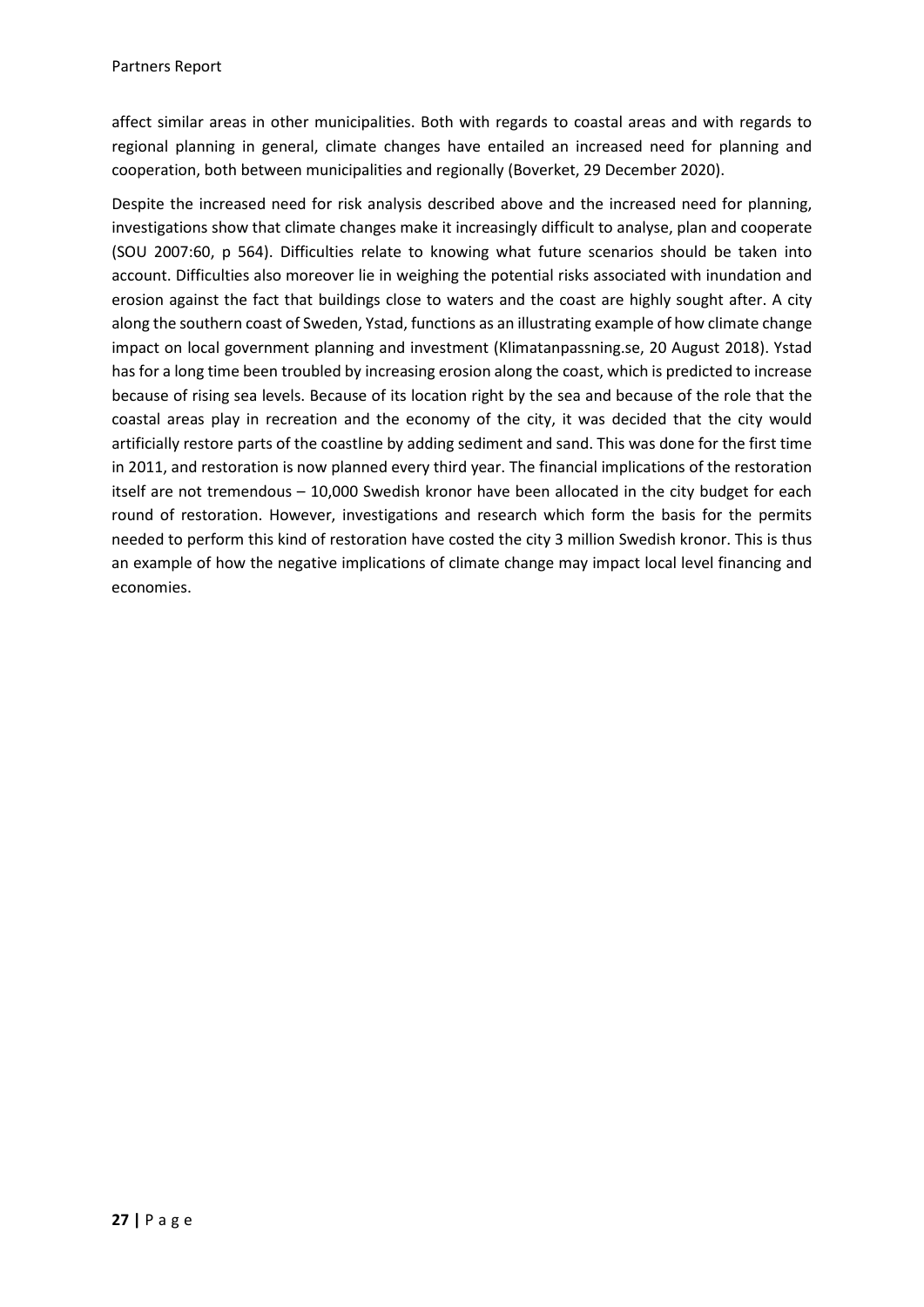# <span id="page-27-0"></span>**6 Climate change impact on built environment in coastal regions**

# <span id="page-27-1"></span>**6.1 Impact on district level / city level**

The current built environment is adapted to current weather and climate conditions (Klimatanpassning.se, 3 November 2020). Future climate conditions, such as increased temperatures and changed precipitation patterns, both require adaptation of future buildings and city or district planning with a focus on flexibility and sustainability (Klimatanpassning.se, 3 November 2020). For instance, increased precipitation, melting ice and rising sea levels entail that cities, districts and buildings close to the coast and shorelines risk inundation and landslides. This both requires adaptation of existing built environment, as well as it is a risk factor to take into account in the future planning of cities and districts. As current climate changes are not expected to stop within the foreseeable future, this also has an impact on the long-term planning of districts and cities. Many buildings and important infrastructure have a lifespan of 50-100 years and therefore require taking into consideration also future climate changes and what Swedish climate and coastal areas may look like in the future (Klimatanpassning.se, 3 November 2020). As mentioned in section 5.5, such scenarios are difficult to predict, which poses difficulties to effective planning on district and city level.

#### <span id="page-27-2"></span>**6.2 Impact on infrastructure**

As we have seen, 40% of the Swedish population lives within five kilometres of the coastline, and a significant number of buildings are similarly located close to the Swedish coast. As societies and populations need infrastructure and communication to thrive, this also means that much important infrastructure is located close to the Swedish coastline. The below accounts for the consequences that climate change has had on infrastructure and communication networks in Sweden in general, but much of it holds for built environment located close to the coastline as well.

#### **Roads**

Important infrastructure such as roads and railways are often located close to watercourses, which means that they are vulnerable to increasing precipitation, inundation, flooding, and landslides (Naturvårdsverket, 31 March 2021). Precipitation affects road construction primarily via groundwater formation and via outflows into watercourses after heavy rainfall or melting of snow (SOU 2007:60, p 196). Increased precipitation may contribute to elevated groundwater levels and changed pressure in the soil, which affects slope stability, and high levels of water in watercourses similarly contribute to an increased risk of erosion (SOU 2007\_60, p 196).Roads, banks and bridges may as a consequence be flushed away or damaged by landslides.

Increasing temperatures and shortened periods with frost may likewise affect this infrastructure, in places where such conditions have been taken into consideration during construction. General temperature changes affect the stability of roads and bridges. Another factor complicating road quality is the amount of times that temperatures shift from above zero degrees Celsius to below zero degrees Celsius (called "nollgenomgångar" in Swedish), as some constructions, e.g., concrete, are sensitive to such changes (SOUR 2007:60, p 202). The amount of nollgenomgångar is expected to increase in the northern and midst parts of Sweden as an effect of in general increasing temperatures.

#### **Railroads**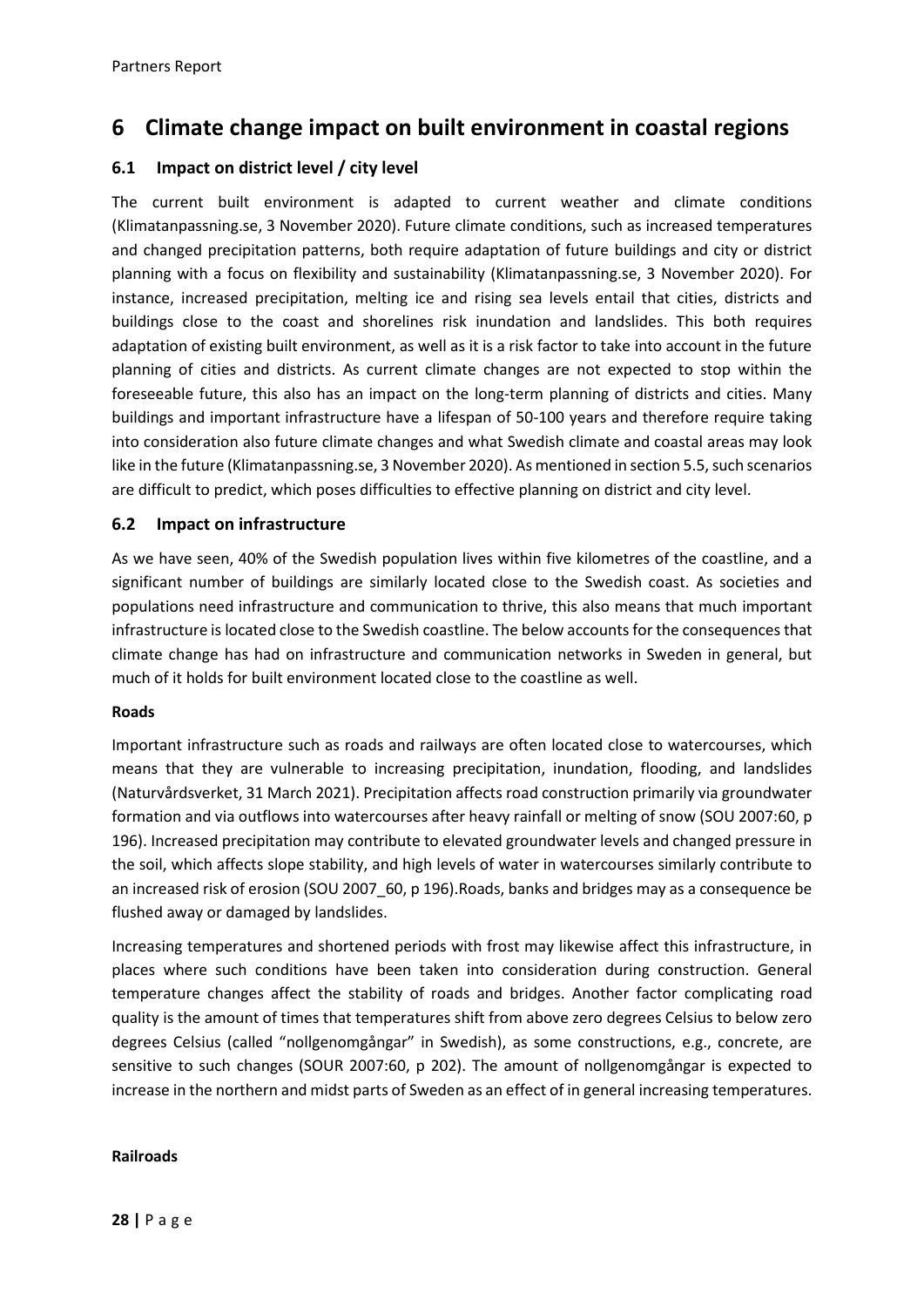As with roads, railroads are sensitive to precipitation as it increases the risk of inundation, erosion, and landslides. Increased precipitation increases the risk for infiltration and erosion of ballast and constructions under the tracks, whose carrying capacity thereby decreases (2007:60, p 210). Low lying tunnels are sensitive to inundation, as are electronic devices and arrangements supporting the railways.

Increasing temperatures affect railroad tracks both in a positive and a negative manner, as increasing temperatures during winter may contribute to a decreased risk for tracks breaking, but on the other hand during summer may affect the tracks in such a manner that they twist or create so called "sun curves" (SOU 2007:60, p 206). In the long run, increased temperatures may increase the proportion of deciduous trees in the forest, which creates a risk as leaves falling make tracks slippery and thereby may cause traffic disturbances (SOU 2007:60, p 211).

## **Shipping and port infrastructure**

Sea faring is not significantly impacted by the climate changes, except for in the north where it may be positively affected by decreasing ices, facilitating navigation and shipping.

Port infrastructure, on the other hand, is affected in various ways depending on where along the coast it is located (Naturvårdsverket, 31 March 2021). Generally, high water levels are better from a security perspective as it increases security marginals along fairways and in ports (SOU 2007:60, p 216). However, rising sea levels may cause existing infrastructure to fall under sea level, which evidently affects the functioning of the ports (SOU 2007:60, p 216-7). This risk is deemed the most likely in the south.

#### **Dams and waterpower**

Increased precipitation actually creates good conditions for Swedish waterpower, and especially for expanding already existing infrastructure (SOU 2007:60, p 234). However, investments and reconstruction efforts may have to be taken, as current facilities are fitted to current precipitation levels (SOU 2007:60, p 243). The size of spring floods, precipitation distribution across seasons as well as the capability of watercourses to handle increased levels are all factors which affect the amount of water that may be exploited for waterpower, and they are all in turn affected by the climate changes. In addition, electricity infrastructure may be affected, as an increased opportunity to exploit waterpower also poses increased demands on this infrastructure to bring electricity to other parts of the country (SOU 2007:60, p 249).

As with waterpower, dams are sensitive to the increased flows that come with changed precipitation levels, as these are often dimensioned taking current water levels and flows into account. (SOU 2007:60, p 255). If dams and water reservoirs are not dimensioned to handle the change in flows, inundation of nearby areas may be a risk (SOU 2007:60, p 261).

## **Provision of drinking water and sewers**

The impacts of climate changes on the provision of drinking water are deemed to be significant (SOU 2007:60, p 277). This is both because a deterioration in quality of the water in reservoirs caused by increasing levels of humus and microorganisms, and because of an increased risk for rupture of infrastructure and pollution of the drinking water itself as caused by inundation or landslides. As seen in section 5.1, saltwater intrusion is another factor threatening this infrastructure, especially along the southern coasts.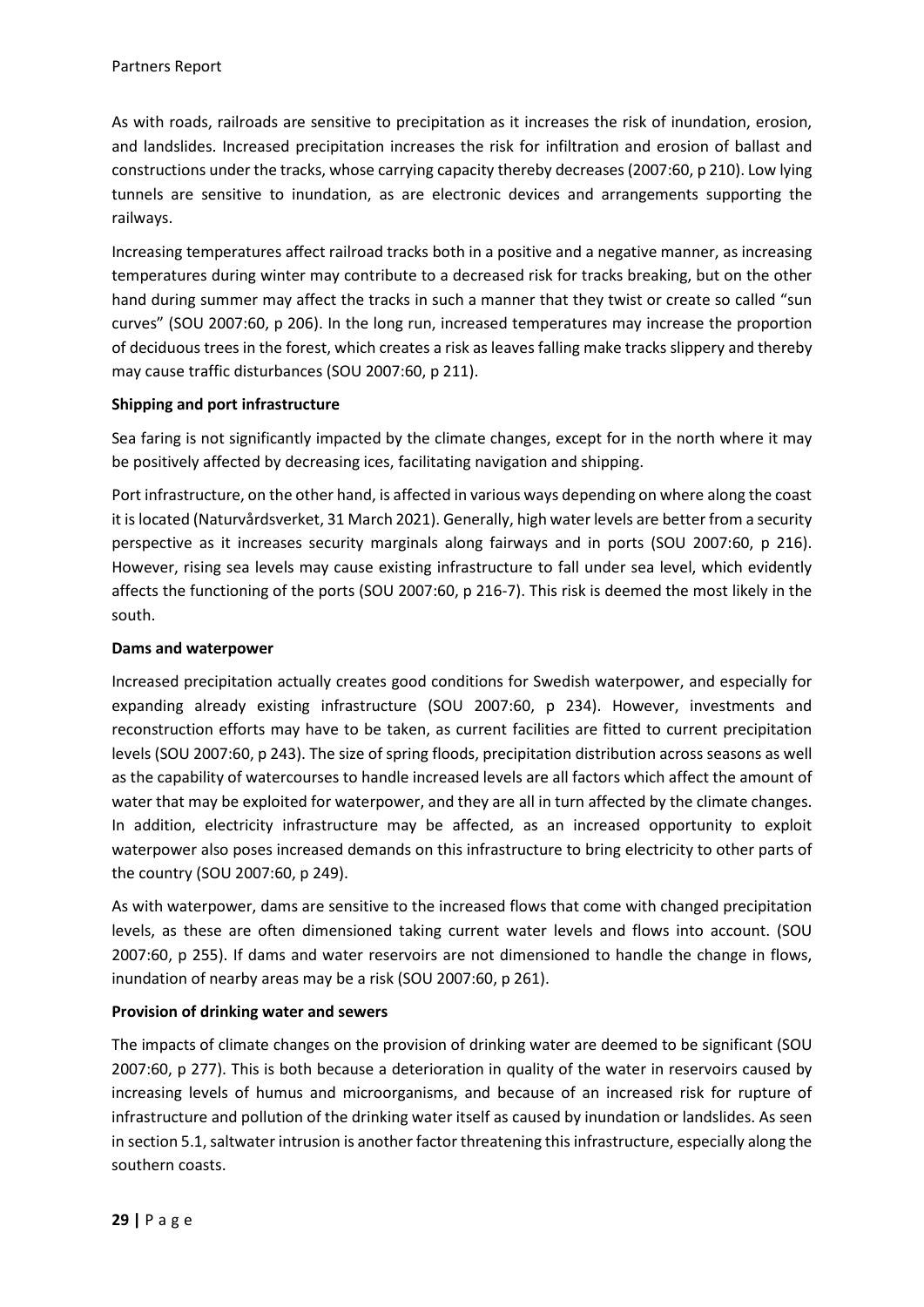Sanitation and sewers are likewise expected to become heavily affected by climate change because of increasing precipitation levels, overburdening current infrastructure (SOU 2007:60, p 323). Intense precipitation and heavy rainfall render increased volumes of water which current pipes and systems may not be adequate for, which increases the risk of inundation (SOU 2007:60, p 326). Likewise, increasing sea levels pose a problem to today's sewerage systems, as they may not be able to divert water properly if they find themselves under the sea level (SOU 2007:60, p 328).

# <span id="page-29-0"></span>**6.3 Impact on Building Level**

For buildings in general, increased temperatures, rising sea levels and precipitation changes bring with them issues such as an increased risk for inundation in basements situated close to the sea and watercourses; an increased risk for mold and problems with moisture in buildings; increased pressure on current sewerage systems; and an increased need for maintenance in general (Länsstyrelserna, 2012 p 23). The potential negative effects of the above-described climate changes on buildings can be summarized as follows (SOU 2007:60, p 335):

- Increased precipitation increases the risk for inundation of sewerage systems and basements, as well as the risk for landslides. It also increases wear and tear of external material.
- Increased frequency of heavy rainfall increases the risk for damages inflicted by mold and moisture, as well as damages on building materials caused by frost.
- Humidity is expected to increase in the north across the year. This entails increased risks for damages caused by moisture, corrosion, and frost, as well as increased degradation of external materials.
- A combination of increased humidity and increased temperatures renders an increased risk for mold, rot and insect infestation.

The above factors bear with them consequences for the durability of roofs, facades, windows, and house foundations, which will become increasingly worn and therefore require greater maintenance than before.

## **Impacts on cultural buildings and ancient monuments**

Ancient cultural buildings and monuments are particularly vulnerable to the changes in climate, both because of their age but also because they are often placed in coastal areas (Naturvårdsverket, 31 March 2021). This means that they often lie within risk zones for landslides, erosion, or inundation. General wear and tear will increase in the same manner as for the general housing stock described above. In addition, indoor environments as well as precious objects and artefacts stored in this type of buildings may be affected, as for instance many churches and castles are not heated (SOU 2007:60, p 336). Degradation processes are thus accelerated, which will bring increased maintenance costs in the future. Moreover General wear and tear will increase in the same manner as for the general housing stock described above. In addition, indoor environments as well as precious objects and artefacts stored in this type of buildings may be affected, as for instance many churches and castles are not heated (SOU 2007:60, p 336). Degradation processes are thus accelerated, which will bring increased maintenance costs in the future., culturally important environments and areas may be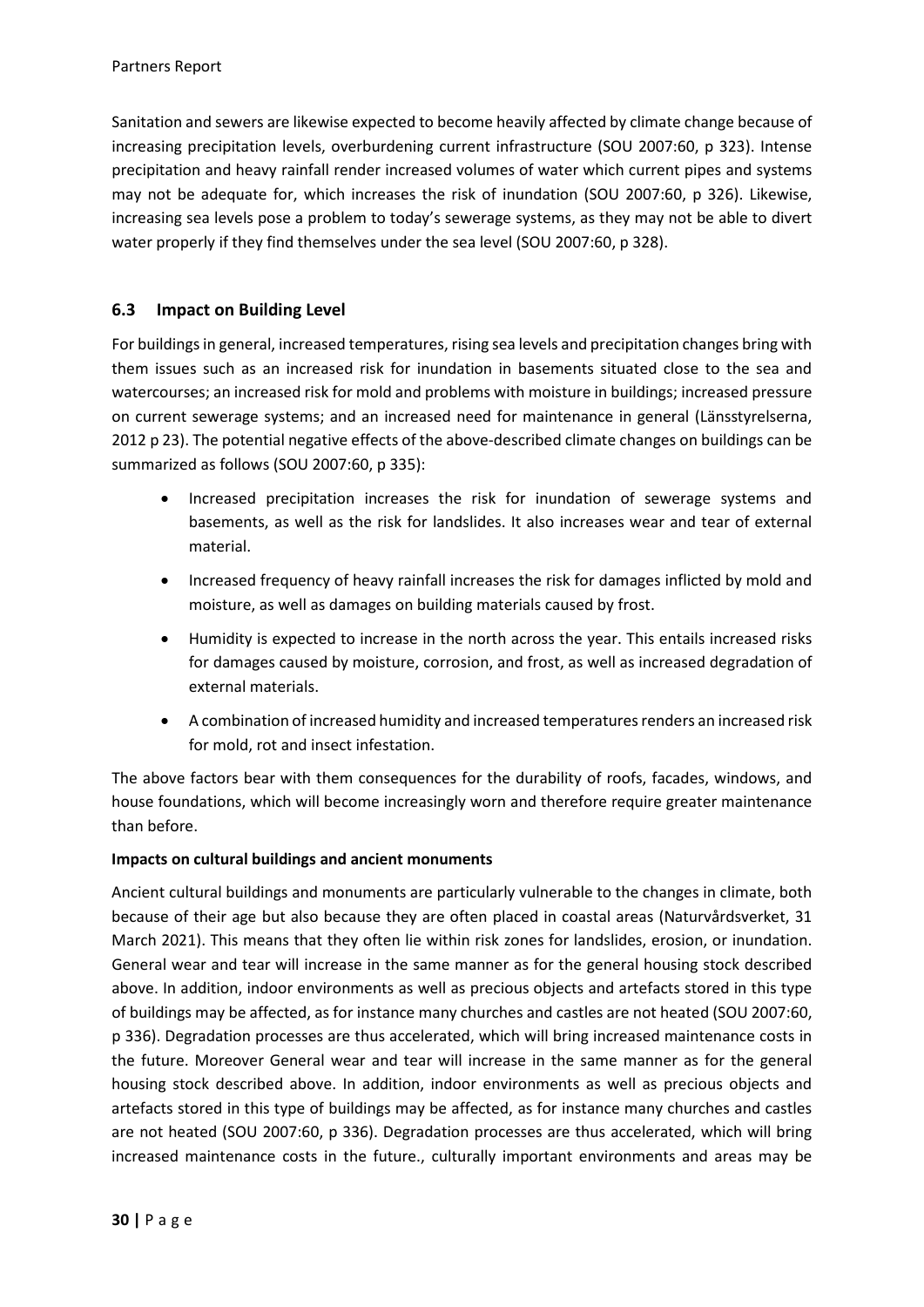affected by climate adaptation and protective measures, for instance embankments (Länsstyrelserna, 2012 p 23).

# <span id="page-30-0"></span>**7 Conclusion**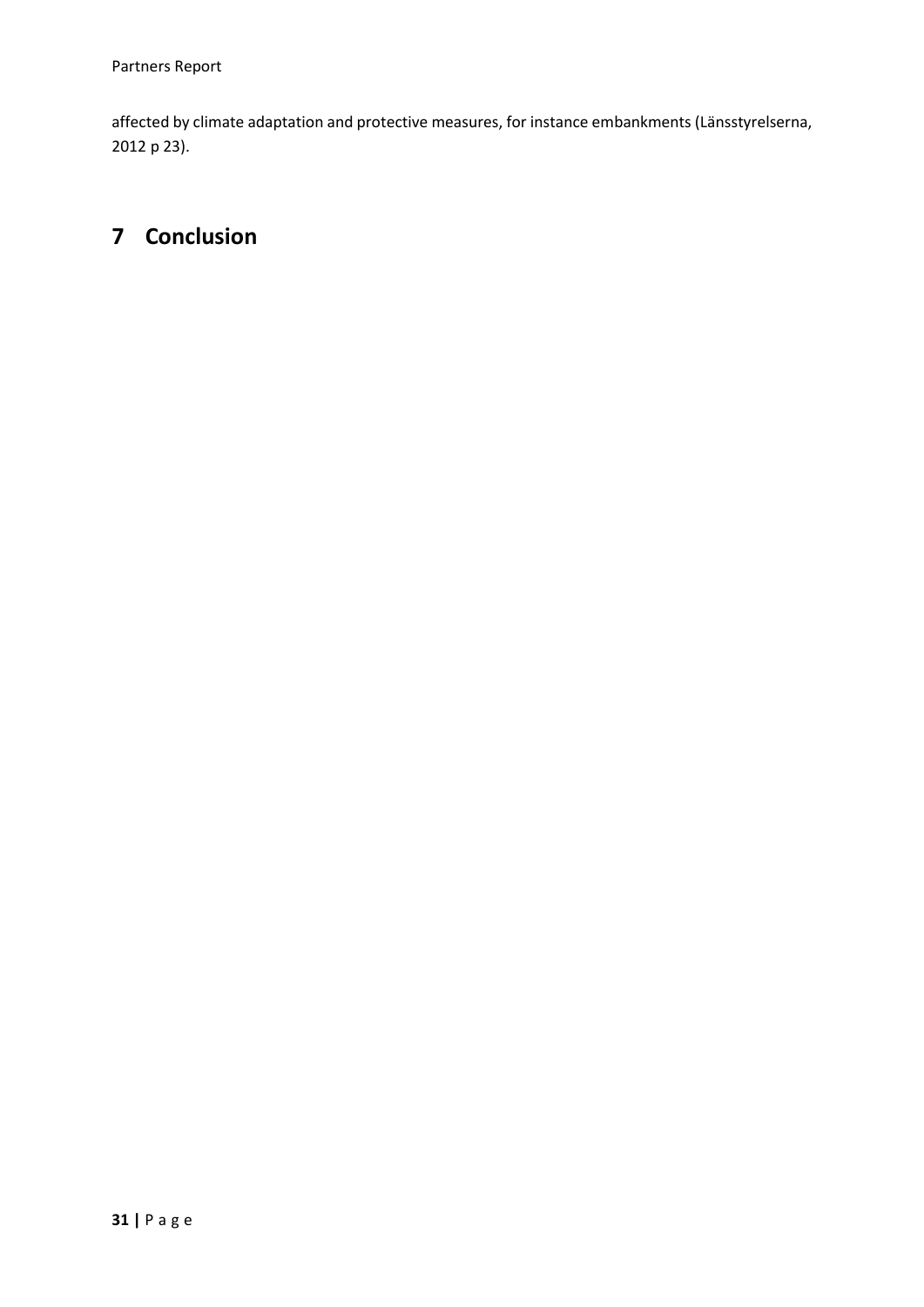# <span id="page-31-0"></span>**8 References**

- Baltic Marine Environment Protection Commission (n.y.). *Sweden.* [https://helcom.fi/about](https://helcom.fi/about-us/contracting-parties/sweden/)[us/contracting-parties/sweden/](https://helcom.fi/about-us/contracting-parties/sweden/) [retrieved 17 May 2021]
- Blekinge Arkipelag (n.y.). *Höga natur- och kulturvärden i biosfärområdet.*  <https://blekingearkipelag.se/v%C3%A5rt-biosf%C3%A4romr%C3%A5de/natur-kultur> [retrieved 18 May 2021]
- Boverket (January 2006). *Vad händer med kusten? Erfarenheter från kommunal och regional planering samt EU-projekt i Sveriges kustområden.*  [https://www.boverket.se/globalassets/publikationer/dokument/2006/vad\\_hander\\_med\\_kust](https://www.boverket.se/globalassets/publikationer/dokument/2006/vad_hander_med_kusten.pdf) [en.pdf](https://www.boverket.se/globalassets/publikationer/dokument/2006/vad_hander_med_kusten.pdf) [retrieved 19 May 2021]
- Boverket (December 2013). Tillståndet i den byggda miljön. [https://www.boverket.se/globalassets/publikationer/dokument/2013/tillstandet-i-den](https://www.boverket.se/globalassets/publikationer/dokument/2013/tillstandet-i-den-byggda-miljon.pdf)[byggda-miljon.pdf](https://www.boverket.se/globalassets/publikationer/dokument/2013/tillstandet-i-den-byggda-miljon.pdf) [retrieved 19 May 2021]
- Boverket (1 April 2020a). *Klimatförändringar.* [https://www.boverket.se/sv/PBL](https://www.boverket.se/sv/PBL-kunskapsbanken/planering/oversiktsplan/allmanna-intressen/hav/klimat/)[kunskapsbanken/planering/oversiktsplan/allmanna-intressen/hav/klimat/](https://www.boverket.se/sv/PBL-kunskapsbanken/planering/oversiktsplan/allmanna-intressen/hav/klimat/) [retrieved 6 May 2021]
- Boverket (1 April 2020b). *Översiktsplanering vid kust och hav.* [https://www.boverket.se/sv/PBL](https://www.boverket.se/sv/PBL-kunskapsbanken/planering/oversiktsplan/allmanna-intressen/hav/)[kunskapsbanken/planering/oversiktsplan/allmanna-intressen/hav/](https://www.boverket.se/sv/PBL-kunskapsbanken/planering/oversiktsplan/allmanna-intressen/hav/) [retrieved 19 May 2021]
- Boverket (1 April 2020c). *Besöksnäring – turism, camping och fisketurism.*  [https://www.boverket.se/sv/PBL-kunskapsbanken/planering/oversiktsplan/allmanna](https://www.boverket.se/sv/PBL-kunskapsbanken/planering/oversiktsplan/allmanna-intressen/hav/maritima-naringar/besoksnaring/)[intressen/hav/maritima-naringar/besoksnaring/](https://www.boverket.se/sv/PBL-kunskapsbanken/planering/oversiktsplan/allmanna-intressen/hav/maritima-naringar/besoksnaring/) [retrieved 19 May 2021]
- Boverket (1 April 2020d). Vattenbruk. [https://www.boverket.se/sv/PBL](https://www.boverket.se/sv/PBL-kunskapsbanken/planering/oversiktsplan/allmanna-intressen/hav/maritima-naringar/vattenbruk/)[kunskapsbanken/planering/oversiktsplan/allmanna-intressen/hav/maritima](https://www.boverket.se/sv/PBL-kunskapsbanken/planering/oversiktsplan/allmanna-intressen/hav/maritima-naringar/vattenbruk/)[naringar/vattenbruk/](https://www.boverket.se/sv/PBL-kunskapsbanken/planering/oversiktsplan/allmanna-intressen/hav/maritima-naringar/vattenbruk/) [retrieved 19 May 2021]
- Boverket (22 December 2020). Kusterosion[. https://www.boverket.se/sv/PBL](https://www.boverket.se/sv/PBL-kunskapsbanken/planering/detaljplan/lansstyrelsens-tillsyn/tillsynsvagledning_naturolyckor/sakerhetsfragor/kusterosion/)[kunskapsbanken/planering/detaljplan/lansstyrelsens](https://www.boverket.se/sv/PBL-kunskapsbanken/planering/detaljplan/lansstyrelsens-tillsyn/tillsynsvagledning_naturolyckor/sakerhetsfragor/kusterosion/)[tillsyn/tillsynsvagledning\\_naturolyckor/sakerhetsfragor/kusterosion/](https://www.boverket.se/sv/PBL-kunskapsbanken/planering/detaljplan/lansstyrelsens-tillsyn/tillsynsvagledning_naturolyckor/sakerhetsfragor/kusterosion/) [retrieved 8 May 2020)
- Boverket (29 December 2020). *Regional fysisk planering.* [https://www.boverket.se/sv/PBL](https://www.boverket.se/sv/PBL-kunskapsbanken/planering/regionplan/)[kunskapsbanken/planering/regionplan/](https://www.boverket.se/sv/PBL-kunskapsbanken/planering/regionplan/) [retrieved 9 May 2021]
- Centrum för Arbets- och Miljömedicin Region Stockholm (2020). *Ett faktablad from Centrum för Arbets- och Miljömedicin 2020 – Klimatförändring och hälsa.*  [http://dok.slso.sll.se/CAMM/Faktablad/Faktablad\\_klimat\\_och\\_halsa\\_webb\\_tg.pdf](http://dok.slso.sll.se/CAMM/Faktablad/Faktablad_klimat_och_halsa_webb_tg.pdf) [retrieved 25 May 2021]
- Havet.nu (8 April 2021). *Fakta om Bottniska viken.* <https://www.havet.nu/-bottniska-viken> [retrieved 17 May 2021]
- Havet.nu (19 April 2021). *Fakta om Västerhavet.* <https://www.havet.nu/vasterhavet> [retrieved 17 May 2021]
- Havet.nu (11 May 2021). *Fakta om Egentliga Östersjön.* Havet.nu/egentliga-ostersjon [retrieved 17 May 2021]
- Havs och Vattenmyndigheten (3 March 2017). *Klimat.* [https://www.havochvatten.se/miljopaverkan](https://www.havochvatten.se/miljopaverkan-och-atgarder/miljopaverkan/klimat.html#h-Hurforandrasklimatet)[och-atgarder/miljopaverkan/klimat.html#h-Hurforandrasklimatet](https://www.havochvatten.se/miljopaverkan-och-atgarder/miljopaverkan/klimat.html#h-Hurforandrasklimatet) [retrieved 6 May 2021]
- Höga Kusten (n.y.). *Norrlandskusten.* [https://www.xn—hga-kusten](https://www.h%C3%B6ga-kusten.se/sevardheter/norrlandskusten/)[ecb.se/sevardheter/norrlandskusten/](https://www.h%C3%B6ga-kusten.se/sevardheter/norrlandskusten/) [retrieved 18 May 2021]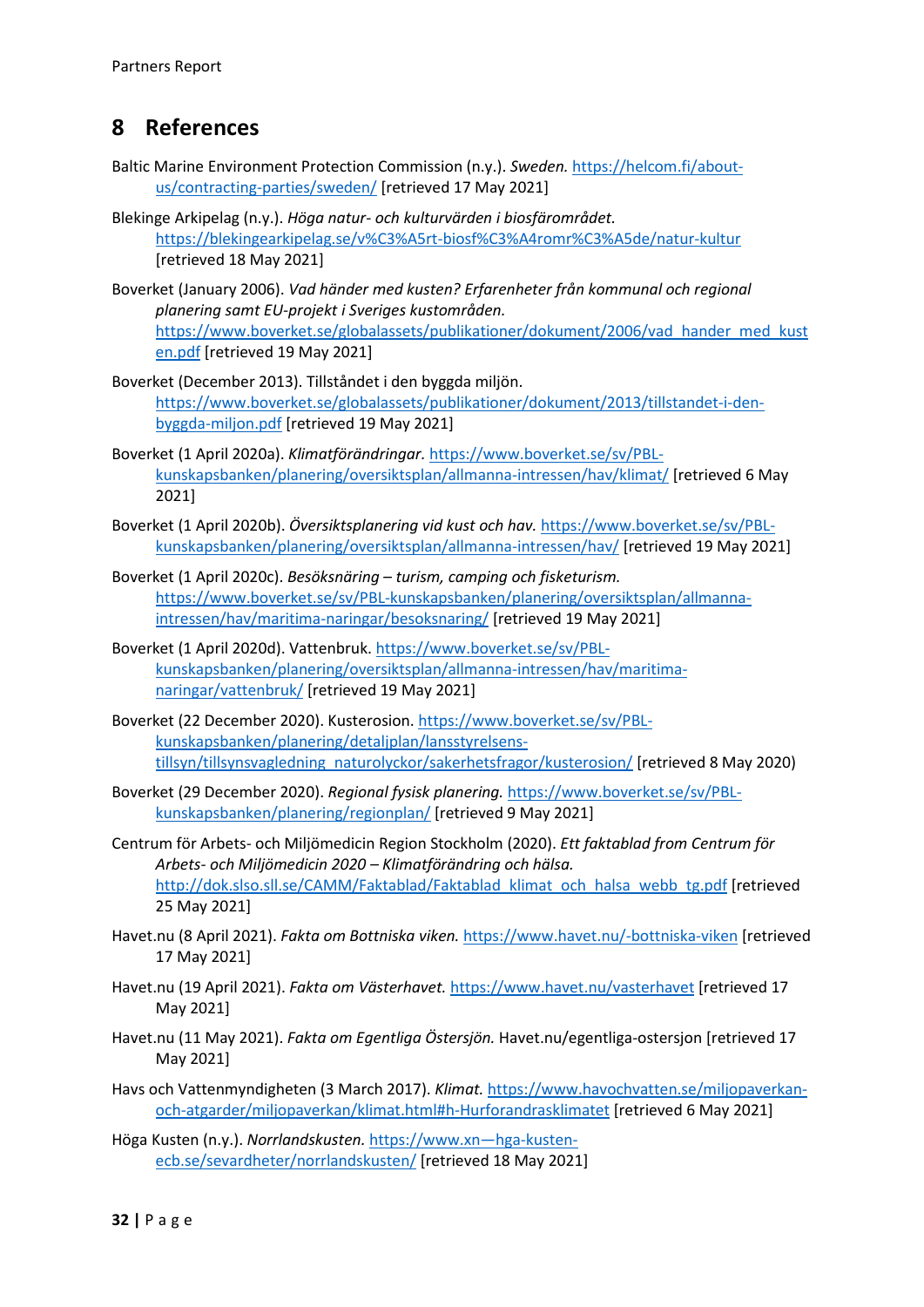Klimatanpassning.se (20 August 2018). *Skydd av stränder i Ystad.* 

<http://klimatanpassning.se/exempel/skydd-av-strander-i-ystad-1.80193> [retrieved 9 May 2021]

- Klimatanpassning.se (3 November 2020). *Samhällsplanering.* [http://klimatanpassning.se/hur](http://klimatanpassning.se/hur-samhallet-paverkas/samhallsplanering/samhallsplanering-1.21499)[samhallet-paverkas/samhallsplanering/samhallsplanering-1.21499](http://klimatanpassning.se/hur-samhallet-paverkas/samhallsplanering/samhallsplanering-1.21499) [retrieved 9 May 2021]
- Klimatanpassning.se (12 November 2019a). *Algblomning.* [http://klimatanpassning.se/hur-samhallet](http://klimatanpassning.se/hur-samhallet-paverkas/naturmiljo-och-ekosystem/algblomning-1.151155)[paverkas/naturmiljo-och-ekosystem/algblomning-1.151155](http://klimatanpassning.se/hur-samhallet-paverkas/naturmiljo-och-ekosystem/algblomning-1.151155) [33retrieved 8 May 2021]
- Klimatanpassning.se (12 November 2019b). *Fysisk planering.* [http://klimatanpassning.se/hur](http://klimatanpassning.se/hur-samhallet-paverkas/samhallsplanering/fysisk-planering-och-bebyggelse-1.22566)[samhallet-paverkas/samhallsplanering/fysisk-planering-och-bebyggelse-1.22566](http://klimatanpassning.se/hur-samhallet-paverkas/samhallsplanering/fysisk-planering-och-bebyggelse-1.22566) [retrieved 9 May 2021]

Livsmedelsverket (21 January 2021). *Konsekvenser av ett förändrat klimat.*  [https://www.livsmedelsverket.se/produktion-handel](https://www.livsmedelsverket.se/produktion-handel--kontroll/dricksvattenproduktion/kaskad-handbok-for-klimatanpassning_dricksvattenproduktion/konsekvenser_av_ett_forandrat_klimat?AspxAutoDetectCookieSupport=1) [kontroll/dricksvattenproduktion/kaskad-handbok-for](https://www.livsmedelsverket.se/produktion-handel--kontroll/dricksvattenproduktion/kaskad-handbok-for-klimatanpassning_dricksvattenproduktion/konsekvenser_av_ett_forandrat_klimat?AspxAutoDetectCookieSupport=1)klimatanpassning dricksvattenproduktion/konsekvenser av ett forandrat klimat?AspxAuto [DetectCookieSupport=1](https://www.livsmedelsverket.se/produktion-handel--kontroll/dricksvattenproduktion/kaskad-handbok-for-klimatanpassning_dricksvattenproduktion/konsekvenser_av_ett_forandrat_klimat?AspxAutoDetectCookieSupport=1) [retrieved 5 May 2021]

- Klimatanpassning.se (9 March 2021). *Brand. [https://www.klimatanpassning.se/hur-klimatet](https://www.klimatanpassning.se/hur-klimatet-forandras/klimateffekter/brand-1.21286)[forandras/klimateffekter/brand-1.21286](https://www.klimatanpassning.se/hur-klimatet-forandras/klimateffekter/brand-1.21286)* [retrieved 5 May 2021]
- Kramfors Kommun (7 January 2021). *Världsarvet Höga Kusten.* [https://kramfors.se/se—gora/visit](https://kramfors.se/se--gora/visit-kramfors/varldsarvet-hoga-kusten.html)[kramfors/varldsarvet-hoga-kusten.html](https://kramfors.se/se--gora/visit-kramfors/varldsarvet-hoga-kusten.html) [retrieved 18 May 2021]
- Lantmäteriet (n.y.). *Check out the beach with Lantmäteriet.* [https://www.lantmateriet.se/en/about](https://www.lantmateriet.se/en/about-lantmateriet/school-staff/geoskolan/grundskolan/koll-pa-stranden-med-lantmateriet/)[lantmateriet/school-staff/geoskolan/grundskolan/koll-pa-stranden-med-lantmateriet/](https://www.lantmateriet.se/en/about-lantmateriet/school-staff/geoskolan/grundskolan/koll-pa-stranden-med-lantmateriet/) [retrieved 18 May 2021]
- Länsstyrelsen i Skåne Län (2011). Klimatanpassningsatlas för Skåne. [https://www.lansstyrelsen.se/download/18.2e0f9f621636c84402730ead/1528811177641/LS](https://www.lansstyrelsen.se/download/18.2e0f9f621636c84402730ead/1528811177641/LSTM_2011_Klimatanpassningsatlas_for_Skane.pdf) [TM\\_2011\\_Klimatanpassningsatlas\\_for\\_Skane.pdf](https://www.lansstyrelsen.se/download/18.2e0f9f621636c84402730ead/1528811177641/LSTM_2011_Klimatanpassningsatlas_for_Skane.pdf) [retrieved 25 May 2021].
- Länsstyrelsen Skåne (n.y.) *Kustens Landskap.*  [https://www.lansstyrelsen.se/skane/besoksmal/kulturmiljoprogram/skanes-historia-och](https://www.lansstyrelsen.se/skane/besoksmal/kulturmiljoprogram/skanes-historia-och-utveckling/kustens-landskap.html)[utveckling/kustens-landskap.html](https://www.lansstyrelsen.se/skane/besoksmal/kulturmiljoprogram/skanes-historia-och-utveckling/kustens-landskap.html) [retrieved 18 May 2021]
- Länsstyrelsen Stockholm (25 October 2017). *Skärgårdsfakta.*  [https://www.lansstyrelsen.se/download/18.1dfa69ad1630328ad7c89d0e/1548083610749/Fa](https://www.lansstyrelsen.se/download/18.1dfa69ad1630328ad7c89d0e/1548083610749/Fakta%202017-13%20Sk%C3%A4rg%C3%A5rdsfakta%20grafiska%20kartor.pdf) [kta%202017-13%20Sk%C3%A4rg%C3%A5rdsfakta%20grafiska%20kartor.pdf](https://www.lansstyrelsen.se/download/18.1dfa69ad1630328ad7c89d0e/1548083610749/Fakta%202017-13%20Sk%C3%A4rg%C3%A5rdsfakta%20grafiska%20kartor.pdf) [retrieved 18 May 2021]
- Länsstyrelserna (2012). *Klimatanpassning I fysisk planering – Vägledning från länsstyrelserna.* Taberg Media Group
- Malmberg Persson, Kärstin, Johan Nyberg, Jonas Ising and Lars Rodhe (2016). *Skånes känsliga stränder – Erosionsförhållanden och geologi för samhällsplanering.* SGU-rapport 2016:17
- Mobjörk, Malin (2011). *Svensk krisberedskap och klimatförändringarnas indirekta effekter: Betydelsen av en bred framtidsinriktad analys.* Användarrapport, September 2011. Totalförsvarets Forskningsinstitut,
- Nationalencyklopedin (n.y.). *Bohuslän.*

<https://www.ne.se/uppslagsverk/encyklopedi/l%C3%A5ng/bohusl%C3%A4n> [retrieved 24 May 2021]

Naturvårdsverket (17 February 2021). *Konsekvenser för naturmiljö och ekosystem.* [http://www.naturvardsverket.se/Sa-mar-miljon/Klimat-och-luft/Klimat/Klimatet-i-](http://www.naturvardsverket.se/Sa-mar-miljon/Klimat-och-luft/Klimat/Klimatet-i-framtiden/Effekter-i-Sverige/Konsekvenser-for-naturmiljo-och-ekosystem/)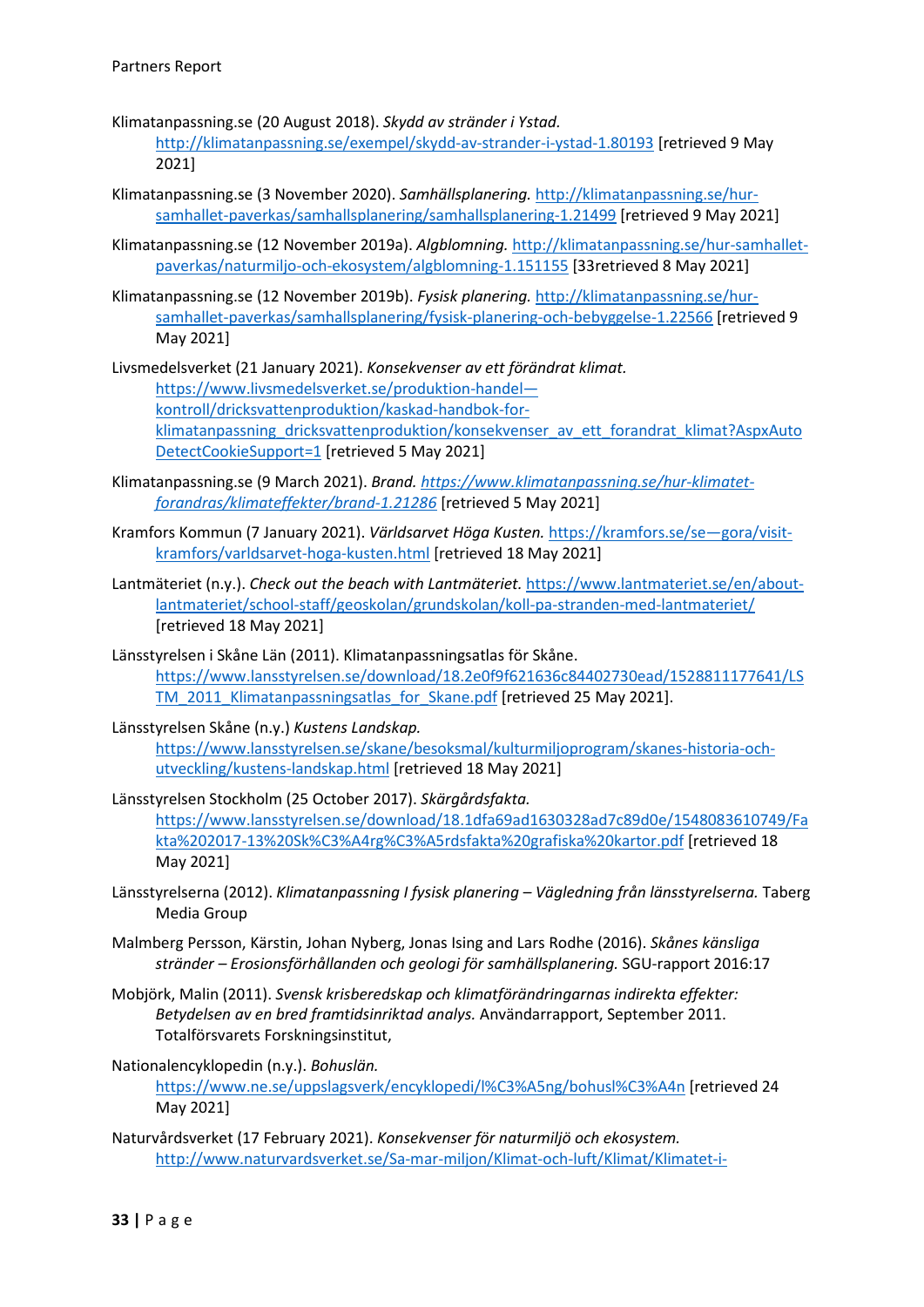[framtiden/Effekter-i-Sverige/Konsekvenser-for-naturmiljo-och-ekosystem/](http://www.naturvardsverket.se/Sa-mar-miljon/Klimat-och-luft/Klimat/Klimatet-i-framtiden/Effekter-i-Sverige/Konsekvenser-for-naturmiljo-och-ekosystem/) [retrieved 5 May 2021]

- Naturvårdsverket (19 February 2021). *Klimatet förändras i Sverige.*  [https://www.naturvardsverket.se/Sa-mar-miljon/Klimat-och-luft/Klimat/Klimatet](https://www.naturvardsverket.se/Sa-mar-miljon/Klimat-och-luft/Klimat/Klimatet-forandras/klimatet-forandras-i-Sverige/)[forandras/klimatet-forandras-i-Sverige/](https://www.naturvardsverket.se/Sa-mar-miljon/Klimat-och-luft/Klimat/Klimatet-forandras/klimatet-forandras-i-Sverige/) [retrieved 5 May 2021)
- Naturvårdsverket (31 March 2021). *Konsekvenser för teknisk infrastruktur.*  [https://www.naturvardsverket.se/Sa-mar-miljon/Klimat-och-luft/Klimat/Klimatet-i](https://www.naturvardsverket.se/Sa-mar-miljon/Klimat-och-luft/Klimat/Klimatet-i-framtiden/Effekter-i-Sverige/Konsekvenser-for-teknisk-infrastruktur/)[framtiden/Effekter-i-Sverige/Konsekvenser-for-teknisk-infrastruktur/](https://www.naturvardsverket.se/Sa-mar-miljon/Klimat-och-luft/Klimat/Klimatet-i-framtiden/Effekter-i-Sverige/Konsekvenser-for-teknisk-infrastruktur/) [retrieved 5 May 2021]
- Naturvårdsverket (15 April 2021). *Konsekvenser för den areella sektorn.*  [https://www.naturvardsverket.se/Sa-mar-miljon/Klimat-och-luft/Klimat/Klimatet-i](https://www.naturvardsverket.se/Sa-mar-miljon/Klimat-och-luft/Klimat/Klimatet-i-framtiden/Effekter-i-Sverige/Konsekvenser-for-den-areella-sektorn/)[framtiden/Effekter-i-Sverige/Konsekvenser-for-den-areella-sektorn/](https://www.naturvardsverket.se/Sa-mar-miljon/Klimat-och-luft/Klimat/Klimatet-i-framtiden/Effekter-i-Sverige/Konsekvenser-for-den-areella-sektorn/) [retrieved 5 May 2021]
- Naturvårdsverket (22 June 2020). *Effekter i Sverige.* [https://www.naturvardsverket.se/Sa-mar](https://www.naturvardsverket.se/Sa-mar-miljon/Klimat-och-luft/Klimat/Klimatet-i-framtiden/Effekter-i-Sverige/)[miljon/Klimat-och-luft/Klimat/Klimatet-i-framtiden/Effekter-i-Sverige/](https://www.naturvardsverket.se/Sa-mar-miljon/Klimat-och-luft/Klimat/Klimatet-i-framtiden/Effekter-i-Sverige/) [retrieved 5 May 2021]
- Naturvårdsverket (27 October 2020). Konsekvenser för människors hälsa. [http://www.naturvardsverket.se/Sa-mar-miljon/Klimat-och-luft/Klimat/Klimatet-i](http://www.naturvardsverket.se/Sa-mar-miljon/Klimat-och-luft/Klimat/Klimatet-i-framtiden/Effekter-i-Sverige/Halsan-och-klimatet/)[framtiden/Effekter-i-Sverige/Halsan-och-klimatet](http://www.naturvardsverket.se/Sa-mar-miljon/Klimat-och-luft/Klimat/Klimatet-i-framtiden/Effekter-i-Sverige/Halsan-och-klimatet/)*/* [retrieved 5 May 2021]
- Naturvårdsverket, (27 November 2020). *Miljöövervakningens programområde Kust och hav.*  [https://www.naturvardsverket.se/Miljoarbete-i-samhallet/Miljoarbete-i-](https://www.naturvardsverket.se/Miljoarbete-i-samhallet/Miljoarbete-i-Sverige/Miljoovervakning/Miljoovervakning/Kust-och-hav/)[Sverige/Miljoovervakning/Miljoovervakning/Kust-och-hav/](https://www.naturvardsverket.se/Miljoarbete-i-samhallet/Miljoarbete-i-Sverige/Miljoovervakning/Miljoovervakning/Kust-och-hav/) [retrieved 19 May 2021]
- Region Skåne (8 December 2020). *Livsmedel och jordbruk.*  <https://utveckling.skane.se/utvecklingsomraden/miljo-och-klimat/livsmedel-och-jordbruk/> [retrieved 25 May 2021]
- Regionfakta (n.y. a). *Gotlands län – Ett urval av statistiken – snabbt och enkelt om regionen.*  <https://www.regionfakta.com/Gotlands-lan/> [retrieved 18 May 2021]
- Regionfakta (n.y. b) *Gotlands län – Miljö.* <https://www.regionfakta.com/gotlands-lan/miljo/> [retrieved 18 May 2021]
- SFS 1998:808 *Miljöbalk*
- SFS 2020:900 *Plan- och Bygglag*
- Skansen (n.y.). *The Baltic Sea's Ecosystem.* [https://www.skansen.se/en/%C3%B6stersj%C3%B6ns](https://www.skansen.se/en/%C3%B6stersj%C3%B6ns-biotop)[biotop](https://www.skansen.se/en/%C3%B6stersj%C3%B6ns-biotop) [retrieved 17 May 2021]
- Skärgårdsstiftelsen (n.y.). *Vad är Stockholms skärgård?* [https://skargardsstiftelsen.se/lattlast/vad-ar](https://skargardsstiftelsen.se/lattlast/vad-ar-stockholms-skargard/)[stockholms-skargard/](https://skargardsstiftelsen.se/lattlast/vad-ar-stockholms-skargard/) [retrieved 18 May 2021]
- SMHI (27 May 2020). *Hur förändras havsisen?*  [https://www.smhi.se/kunskapsbanken/klimat/klimateffekter-i-havet/hur-forandras-havsisen-](https://www.smhi.se/kunskapsbanken/klimat/klimateffekter-i-havet/hur-forandras-havsisen-1.28291)[1.28291](https://www.smhi.se/kunskapsbanken/klimat/klimateffekter-i-havet/hur-forandras-havsisen-1.28291) [retrieved 8 May 2021]
- SOU 2007:60. *Sverige inför klimatförändringarna – Hot och möjligheter*
- Statistsiska Centralbyrån (19 October 2011). *Bebyggelsepåverkad kust och strand.*  [https://www.scb.se/contentassets/e064a45b66a24f5d8d497fe5465ebd39/mi0807\\_2010a01\\_](https://www.scb.se/contentassets/e064a45b66a24f5d8d497fe5465ebd39/mi0807_2010a01_sm_mi50sm1102.pdf) [sm\\_mi50sm1102.pdf](https://www.scb.se/contentassets/e064a45b66a24f5d8d497fe5465ebd39/mi0807_2010a01_sm_mi50sm1102.pdf) [retrieved 18 May 2021]
- Statistiska Centralbyrån (8 December 2014). *Flest öar finns i Norrbotten.* [https://www.scb.se/hitta](https://www.scb.se/hitta-statistik/statistik-efter-amne/miljo/markanvandning/strandnara-markanvandning/pong/statistiknyhet/kust-strander-och-oar-2013/)[statistik/statistik-efter-amne/miljo/markanvandning/strandnara](https://www.scb.se/hitta-statistik/statistik-efter-amne/miljo/markanvandning/strandnara-markanvandning/pong/statistiknyhet/kust-strander-och-oar-2013/)[markanvandning/pong/statistiknyhet/kust-strander-och-oar-2013/](https://www.scb.se/hitta-statistik/statistik-efter-amne/miljo/markanvandning/strandnara-markanvandning/pong/statistiknyhet/kust-strander-och-oar-2013/) [retrieved 18 May 2021]